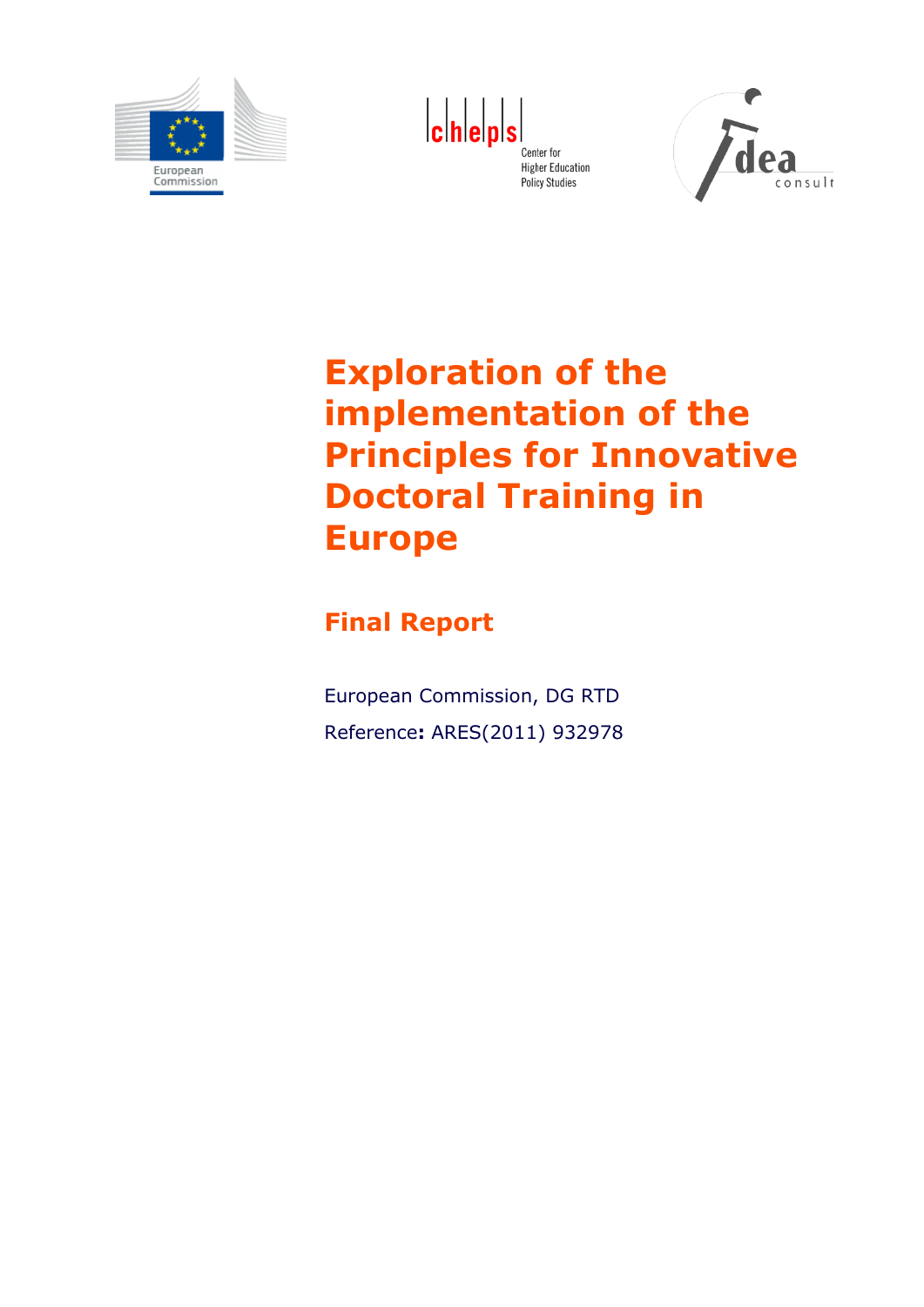

## **TABLE OF CONTENTS**

|   |                                                                                | p.           |
|---|--------------------------------------------------------------------------------|--------------|
|   | <b>TABLE OF CONTENTS</b>                                                       | $\mathbf{2}$ |
|   | Executive summary <b>Executive Summary</b>                                     |              |
|   |                                                                                | 12           |
|   | 1.1<br>1.2<br>1.3                                                              |              |
| 2 | 2.1<br>2.2<br>2.3                                                              |              |
| з | Implementation and evolution in doctoral training  28<br>3.1                   |              |
| 4 | 4.1<br>4.2<br>4.3<br>4.4                                                       |              |
| 5 | 5.1<br>5.2                                                                     |              |
| 6 | 6.1<br>6.2<br>6.3                                                              |              |
| 7 | 7.1<br>7.3<br>Reflections on reorganisation of the principles 57<br>7.4<br>7.6 |              |

## **ANNEXES 64 Annex 1: List of site visits \_\_\_\_\_\_\_\_\_\_\_\_\_\_\_\_\_\_\_\_\_\_\_\_\_\_\_\_\_\_\_\_\_\_\_ 65**

| <b>Annex 2: List of virtual visits</b> |  |
|----------------------------------------|--|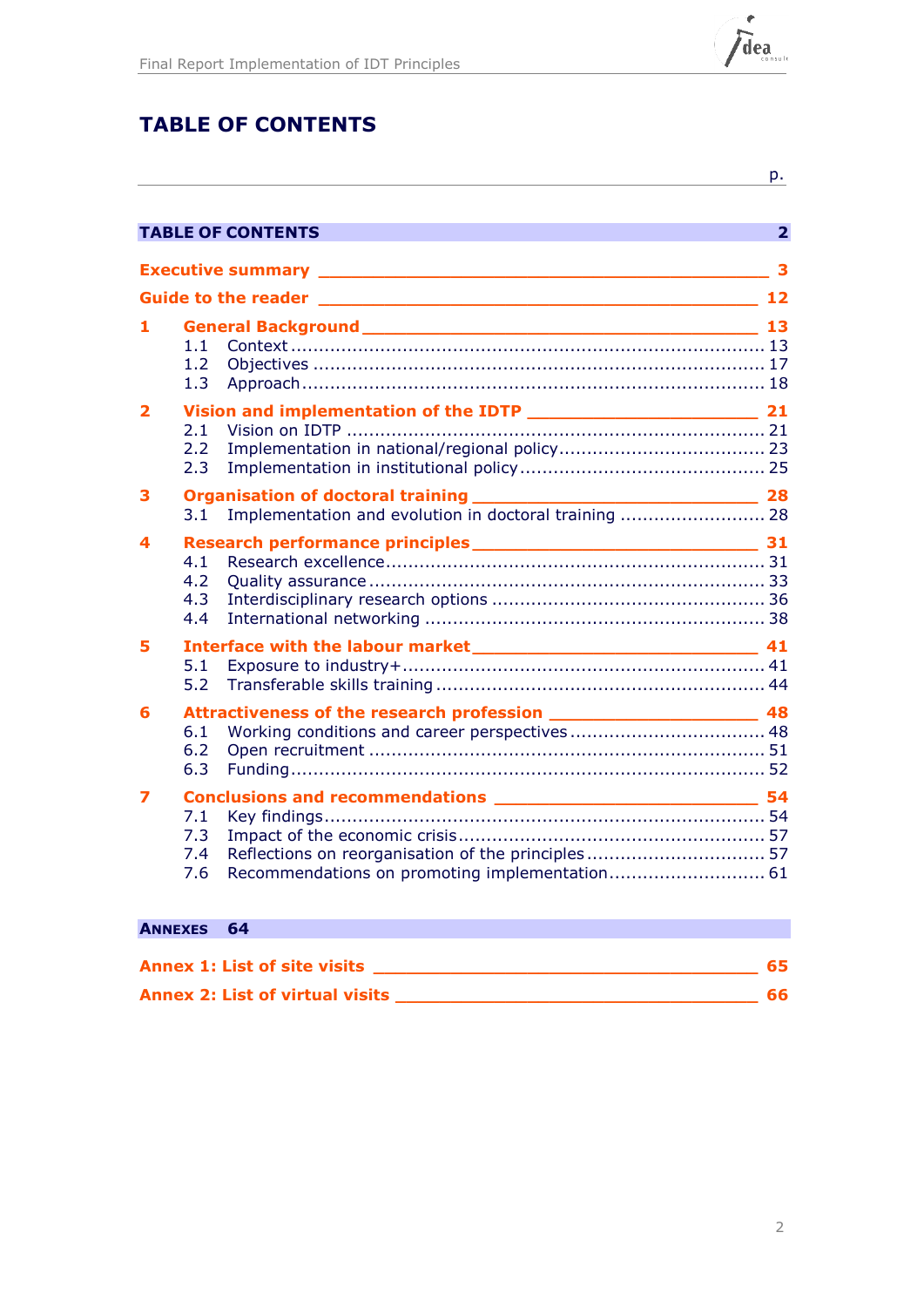

## **EXECUTIVE SUMMARY**

### *Background and objectives*

The underlying report is the final report of a study commissioned by the European Commission, DG Research and Innovation, with the aim to "explore the implementation of the Innovative Doctoral Training Principles (IDTP) in Europe". A research team from IDEA Consult, CHEPS and individual experts on higher education and doctoral training have analysed the current and future role of these principles as a 'guiding tool' in the reform of doctoral training and education in Europe. This explorative study aimed to:

- Verify the application of the principles against current institutional practices and the emerging needs of the Innovation Union;
- Provide illustrations of "good practice" in order to increase the exchange of knowledge, and to provide examples of how particular countries/institutions deal with the IDTP;
- Indicate potential shortcomings in the current IDTP;
- Provide recommendations to improve or clarify the principles to policy makers at institutional, national and EU level (i.e. reflect on the individual principles and complement them with the findings where applicable);
- Provide recommendations to promote the implementation of the principles on a European-wide scale;
- Provide recommendations on the design of future programs dedicated to doctoral training at regional, national and European levels.

### *Approach*

-

The two main tasks in the study concerned:

- The update of the EC mapping exercise "Report of Mapping Exercise on Doctoral Training Europe - Towards a common approach"1 of the 27th of June 2011. The mapping exercise was updated with recent studies from organizations such as EUA, VITAE, ACA, CGS, SG HRM and LERU and with a statistical section containing all relevant and available data on doctoral candidates, their training and career from Eurostat, Researchers Report (2012), Eurodoc (2010), MORE2 (2012).
- Implementation of case studies (study visits and telephone interviews) to institutions across Europe in order to receive 'on-field' experience and information on the implementation of the principles and any barriers or good practice.

The mapping exercise is reported on in the Interim Report; this Final Report focuses on the synthesis of the case studies, cross-case findings and recommendations to further stimulate implementation of the IDTP. Two types of case studies were carried out: site visits (about one third of all cases), whereby an expert team visited the institution concerned, and virtual visits (about two third of all cases) through telephone and/or Skype sessions. The site visits mainly focused on Central, Eastern and Southern European countries to collect in-depth information on a.o. the impact of the economic crisis on doctoral education and the implementation of the IDTP in this respect (see Annex 1 and 2 for an overview of the case studies).

<sup>&</sup>lt;sup>1</sup> http://ec.europa.eu/euraxess/pdf/research\_policies/ [Report\\_of\\_Mapping\\_Exercise\\_on\\_Doctoral\\_Training\\_FINAL.pdf](http://ec.europa.eu/euraxess/pdf/research_policies/%20Report_of_Mapping_Exercise_on_Doctoral_Training_FINAL.pdf)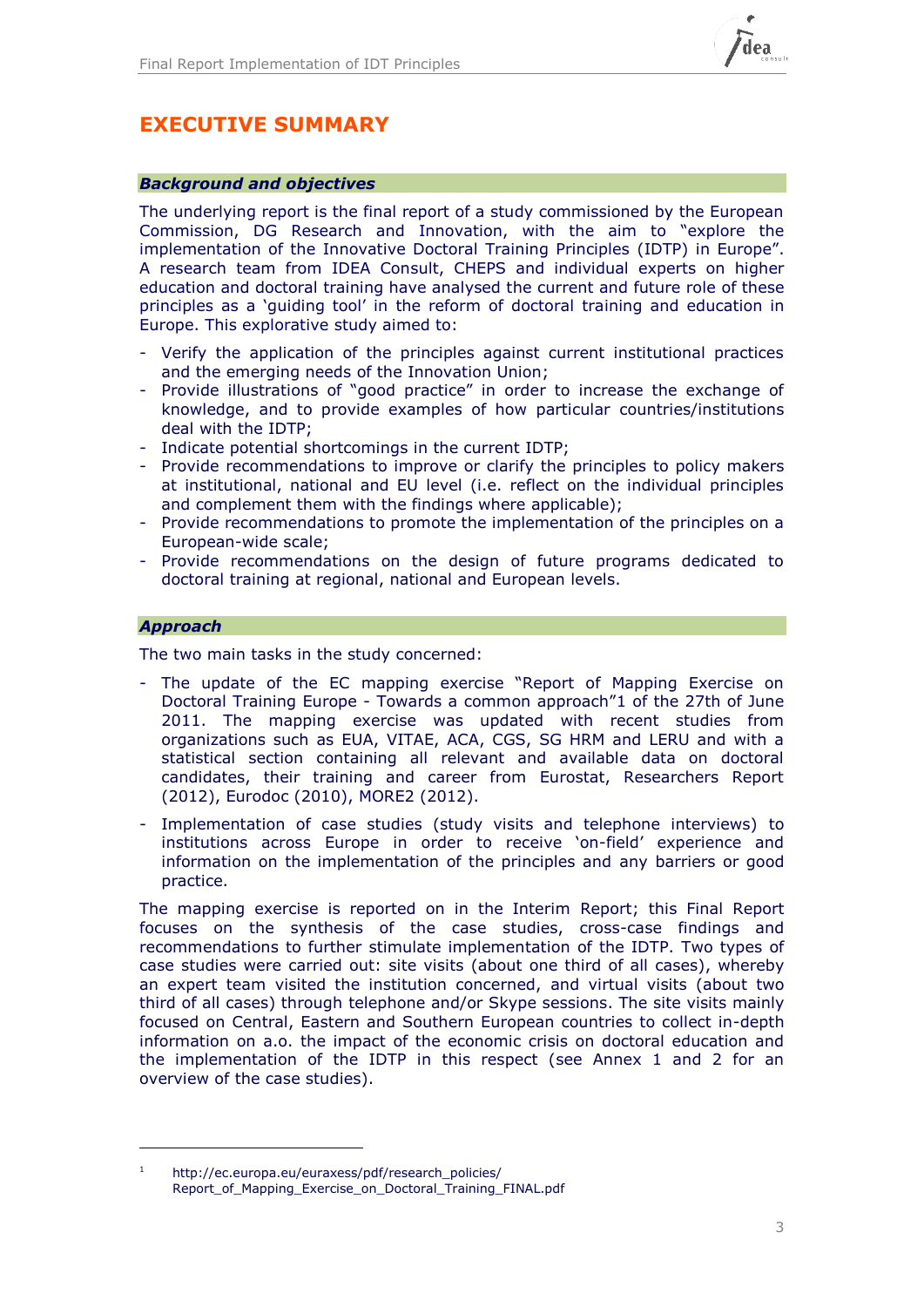

In order to obtain a detailed picture of doctoral training and to derive sensible conclusions, four different target groups have been involved:

- 1. **Institutional level (university management)**: vice-rectors and heads of doctoral programmes;
- 2. **Policy level**: national and regional policy makers and funding agencies;
- 3. **Non-academic level**: representatives from industry and non-academic sectors; and
- 4. **Individual researcher level**: supervisors and doctoral candidates.

The results of this study are largely based on the findings of the case-studies. As such, the outcome cannot be considered to be representative for the whole of Europe or for the individual European countries in which the institutions are based. Nevertheless, the information and insights obtained do increase our understanding of the 'state of play' with respect to the implementation of the IDTP in Europe and illustrate a range of relevant good practice.

### *Cross-case findings per principle*

The following table summarises the implementation status, the main barriers and a selection of good practice for each of the seven IDTP.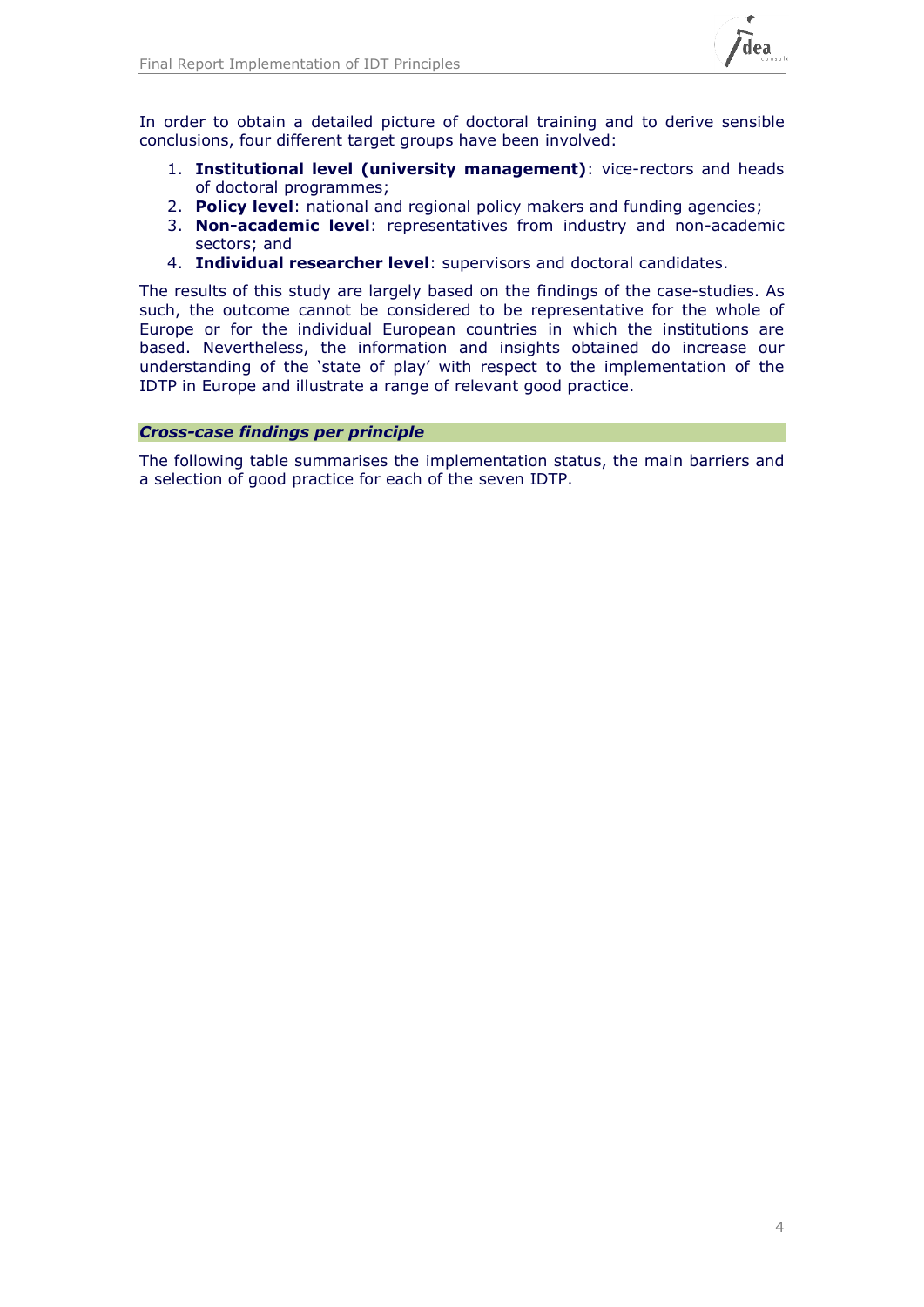

| <b>Principle of Innovative</b><br><b>Doctoral Training</b> | <b>Implementation status</b>                                                                                                                                                                                                                                                                                                                                                                                                                                                                                                                           | <b>Main barriers to further</b><br>implementation                                                                                                                                                                          | <b>Examples of good practice</b>                                                                                                                                                                                                                                                                                                                                                                                                                                                                                                                       |
|------------------------------------------------------------|--------------------------------------------------------------------------------------------------------------------------------------------------------------------------------------------------------------------------------------------------------------------------------------------------------------------------------------------------------------------------------------------------------------------------------------------------------------------------------------------------------------------------------------------------------|----------------------------------------------------------------------------------------------------------------------------------------------------------------------------------------------------------------------------|--------------------------------------------------------------------------------------------------------------------------------------------------------------------------------------------------------------------------------------------------------------------------------------------------------------------------------------------------------------------------------------------------------------------------------------------------------------------------------------------------------------------------------------------------------|
| <b>Research Excellence</b>                                 | Research excellence is the main objective of all<br>doctoral programmes. It is common practice in<br>institutional policies to use peer reviews for<br>quality assurance.                                                                                                                                                                                                                                                                                                                                                                              | High pressure, short time to degree<br>$(3 \text{ years})$ .<br>Low stipends resulting in part-time<br>$\omega$<br>research: less time and focus is<br>dedicated to the research.                                          | A rotation system before the start of the doctoral<br>education optimises the match with topic and<br>supervisor, which positively influences the quality<br>of the research and the chance of success.<br>Individual budget for personal development of<br>$\sim$<br>doctoral candidates.<br>Review of dissertation by three external experts,<br>additional to examination committee.                                                                                                                                                                |
| <b>Quality assurance</b>                                   | Doctoral schools have been implemented recently<br>and doctoral programmes are under reform in<br>many countries. During reorganisations,<br>procedures and practices have been evaluated<br>and standardized. Some institutions also shifted<br>responsibility for doctoral education to the central<br>level by implementing a university-wide<br>graduate/doctoral school.<br>Most doctoral schools have a set of quality<br>assurance instruments in place. Among these are<br>course evaluations, feedback talks and<br>supervisors' evaluations. | A lack of transparency as regards<br>standards and rules is perceived as<br>a problem in doctoral training.                                                                                                                | Comprehensive quality manual and statement of<br>expectations for doctorate degrees.<br>Creation of the position of a Scientific Coordinator<br>$\sim$<br>to ensure the quality of the program (internal<br>communication, restructuring the program and<br>quality assurance).<br>Training for supervisors                                                                                                                                                                                                                                            |
| <b>Interdisciplinary</b><br><b>Research Options</b>        | The majority of institutions are in favour of<br>facilitating interdisciplinarity and some have<br>installed structures in doctoral training to<br>promote it (e.g. interdisciplinary doctoral<br>programmes). At other institutions<br>interdisciplinarity comes more naturally to<br>doctoral training. (e.g. students work on<br>interdisciplinary topics and choose supervisors<br>from other disciplines). The field of study as well<br>as the institutional tradition also have an impact<br>on interdisciplinarity.                            | In a few countries, existing<br>$\equiv$<br>legislation and accreditation criteria<br>do not support the implementation<br>of interdisciplinarity - study<br>programmes can be accredited only<br>for a single discipline. | Establishment of:<br>Interdisciplinary doctoral programs.<br>Rotation of doctoral candidates between fields<br>before the start of the PhD.<br>Institutional interdisciplinary research grants.<br>$\sim$<br>Doctoral schools that are no longer mono-<br>disciplinary and allow interaction between<br>doctoral candidates and supervisors from different<br>research fields.<br>Interdisciplinary supervision committees.<br>Tailor-made course programmes: Students can<br>select courses according to their needs, also from<br>other disciplines. |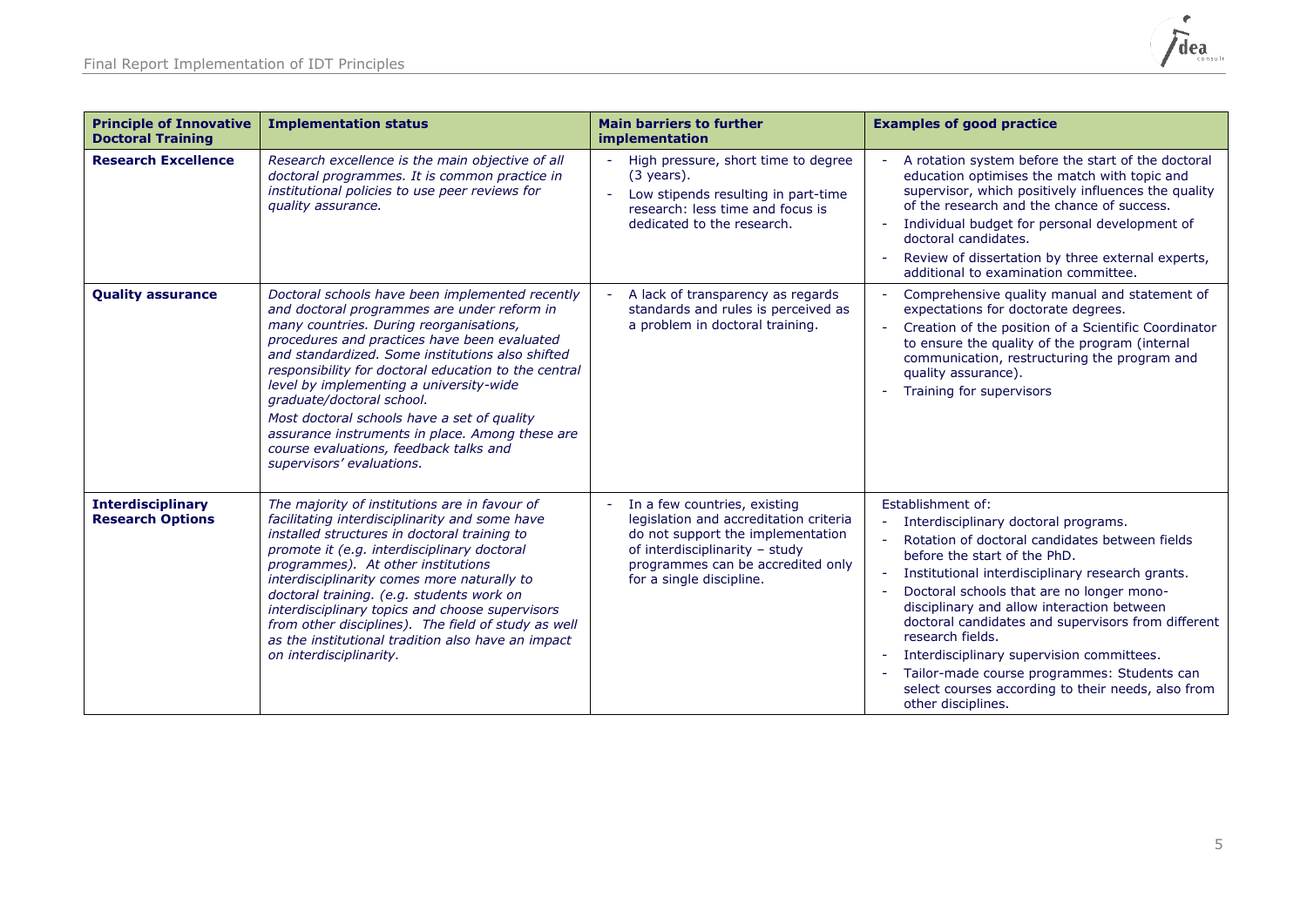

| <b>Principle of Innovative</b><br><b>Doctoral Training</b>              | <b>Implementation status</b>                                                                                                                                                                                                                                                                                                                                                                                                                                                                                                                                                                                                                                                                             | <b>Main barriers to further</b><br>implementation                                                                                                                                                                                                                                                                                                                                                    | <b>Examples of good practice</b>                                                                                                                                                                                                                                                                                                                                                                                                                                                                                                                                                                                             |
|-------------------------------------------------------------------------|----------------------------------------------------------------------------------------------------------------------------------------------------------------------------------------------------------------------------------------------------------------------------------------------------------------------------------------------------------------------------------------------------------------------------------------------------------------------------------------------------------------------------------------------------------------------------------------------------------------------------------------------------------------------------------------------------------|------------------------------------------------------------------------------------------------------------------------------------------------------------------------------------------------------------------------------------------------------------------------------------------------------------------------------------------------------------------------------------------------------|------------------------------------------------------------------------------------------------------------------------------------------------------------------------------------------------------------------------------------------------------------------------------------------------------------------------------------------------------------------------------------------------------------------------------------------------------------------------------------------------------------------------------------------------------------------------------------------------------------------------------|
| <b>International</b><br>networking                                      | International networking is actively encouraged<br>in the majority of the doctoral programmes or<br>schools. Most cases report structured funding for<br>mobility.<br>International networking develops via EU mobility<br>schemes and framework programmes (e.g. FP 7<br>projects, Marie Curie Actions, COST, Erasmus<br>Mundus, etc.).<br>International networking takes many forms:<br>research trips; participation in international<br>conferences; guest scientist/international<br>students at the institution; joint degrees, co-<br>tutelle PhD etc.<br>Integration of the (main) supervisor(s) plays a<br>significant role for the doctoral candidate to<br>undertake international networking | Low grants for doctoral students<br>prevent students from going<br>abroad, particularly when they have<br>to work as well as study to meet<br>their costs of living.<br>Some students report large<br>amounts of administrative work and<br>problems with recognition of joint<br>degrees or ECTS points.<br>Older students who already settled<br>and have a family are less mobile.                | Dedicated budget for international mobility results<br>in high outward mobility and international<br>networking rates.<br>Participation of foreign members in the doctoral<br>examination committee.<br>Joint degrees and co-tutelle PhDs.                                                                                                                                                                                                                                                                                                                                                                                   |
| <b>Exposure to industry</b><br>and other relevant<br>employment sectors | Exposure to industry+ is generally considered to<br>be the most difficult IDTP to implement. Its<br>relevance is sometimes questioned by institutions<br>as the explicit focus is on doctoral training. The<br>type and tradition of the institution and the<br>research field are important here. The field of<br>study also has an impact: disciplines like e.g.<br>engineering, medicine or law have a high job<br>specificity but for disciplines from the social<br>sciences or arts and humanities, job specificity is<br>rather low.                                                                                                                                                              | A lack of knowledge-intensive<br>$\equiv$<br>industries around the institution.<br>In some cases, industry is not<br>÷.<br>sufficiently prepared to integrate<br>doctoral candidates appropriately.<br>Depends on networks of<br>$\bar{\phantom{a}}$<br>supervisors: not structural.<br>Tradition of research collaboration:<br>$\overline{a}$<br>Universities more integrated in<br>basic research. | Presence of a science park/Incubator.<br>Establishment of an Innovation Academy for<br>innovation and entrepreneurship training.<br>Organisation of (job) fairs with industry.<br>In social sciences, establishment of links through<br>informal & formal collaborations or courses from<br>state agencies or the government.<br>Allowing for the participation of an external co-<br>supervisor in the doctoral committee.<br>Preparation of a business plan in the non-<br>academic environment when the doctorate is<br>completed.<br>Special funding schemes for 'industrial<br>doctorates'/collaboration with industry. |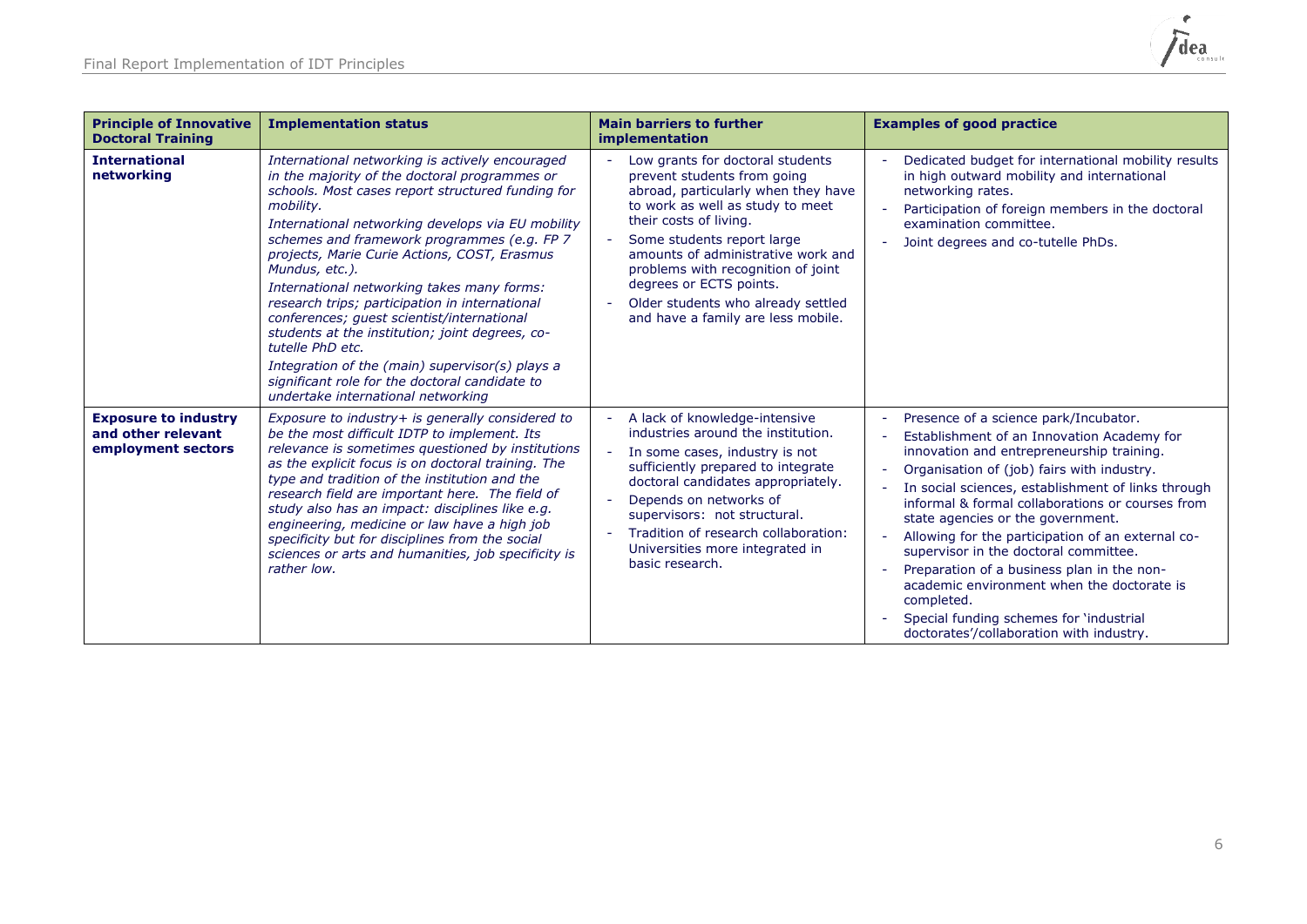

| <b>Principle of Innovative</b><br><b>Doctoral Training</b>      | <b>Implementation status</b>                                                                                                                                                                                                                                                                                                                                                                                                                                                                                                                                                                                                                                                                                                                                                                                                                                                                                                                                                                                                                                                                                                                                                               | <b>Main barriers to further</b><br><i>implementation</i>                                                                                                                                                                                                                                                                                                                                                                                                                        | <b>Examples of good practice</b>                                                                                                                                                                                                                                                                                                                                                                                                                                                                                                                                                                                                                                                                                                                                                                |
|-----------------------------------------------------------------|--------------------------------------------------------------------------------------------------------------------------------------------------------------------------------------------------------------------------------------------------------------------------------------------------------------------------------------------------------------------------------------------------------------------------------------------------------------------------------------------------------------------------------------------------------------------------------------------------------------------------------------------------------------------------------------------------------------------------------------------------------------------------------------------------------------------------------------------------------------------------------------------------------------------------------------------------------------------------------------------------------------------------------------------------------------------------------------------------------------------------------------------------------------------------------------------|---------------------------------------------------------------------------------------------------------------------------------------------------------------------------------------------------------------------------------------------------------------------------------------------------------------------------------------------------------------------------------------------------------------------------------------------------------------------------------|-------------------------------------------------------------------------------------------------------------------------------------------------------------------------------------------------------------------------------------------------------------------------------------------------------------------------------------------------------------------------------------------------------------------------------------------------------------------------------------------------------------------------------------------------------------------------------------------------------------------------------------------------------------------------------------------------------------------------------------------------------------------------------------------------|
| <b>Transferable skills</b><br>training                          | Transferable skills training is quite common. It is<br>usually organised as an additional training<br>program with a choice of elective courses.<br>In several cases, transferable skills are narrowly<br>interpreted as presentation and writing skills.<br>In some cases respondents mention that<br>transferable skills training is also implicit in the<br>doctoral research project (through presentation<br>of progress, management/ planning of research).<br>Respondents also made clear that transferable<br>skills are needed in the academic as well as in<br>the non-academic sector since it has become<br>increasingly entrepreneurial.<br>In those countries where doctoral degree holders<br>are rarely employed in the non-academic sector,<br>there is an increasing awareness at institutional<br>as well as at policy making level that doctoral<br>degree holders will become more important for<br>these labour markets in the future.<br>The career preferences of doctoral candidates are<br>also determined by this context: In countries<br>where students rarely work in non-academic<br>sectors, students' first choice is to pursue their<br>academic career. | One challenge is to balance the<br>transferable skills training and the<br>preparation for non-academic<br>sectors with the demand for<br>research excellence.<br>For those doctoral courses where<br>transferable skills training is<br>implicit, doctoral candidates have to<br>rely on the supervisor's dedication<br>and skills.<br>Accessibility: The information on<br>$\omega$<br>the courses is not always well<br>disseminated and not always<br>available in English. | Offering explicit funding for transferable skills<br>training.<br>$\omega$<br>When funding is an issue, the Structural Funds (in<br>eligible countries) can be applied to develop<br>transferable skills training.<br>Discussion groups of 6 to 7 students are<br>established to discuss the achievements of the<br>doctoral candidate during doctoral training and in<br>the dissertation. Individual follow-up to prepare<br>for life after the doctorate is foreseen.                                                                                                                                                                                                                                                                                                                        |
| <b>Attractive</b><br><b>Institutional</b><br><b>Environment</b> | The importance of the working environment and<br>working conditions for researchers is recognized,<br>but the implementation is highly context-<br>dependent and influenced by the countries'<br>historical and economic backgrounds.<br>At some institutions there was little inter-<br>institutional mobility, i.e. students did not<br>consciously select for the institution but just<br>continued their Masters' degree at the same<br>institution.<br>In most cases students were satisfied with the<br>infrastructure and work environment provided by<br>the institutions.                                                                                                                                                                                                                                                                                                                                                                                                                                                                                                                                                                                                         | In CEEC cases stipends are often<br>low and at some institutions there<br>is a relatively high teaching load.<br>Lack of funding prevents every<br>$\equiv$<br>doctoral candidate from having<br>access to office space and a<br>computer, books and scientific<br>journals.                                                                                                                                                                                                    | The use of ESF funding to build new state-of-the-<br>$\equiv$<br>art infrastructure.<br>Giving rights (and obligations) to doctoral<br>candidates, either through acceptance of Charter<br>& Code or through a similar charter.<br>Mandatory international publication of vacancies<br>$\blacksquare$<br>(e.g. EURAXESS).<br>Mixed funding sources decrease dependency on<br>$\sim$<br>one. In institutions that are capable of attracting<br>private funding for research, dependency on<br>government funding is lower. This allows a.o. to<br>deal with budget cuts in times of economic<br>downturn.<br>In the social sciences/arts and humanities:<br>$\sim$<br>provision of office space and meeting space to<br>facilitate exchange and community building<br>among doctoral candidates. |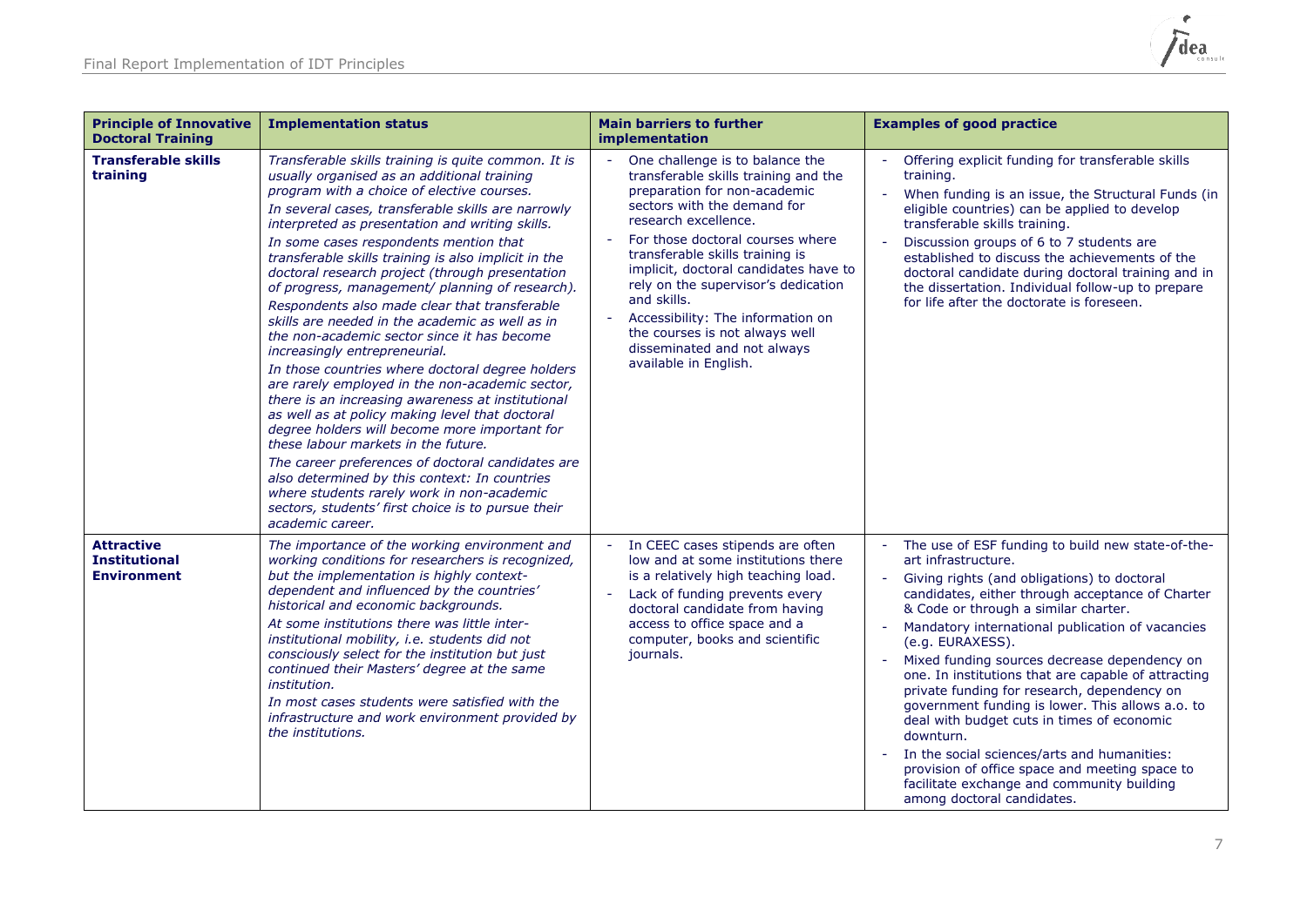

### *Conclusions*

A synopsis of the main conclusions is provided below. For more details, we refer to chapter 7.

### *The principles have a strong 'mobilizing' effect*

What struck the research team in the preparation and the implementation of the site and virtual visits is the large mobilization of different actors and stakeholders, all being prepared to discuss the implementation of the principles in their countries and institutions. This clearly reflects the importance of doctoral training and the relevancy of the principles.

### *The principles are fully 'embraced'*

The principles are well-accepted and subscribed to by all target groups at institutional, doctoral, policy and non-academic levels, although they are not commonly known in the documented form, or under the name 'Innovative Doctoral Training Principles'. The principles are considered as a 'guiding tool', and this is exactly what they should remain, according to the large majority of interviewees.

### *Research excellence seems to be the 'leading' principle*

Not all principles are regarded as equally important or relevant. In general, a relatively higher weight is attached to the principle of "research excellence", based on quality assurance and attractiveness of the research/institutional environment.

### *There is a strong interrelation between the principles*

The interrelation and interdependency between the seven principles are strong. In a number of cases, it was mentioned that the principles need to be balanced and put in the right perspective. It is challenging to implement and balance all principles within the time limit of three (or four) years available to complete the doctorate. This type of dynamics should be taken into account in the recommendations on further implementation.

### *Academic 'culture' influences the 'pace of change'*

The role of academic culture is an important consideration in the implementation of the IDTP. The culture of the master-apprentice model persists across Europe. Traditionally, professors are sometimes critical of proposed changes and do not always agree with reforms inspired by the IDTP. A strongly hierarchical relation between the 'apprentice' and 'master' sometimes hinders open discussion. The diversity among doctoral candidates across Europe in terms of contract and conditions (e.g. systems with high numbers of part-time candidates) requires flexible solutions for the implementation of the principles and allow researchers to benefit from each of them to the maximum.

### *The socio-economic 'context' is also influential*

National and regional policy objectives play a crucial role in the implementation of the IDTP at institutional level. The policy context determines, among other things, the degree of autonomy and flexibility of the institutions, the vision and emphasis given to doctoral training and the funding available to shape doctoral training and attract candidates (nationally and internationally). This observation also links to the importance of a number of factors exogenous to the institution that play a crucial role in the organisation of doctoral training and implementation of the principles: funding, regulatory stability, economic structure and culture/awareness.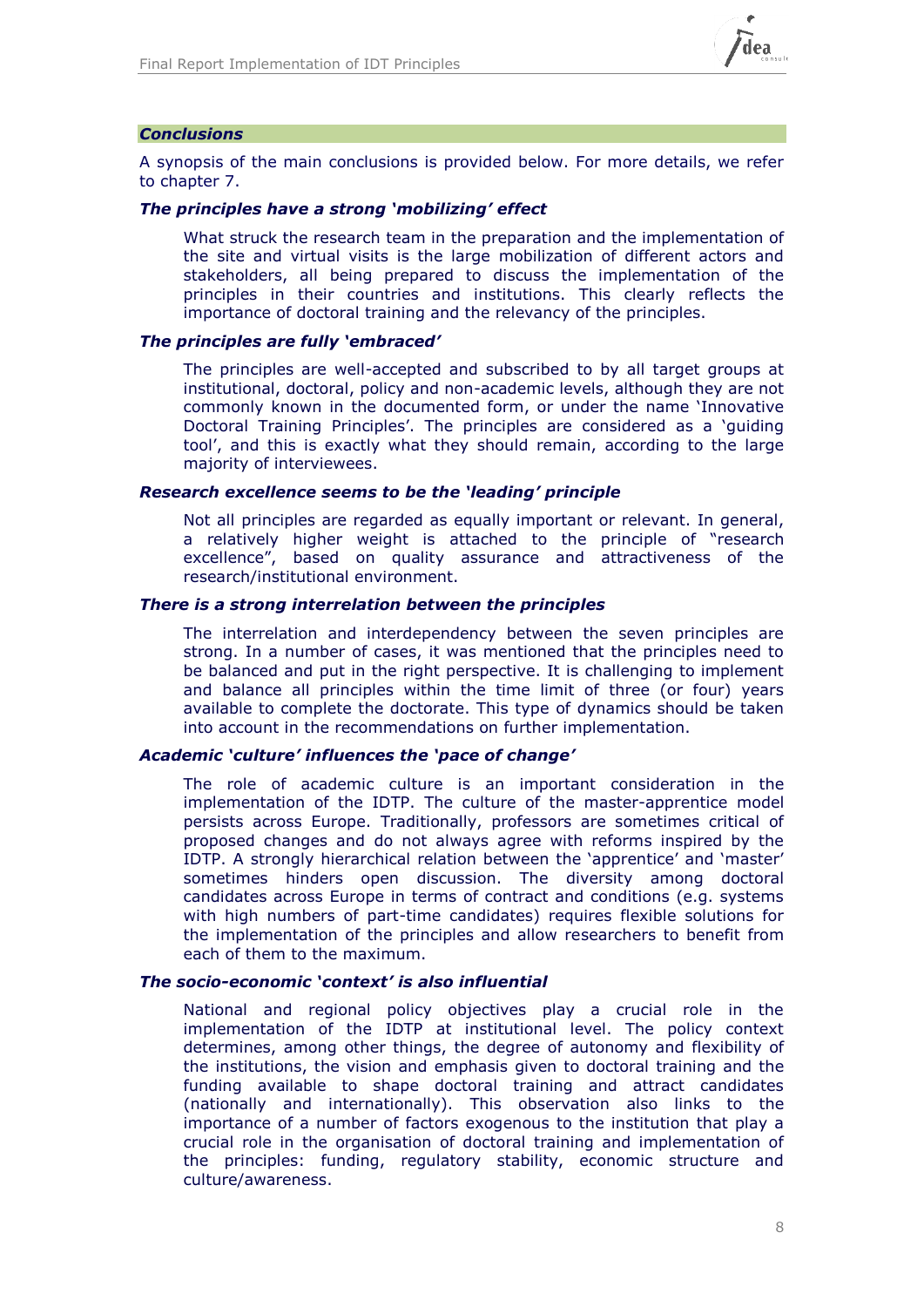

### *The richness of 'good practice'*

During the various visits it became clear that there are many examples of good practice in terms of the implementation of IDTP that could and should be flagged up and disseminated. For example, there are cases which reflect an overall efficient and effective organisation of doctoral training programmes and the active implementation of all principles. But even in cases where major challenges are faced or recent reforms have had a substantial impact, good practice is still highly visible.

### *Reflections on reorganisation of the principles*

Throughout the majority of the cases, no fundamental changes to the existing principles are suggested, nor are new principles proposed. At the same time, the rather static and linear overview of the principles in their current form could be analysed from the perspective of structure (level of importance of the principles); the interrelation between the principles; and the context in which the principles are applied.

Not all principles are regarded as equally important by the interviewees. Higher weight is given to the principle of research excellence, based on quality assurance and attractiveness of the research environment. They are referred to as the more 'basic principles', upon which other principles can build. Although all four other principles, referred to as 'surrounding principles' (international networking, exposure to industry+, interdisciplinary research options or transferable skills training), are acknowledged to contribute to innovative doctoral training, the degree of consent varies.

The interrelation between the principles is dynamic and complex: international networking will improve the quality of the research through peer reviews, inspiration and original ideas. But research excellence may also lead to more opportunities to be internationally mobile and network with people around the world. Transferable skills training can also enable an excellent researcher to excel in another environment outside academia and further build the economic structure needed to strengthen their exposure to industry+.

The building blocks of research excellence, quality assurance and an attractive institutional environment are reinforced by the principles of international networking, interdisciplinary research options, exposure to industry+ and transferable skills training. New ways to attain excellence are found, innovative dynamics and multiplier effects are created. Making the interrelation visible and understandable will allow for better 'management' of their implementation. In chapter 7, a new IDTP framework is provided and discussed.

### *Clarification of the role of the principles*

After the introduction of structure and dynamism in the overview of the IDTP, the role of the principles also has to be clarified. In most institutions, the principles are not known in the format of the EC Communication and Council Decision. The visits were an effective way to introduce the principles and open up discussion on their relevance and implementation when reforming doctoral training. However, during the visits, institutions did recommend that clarification was needed in terms of the guiding role of principles as a framework to inspire reforms in doctoral training. They are not, and should not be, a checklist for the institutions.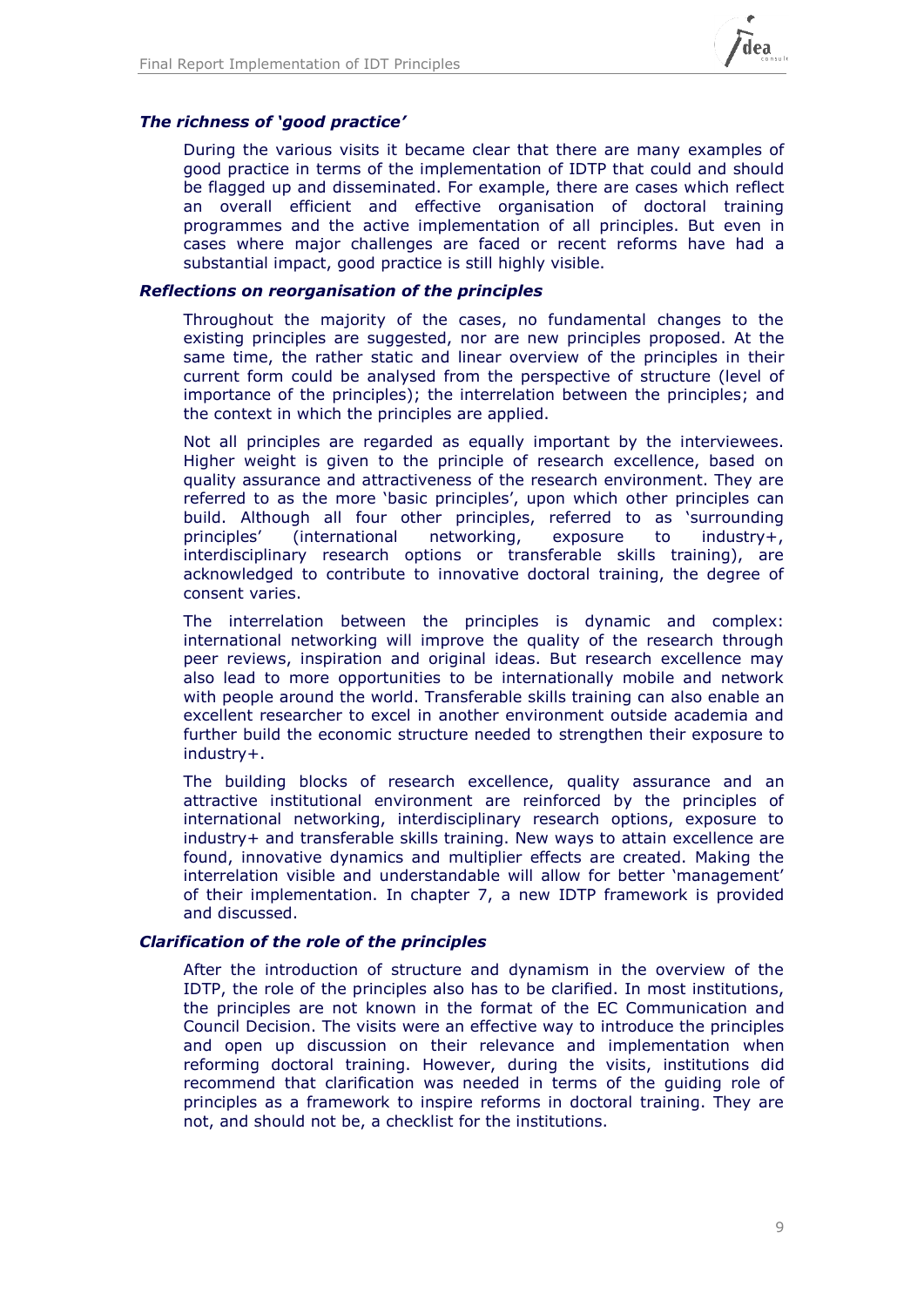

### *Reformulation of some of the principles*

As a result of the case studies, a number of suggestions were made to sharpen and reformulate a number of principles:

- Reformulation of "Industry+" into:
	- o "non-academic sector"
	- o "any sectors to which the research is relevant"
- Reformulation of "Transferable skills training" into:
	- o "professional development"
- Clarification of "innovative" in the "innovative doctoral training principles":
	- $\circ$  To many interviewees, the word "innovative" has no meaning here. They make the connection between "innovative" and "principles" and argue that the principles are not at all new, and come naturally to them as they have been the basis of doctoral training for many years.
	- o Clarification of the meaning of "innovative" in connection with "doctoral training" is therefore recommended, showing that modern doctoral training needs to look for ways to balance research excellence, knowledge creation for complex societal problem-solving and preparation of doctorate holders for nonacademic careers.

Finally, in this section on reformulating the principles, it is appropriate to mention the issue of terminological consistency on a general level. There is barely any consistency in the definitions of 'doctoral schools', 'transferable skills', or 'structured training'. This means that institutions use these terms freely, according to their specific situation.

### *Recommendations*

### *Keep raising awareness of the principles*

The majority of the interviewees were not aware of the existence of the European IDT Principles as such but they were known as the Salzburg principles, or European or ERASMUS PhD, the ORPHEUS principles, university joint PhD agreements, and others. Nevertheless, they were welcomed and the visits opened out many discussions on reform and reorientation of doctoral training and procedures. To further encourage awareness of the principles, a dedicated communication strategy is recommended. These might include direct communication to institutions through existing fora; direct communication to doctoral candidates through the student groups and to supervisors (an IDTP kit was suggested in Italy); and via regional meetings for remote institutions to exchange practices, etc. Existing fora, informal or formal EU organisations (ORPHEUS, etc.), information packages and a series of regional stakeholder's conferences could also be used.

### *Stimulate alternative and mixed-funding possibilities*

Given the key findings that funding is a prerequisite to implement the IDTP on the one hand, and that the Structural Funds are much appreciated as tools to guarantee continuity in investments, improve working conditions (e.g. level of the stipends) and allow for infrastructure building on the other, it is recommended that European funding possibilities continue to be found especially for those institutions most in need of it. Nonetheless, at the same time, it is also necessary to look for sustainable solutions in countries where dependence on this type of funding is high.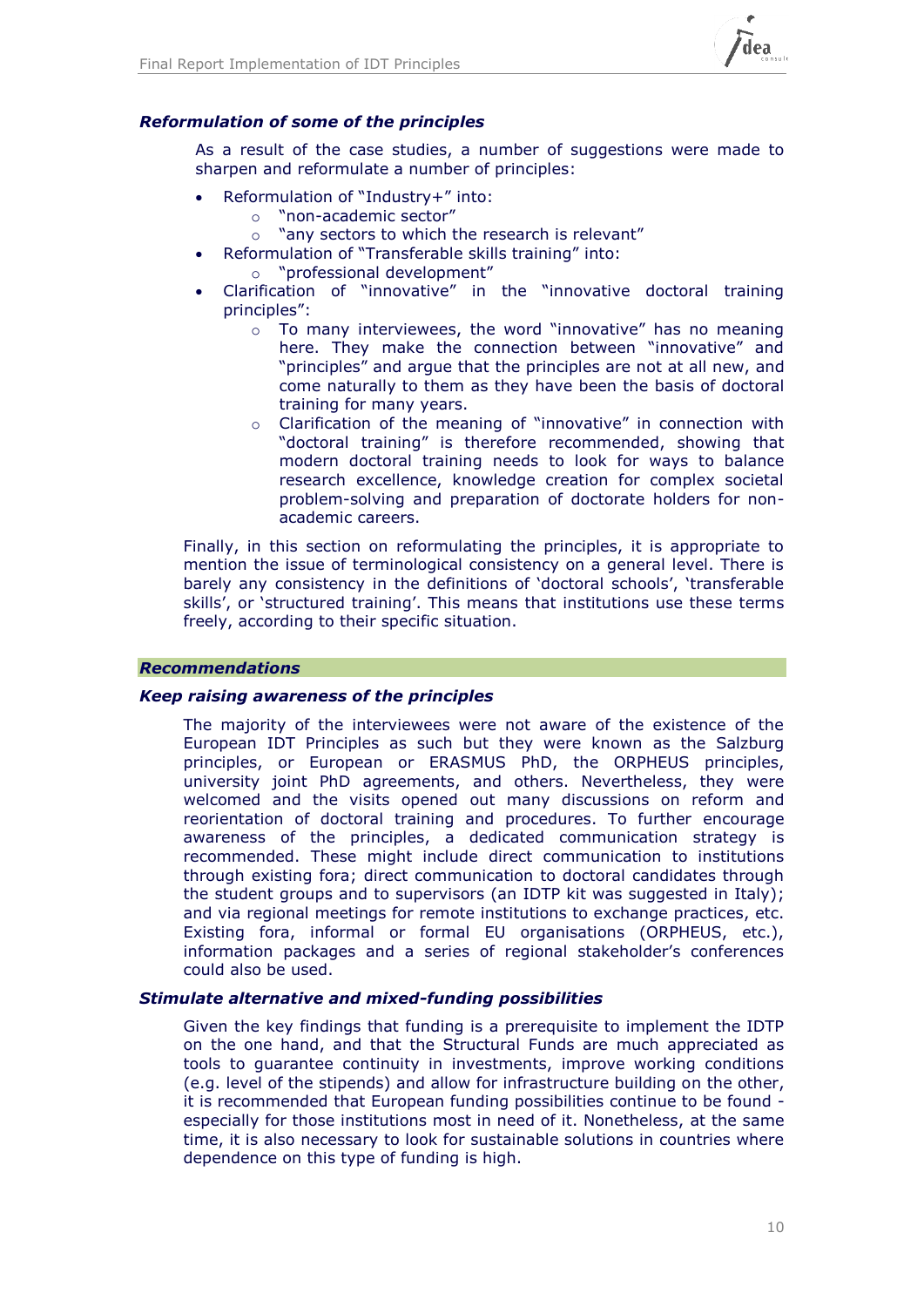

In countries where funding is not necessarily low, the emphasis lies on the flexibility to apply the funding. Each institution has its own historical, economic and political context. A critical level of institutional autonomy is necessary in order for them to attribute the funds in such a way that they contribute to an optimal implementation of the principles.

### *Hands-off approach for the 'basic' principles*

The basic principles, identified as research excellence, quality assurance and attractive institutional environment, receive primary attention from institutions. They are implemented by definition, because they form the heart of what doctoral research should be in the eyes of the interviewees. For this type of principle, a hands-off approach is recommended, alongside an offer of support/inspiration.

### *Hands-on approach for the 'surrounding' principles*

The surrounding principles of international networking, interdisciplinary research options, exposure to industry+ and transferable skills training are implemented less structurally. Each institution stresses its own emphasis, based on their mission, vision and type of research. For this type of principles there is room to develop policies/instruments that actively encourage their implementation  $-$  in a hands-on approach that sufficiently takes into account the degrees of freedom an institution needs to adapt the instruments to the national, institutional and disciplinary context.

### *Take a global perspective*

One striking result of this study is the large variation in the way in which doctoral education is organised across countries and within institutions. This makes cooperation in doctoral education - for example - between two countries, difficult, as their requirements in term of training (number of courses, credits and type of courses), and the process for defending the PhD are not compatible. A global perspective is needed in order to encourage the international competitiveness of European doctoral training and to open out the labour market for doctoral graduates internationally. Once European institutions', researchers', policy makers' and non-academic employers' priorities in terms of doctoral training have been determined, it is increasingly necessary to consider the nature of doctoral training and good practice outside of Europe.

### *Help Member States to create an adequate regulatory framework*

The principles' implementation is sometimes hindered (or not favoured) due to a law or to an accreditation mechanism (based on input such as the number of professors funded by the programme, the training offered, etc.). The evaluation agency (or ministry) also has a powerful effect by looking at all IDTP and not a selection of them. Government and national agencies could conduct an IDTP 'compatibility check' (similar to the HRS4R check) and review whether the national legislation and mechanisms sufficiently allow for flexibility and changes so that reforms compatible with the IDTP are possible. Any such process should primarily aim at assessing this type of flexibility rather than the implementation itself – in line with institutional autonomy. A similar exercise could be conducted at institutional level, down to lowest level of decision-making: faculty or doctoral school. The European Commission could facilitate this process (through e.g. an Open Method of Coordination).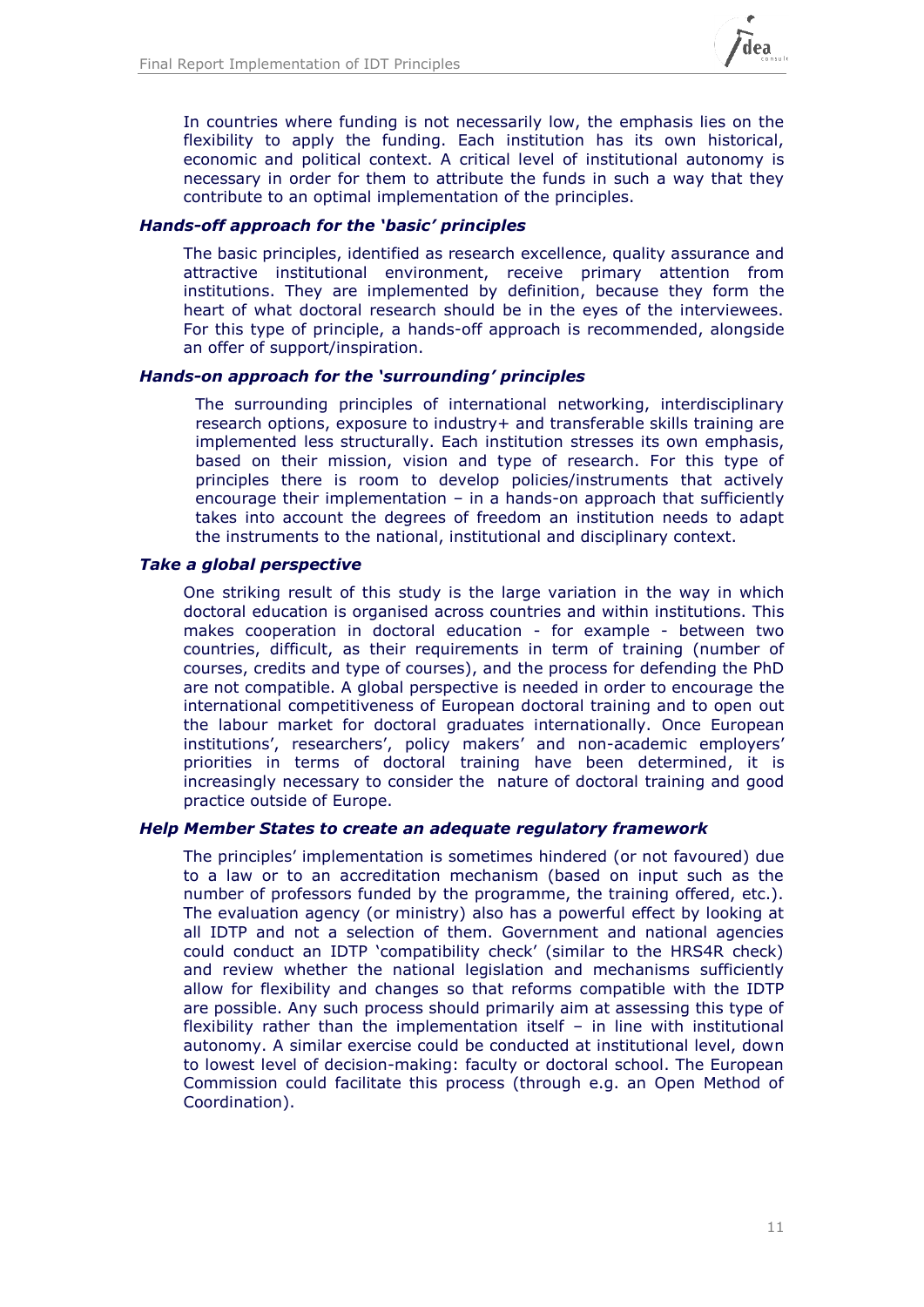

## **GUIDE TO THE READER**

This underlying report is the final report of the 'Exploration of the implementation of the Principles for Innovative Doctoral Training in Europe (IDTP)'. The final report has the objective to reach conclusions about good practice and barriers to it in the implementation of the IDTP from material and data collected in institutional case studies across Europe. It will also provide key findings on the implementation of the principles and the way ahead for their further implementation. The final report thus syntheses a multitude of different practices. 2

In the first section, a general understanding of the principles and the context, objectives and approach of the study will be given.

Sections 2 to 6 will present the cross-case findings of the exploration exercise. Each section will focus on one of the following topics that have been discussed with different groups of actors in the case studies:

- Section 2 will focus on the general vision on the IDTP,
- Section 3 on the organisation of doctoral training,
- Section 4 on the four principles related to research performance: research excellence, quality assurance, interdisciplinary research options and international networking,
- Section 5 will focus on the two principles related to the interface with the labour market: exposure to industry+ and transferable skills training,
- And Section 6 will focus on the principle of attractive institutional environment, including working conditions, recruitment, career perspectives and funding.

Finally, section 7 will present the key findings and recommendations/reflections on further clarification and implementation of the principles.

A list of the institutions visited and of the virtual visits is provided in annexes 1 and 2.

-

<sup>2</sup> Available in detail in the individual case reports for each of the visited institutions.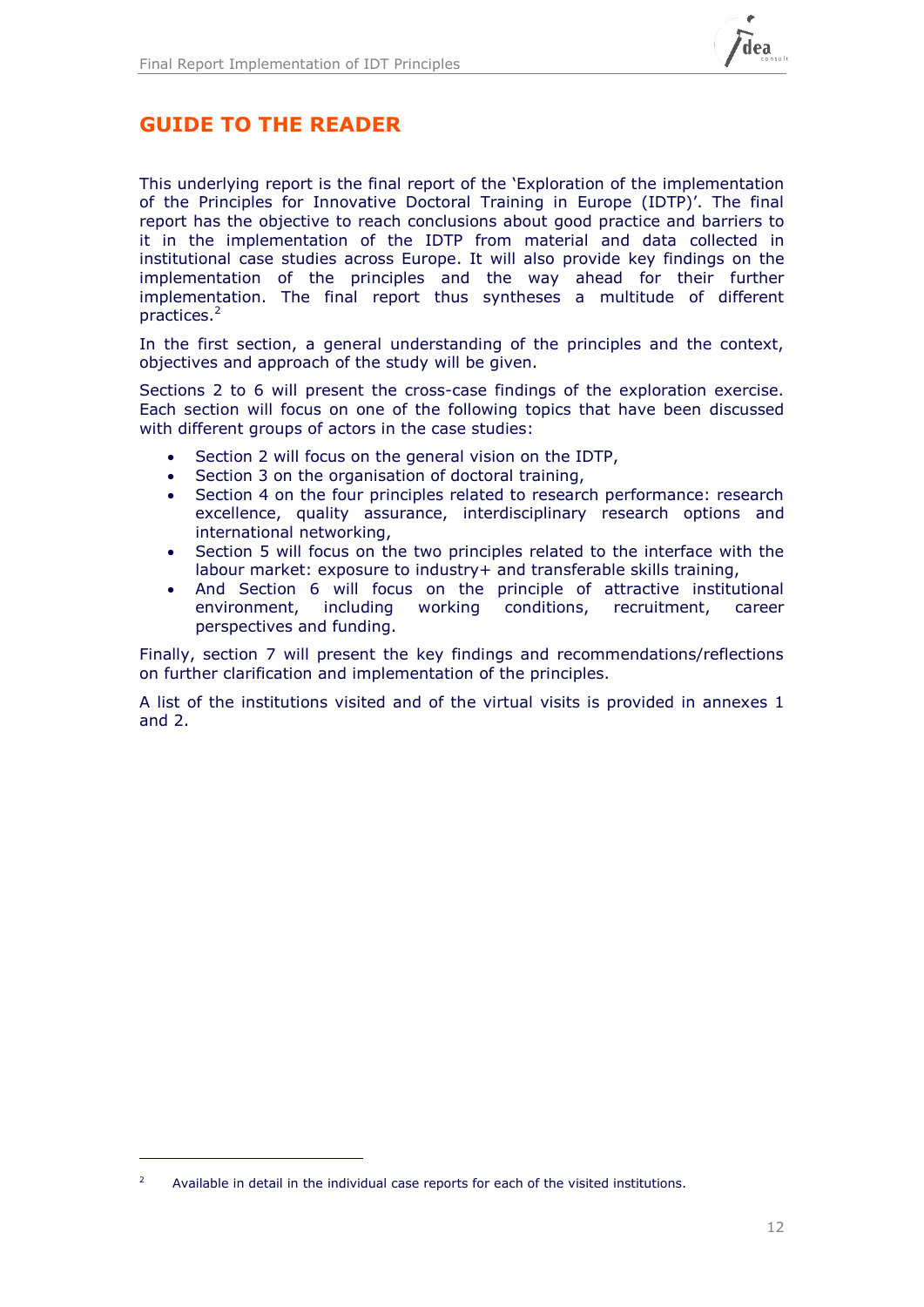

## **1 GENERAL BACKGROUND**

## **1.1 Context**

-

The "Innovation Union" is one of the seven flagships of the EU 2020 strategy. Its primary objective is 'to improve conditions and access to finance for research and innovation, to ensure that innovative ideas can be turned into products and services that create growth and jobs.<sup>3</sup> Researchers and the availability of welltrained personnel in general are one of the elements underlying this vision. As a result, doctoral training has gained considerable importance across Europe, thereby touching upon issues such as increased policy coordination and better funding.

The European University Association (EUA) conducted the Doctoral Programme project<sup>4</sup>, which has led to the Salzburg conference and the 10 "Salzburg Principles"<sup>5</sup> (reproduced in the Bergen declaration) as the basis for the reforms of doctoral education in Europe. These principles concern the key role of doctoral programmes and research training in the Bologna process:

- 1. **The core component of doctoral training is the advancement of knowledge through original research**. At the same time it is recognised that doctoral training must increasingly meet the needs of an employment market that is wider than academia.
- 2. **Embedding in institutional strategies and policies**: universities as institutions need to assume responsibility for ensuring that the doctoral programmes and research training they offer are designed to meet new challenges and include appropriate professional career development opportunities.
- 3. **The importance of diversity**: the rich diversity of doctoral programmes in Europe - including joint doctorates - is a strength which has to be underpinned by quality and sound practice.
- 4. **Doctoral candidates as early stage researchers:** should be recognized as professionals – with commensurate rights - who make a key contribution to the creation of new knowledge.
- 5. **The crucial role of supervision and assessment:** in terms of individual doctoral candidates, arrangements for supervision and assessment should be based on a transparent contractual framework of shared responsibilities between doctoral candidates, supervisors and the institution (and where appropriate, including other partners).
- 6. **Achieving critical mass:** Doctoral programmes should seek to achieve a critical mass and should draw on the different types of innovative practice being introduced in universities across Europe, bearing in mind that different solutions may be appropriate to different contexts and particularly across larger and smaller European countries. These range from graduate schools in major universities to international, national and regional collaboration between universities.
- 7. **Duration:** doctoral programmes should operate within appropriate time lengths (three to four years full-time as a rule).

European Commission, "Europe 2020 Flagship Initiative - Innovation Union, SEC(2010) 1161 final, Brussels, 6 October 2010.

<sup>4</sup> http://www.eua.be/eua-work-and-policy-area/research-and-innovation/doctoraleducation/doctoral-programmes-project/

<sup>5</sup> [http://www.eua.be/eua/jsp/en/upload/Salzburg\\_Conclusions.1108990538850.pdf](http://www.eua.be/eua/jsp/en/upload/Salzburg_Conclusions.1108990538850.pdf)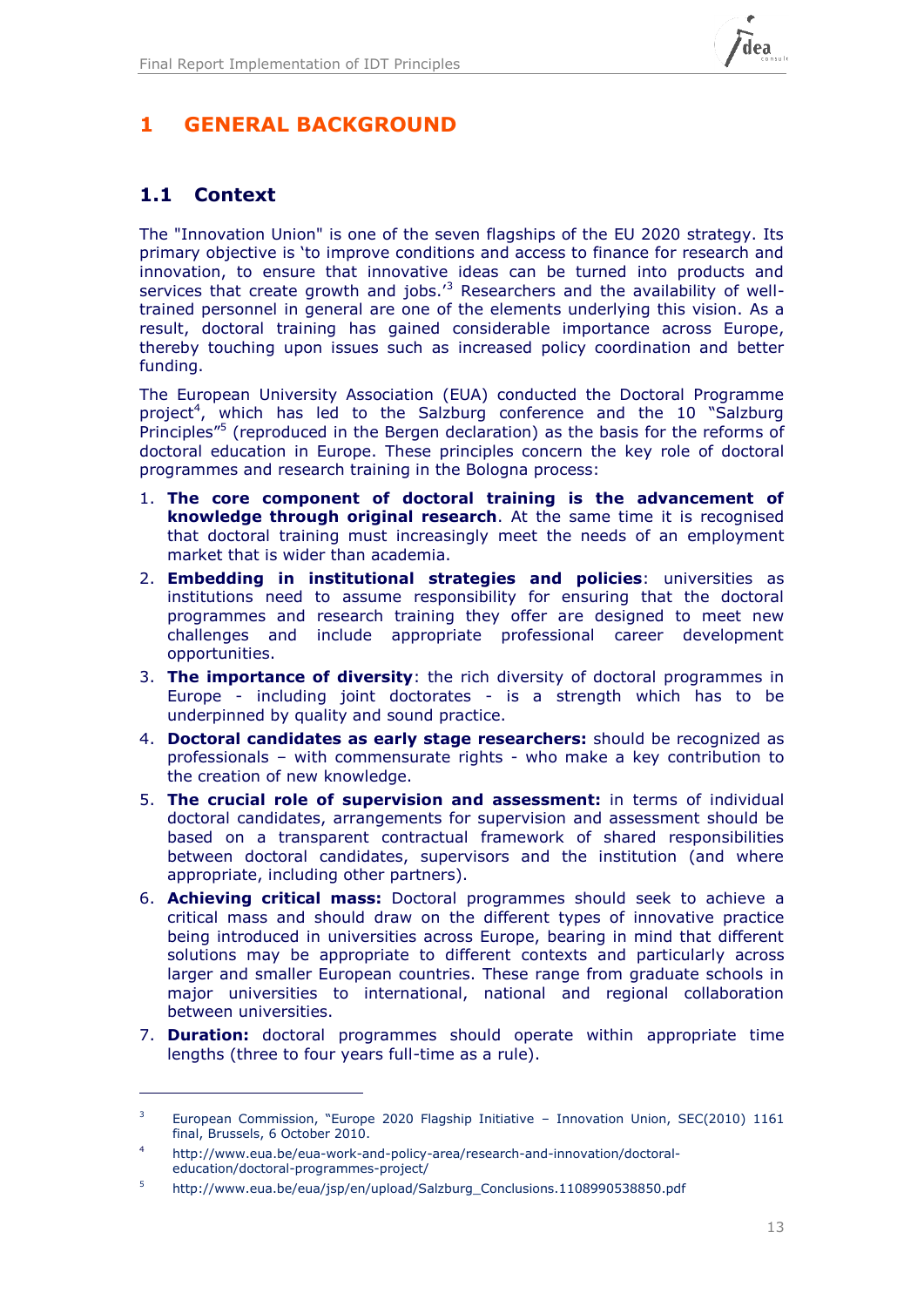

- 8. **The promotion of innovative structures:** to meet the challenge of interdisciplinary training and the development of transferable skills.
- 9. **Increasing mobility**: doctoral programmes should seek to offer geographical as well as interdisciplinary and intersectoral mobility and international collaboration within an integrated framework of cooperation between universities and other partners.
- 10.**Ensuring appropriate funding**: the development of quality doctoral programmes and the successful completion by doctoral candidates requires appropriate and sustainable funding.

Five years after the Salzburg Principles, the European University Association – the Council for Doctoral Education - conducted a series of seminars, workshops and conferences in order to explore the level of implementation of Salzburg Principles at European universities. The Salzburg Recommendations II (2010)<sup>6</sup> provide a set of guidelines for diverse doctoral programmes and schools across Europe. The Salzburg Principles and Salzburg Recommendations II have successfully contributed to achieve a balance between a number of tensions that have been characteristic of doctoral training to date:

- To balance out the level of structured skills training versus individual supervision, guidance and autonomous research;
- Creating critical mass within institutions whilst recognising the different cultures, needs and expectations of cognate disciplinary groups;
- Creating efficiency in terms of time to degree vs. allowing time to develop individual autonomy and independence;
- Supporting labour market development vs. the risks that particular students will be unemployed, overeducated or mismatched with available employment opportunities;
- Balancing the right level of academic education with skills necessary for future career development outside academia;
- Balancing immediate skill requirements of the labour market with skills that will aid progression through the course of the career;
- The balance between specific (sub-disciplinary) individual skills vs. wider academic and generic skills.

Subsequently, the European Commission developed a set of seven principles for innovative doctoral training<sup>7</sup> in the framework of the European Research Area. These seven EU principles were based on the ten Salzburg Principles and Salzburg Recommendations II, good practices in Member States and the Marie Curie experience. These seven principles are presented in [Figure 1](#page-14-0) and Box 1 below.

The "Principles for Innovative Doctoral Training" have been endorsed by the EU Council of Ministers in their conclusions on the modernization of higher education on 28/29 November 2011. The Council calls on institutions and Member states "to link, where relevant and appropriate, national funding to the Principles for Innovative Doctoral Training". National funding agencies will have new opportunities to fund innovative doctoral training under Horizon 2020 as the COFUND scheme of the Marie Skłodowska-Curie Actions will be enlarged to also cover the co-financing of national or institutional doctoral training programmes.

-

<sup>&</sup>lt;sup>6</sup> http://www.eua.be/Libraries/Publications\_homepage\_list/Salzburg\_II\_Recommendations. [sflb.ashx](http://www.eua.be/Libraries/Publications_homepage_list/Salzburg_II_Recommendations.%20sflb.ashx)

Based on the "Report of Mapping Exercise on Doctoral Training in Europe: Towards a common approach" of 27 June 2011(final), adopted by the ERA Steering Group on Human Resources and Mobility. The seven principles were defined with the help of experts from university associations; industry and funding organizations.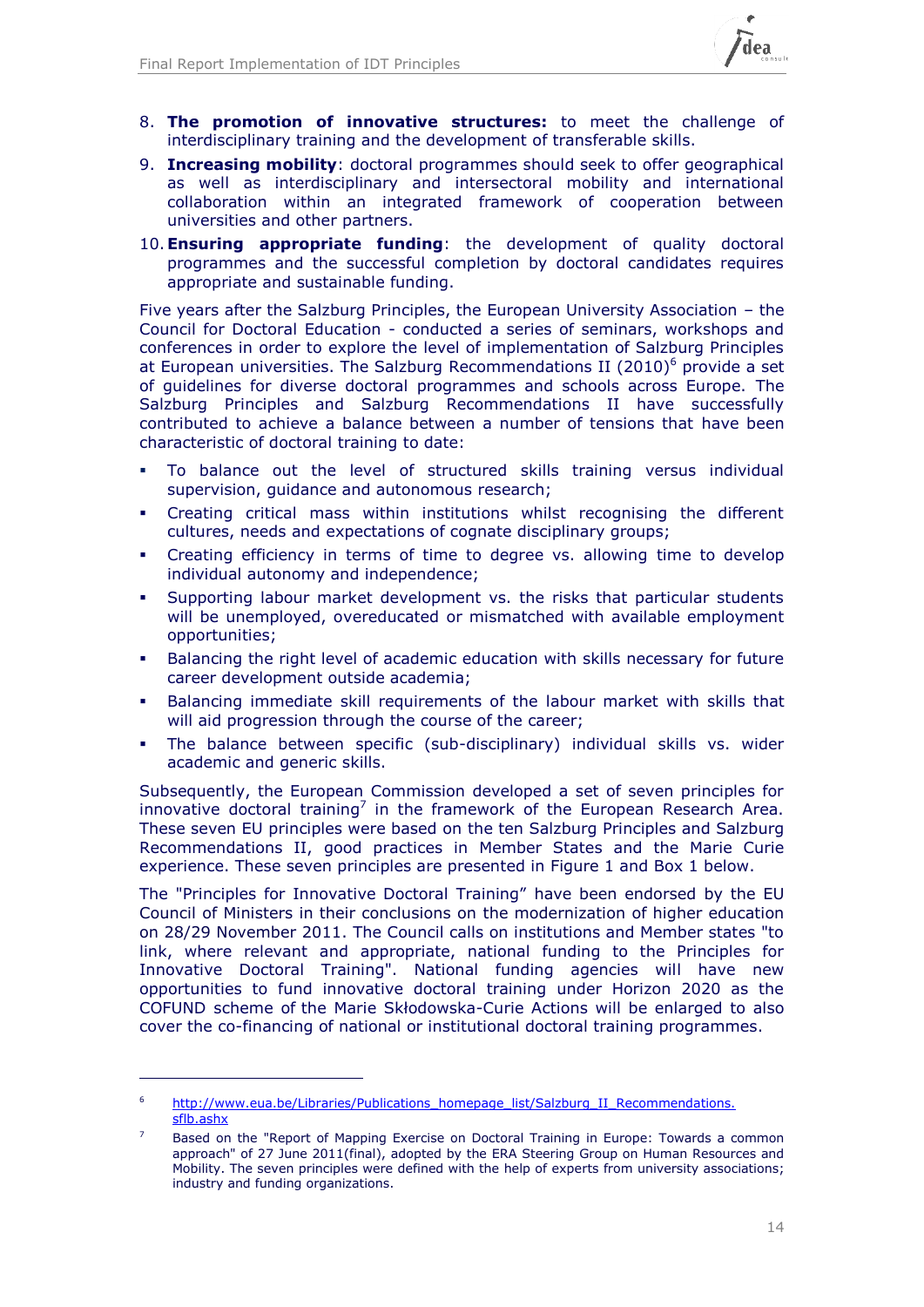

#### *Figure 1: Overview of the IDT Principles: "IDT-tree"*



<span id="page-14-0"></span>Source: IDEA Consult based on Report of Mapping Exercise on Doctoral Training in Europe: Towards a common approach (2011)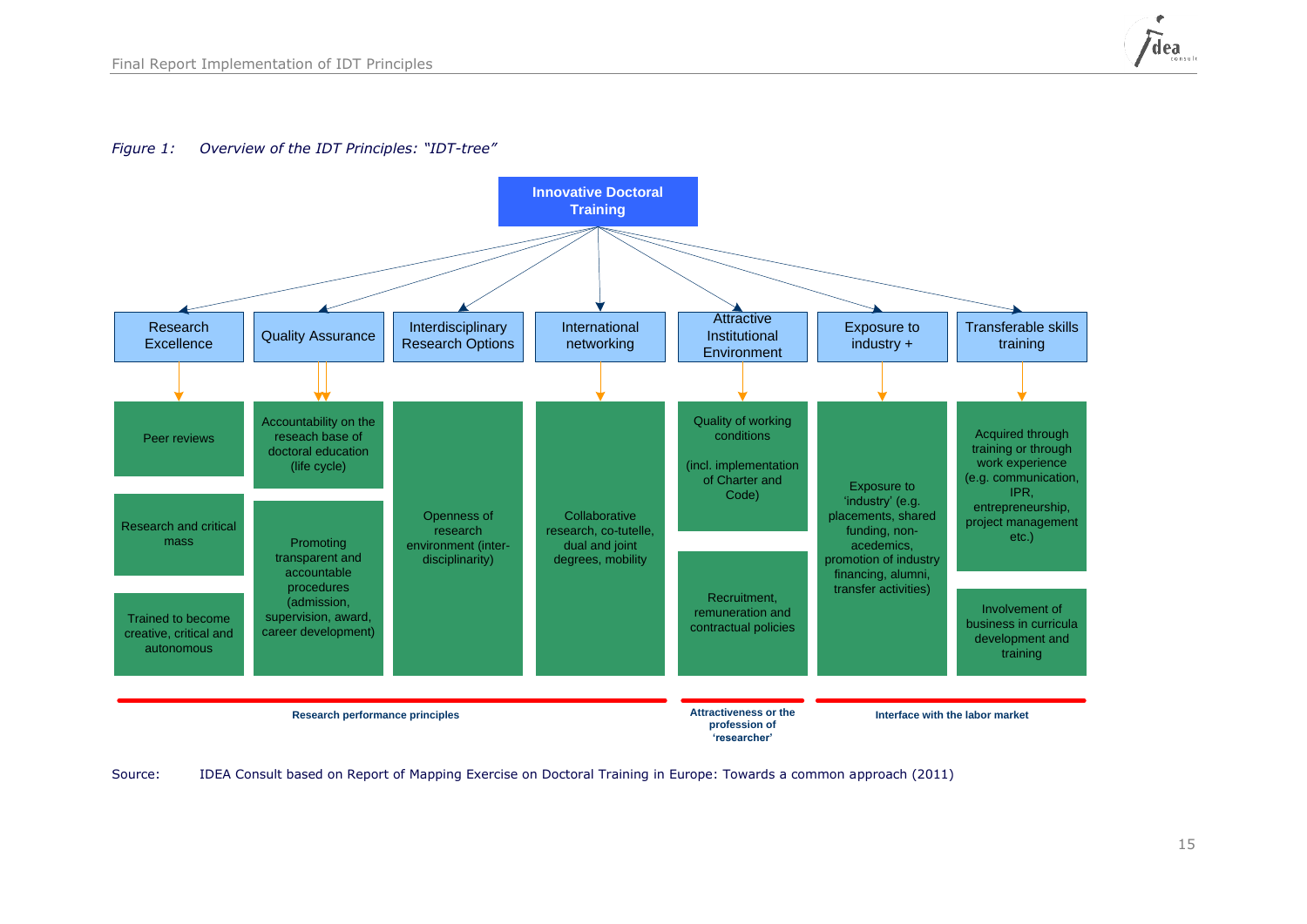

### *Box 1: Seven Principles for Innovative Doctoral Training*

### **1. Research Excellence**

Striving for excellent research is fundamental to all doctoral education and from this all other elements flow. Academic standards set via peer review procedures and research environments representing a critical mass are required. The new academic generation should be trained to become creative, critical and autonomous intellectual risk takers, pushing the boundaries of frontier research.

### **2. Attractive Institutional Environment**

Doctoral candidates should find good working conditions to empower them to become independent researchers taking responsibility at an early stage for the scope, direction and progress of their project. These should include career development opportunities, in line with the European Charter for Researchers and the Code of Conduct for the Recruitment of Researchers.

### **3. Interdisciplinary Research Options**

Doctoral training must be embedded in an open research environment and culture to ensure that any appropriate opportunities for cross-fertilisation between disciplines can foster the necessary breadth and interdisciplinary approach.

### **4. Exposure to industry and other relevant employment sectors**

The term 'industry' is used in the widest sense, including all fields of future workplaces and public engagement, from industry to business, government, NGO's, charities and cultural institutions (e.g. musea). This can include placements during research training; shared funding; involvement of non-academics from relevant industry in informing/delivering teaching and supervision; promoting financial contribution of the relevant industry to doctoral programmes; fostering alumni networks that can support the candidate (for example mentoring schemes) and the programme, and a wide array of people/technology/knowledge transfer activities.

### **5. International networking**

Doctoral training should provide opportunities for international networking, i.e. through collaborative research, co-tutelle, dual and joint degrees. Mobility should be encouraged, be it through conferences, short research visits and secondments or longer stays abroad.

### **6. Transferable skills training**

"Transferable skills are skills learned in one context (for example research) that are useful in another (for example future employment whether that is in research, business etc.). They enable subject- and research-related skills to be applied and developed effectively. Transferable skills may be acquired through training or through work experience". It is essential to ensure that enough researchers have the skills demanded by the knowledge based economy. Examples include communication, teamwork, entrepreneurship, project management, IPR, ethics, standardisation etc.

Business should also be more involved in curricula development and doctoral training so that skills better match industry needs, building on the work of the University Business Forum and the outcomes of the EUA DOC-CAREERS project. There are good examples of interdisciplinary approaches in universities bringing together skills ranging from research to financial and business skills and from creativity and design to intercultural skills.

### **7. Quality Assurance**

The accountability procedures must be established on the research base of doctoral education and for that reason, they should be developed separately from the quality assurance in the first and second cycle. The goal of quality assurance in doctoral education should be to enhance the quality of the research environment as well as promoting transparent and accountable procedures for topics such as admission, supervision, awarding the doctorate degree and career development. It is important to stress that this is not about the quality assurance of the PhD itself rather the process or life cycle, from recruitment to graduation.

Source: Report of Mapping Exercise on Doctoral Training in Europe: Towards a common approach (2011)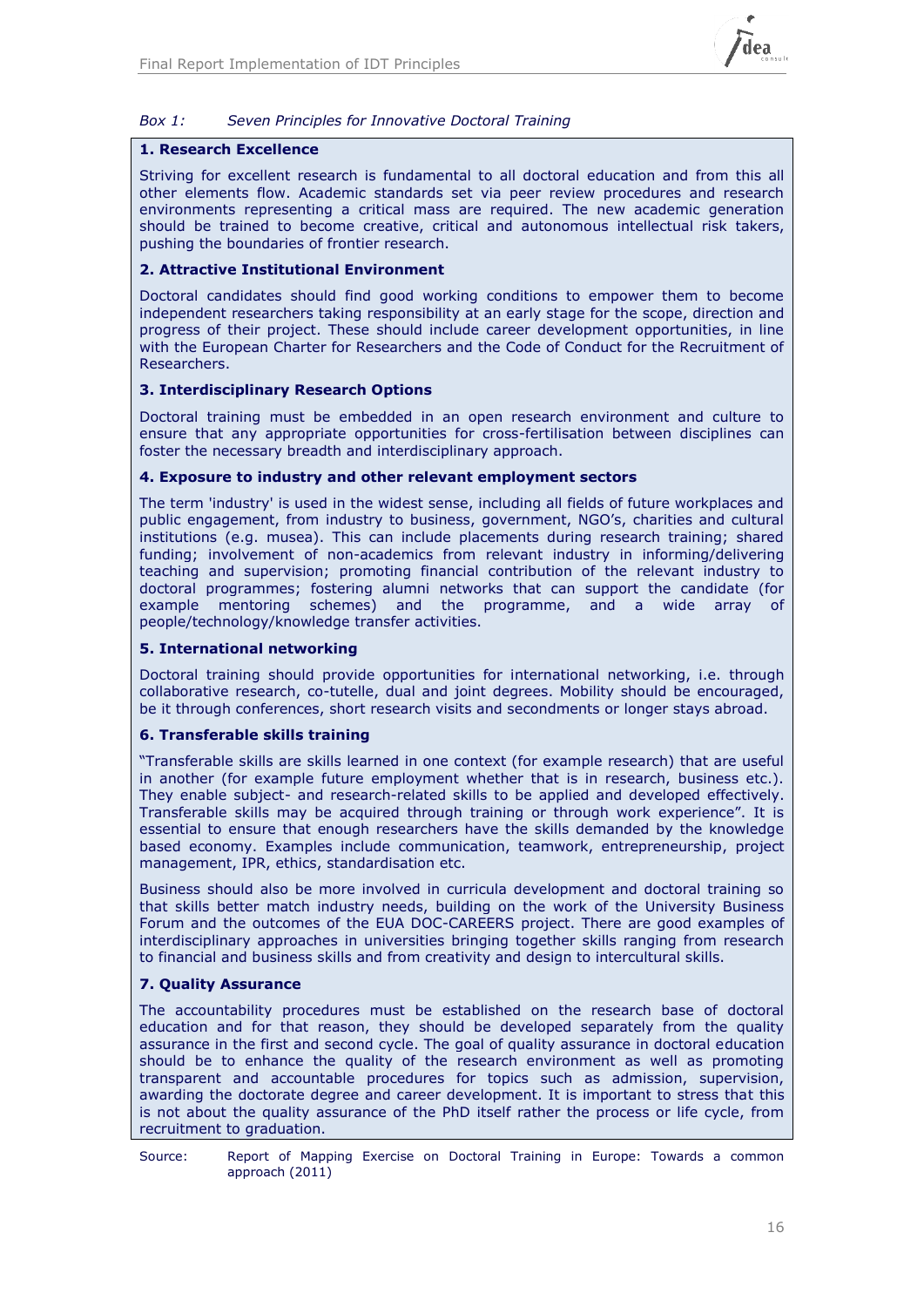

## **1.2 Objectives**

The main objective of the study is to **explore the implementation of Principles for Innovative Doctoral Training in Europe**. Their current and future role as a 'guiding tool' in the reform of doctoral training and education in Europe is analysed.

As represented in [Figure 2](#page-16-0) below, the objectives of this study are to:

- Verify the application of the principles against current institutional practices and the emerging needs of the Innovation Union (i.e. increase the overall research intensity of society by better training doctoral candidates and make them capable of working in a variety of employment areas, including industry);
- Provide a number of illustrations of "good practice" in order to increase the exchange of knowledge and to provide examples of how particular countries/institutions deal with the innovative doctoral training principles;
- Indicate potential shortcomings of the current innovative doctoral training principles;
- Provide recommendations to policy makers at institutional, national and EU level to improve or clarify the principles (i.e. reflect on the individual principles and complement them with the findings where applicable);
- Provide recommendations to promote the implementation of the principles on a European wide scale;
- Come up with recommendations on the design of future programs dedicated to doctoral training on regional, national and European level.

As noted earlier, the Council calls on institutions and Member states to make optimal use of the opportunities to fund innovative doctoral training under Horizon 2020 as the COFUND scheme of the Marie Skłodowska-Curie Actions will be enlarged to also cover the co-financing of national or institutional doctoral training programmes. With the integration of national/regional policy makers in the case studies the project also aimed to sensitize national authorities and research funding agencies to the importance of securing funding for innovative doctoral training.

<span id="page-16-0"></span>



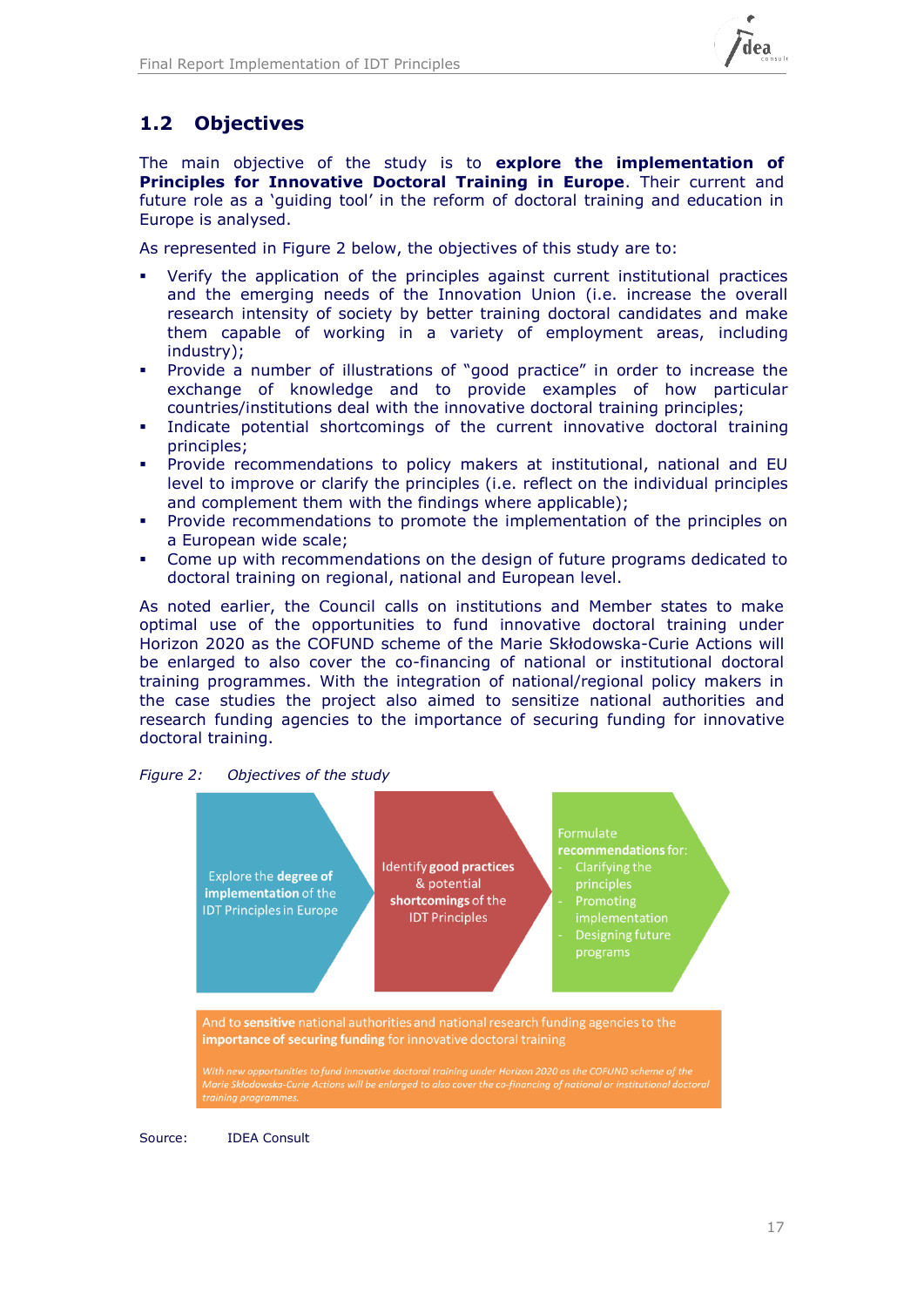## **1.3 Approach**

### *1.3.1 Tasks and deliverables*

The exploration study consisted of three main tasks:

- 1. Update of the 2011 mapping exercise
- 2. Institutional visits: questionnaire and template development, guidebook to the interviewers, selection, planning and carrying out the visits
- 3. Cross-case analysis and reporting

The organisation of the visits is further discussed in section [1.3.2](#page-17-0) and the crosscase analysis and reporting in section [1.3.3.](#page-19-0)

The Interim Report of this project contains an update on the 2011 mapping exercise of the European Commission. In the "Report of Mapping Exercise on Doctoral Training Europe - Towards a common approach<sup>"8</sup> of the 27th of June 2011, the European Commission provided an overview of recent developments in doctoral training and tried to identify a common approach. EU and national efforts were reviewed with the aim to identify some supporting measures and suggestions for the EU and Member States. To update this mapping exercise we added an extended statistical section containing relevant and available data on doctoral candidates, their training and career. Sources were selected to collect relevant and recent information: Eurostat, Researchers Report (2012), Eurodoc (2010), MORE2 (2012). In addition, an extensive literature review was performed including studies from organizations such as EUA, VITAE, ACA, CGS, SG HRM and LERU.

### <span id="page-17-0"></span>*1.3.2 Study visits*

### *1.3.2.1 Site and virtual visits*

Two types of visits have been implemented: site visits and virtual visits. In around one third of the cases an on-site visit to the selected institution was undertaken. In another two thirds the visit was 'virtual' in the sense that telephone/Skype sessions were planned with each of the interviewees/target groups.

### *1.3.2.2 Target groups*

In order to obtain a detailed picture of doctoral training and reach sensible conclusions, four different target groups have been involved:

- 1. **Institutional level (university management)**: vice-rectors and heads of doctoral programmes;
- 2. **Policy level**: national and regional policy makers and funding agencies;
- 3. **Non-academic level**: representatives from industry and non-academic sectors
- 4. **Individual researcher level**: supervisors and doctoral candidates

The case reports discuss further the distinct views of the different target groups.

### *1.3.2.3 Selection*

-

Overall, the site and virtual visits together cover many different European countries and regions. The selection of countries and institutions for the more extensive site visits was based on several criteria. Special attention was paid to countries where intensive reforms have taken place recently or are on-going,

<sup>8</sup> http://ec.europa.eu/euraxess/pdf/research\_policies/ [Report\\_of\\_Mapping\\_Exercise\\_on\\_Doctoral\\_Training\\_FINAL.pdf](http://ec.europa.eu/euraxess/pdf/research_policies/%20Report_of_Mapping_Exercise_on_Doctoral_Training_FINAL.pdf)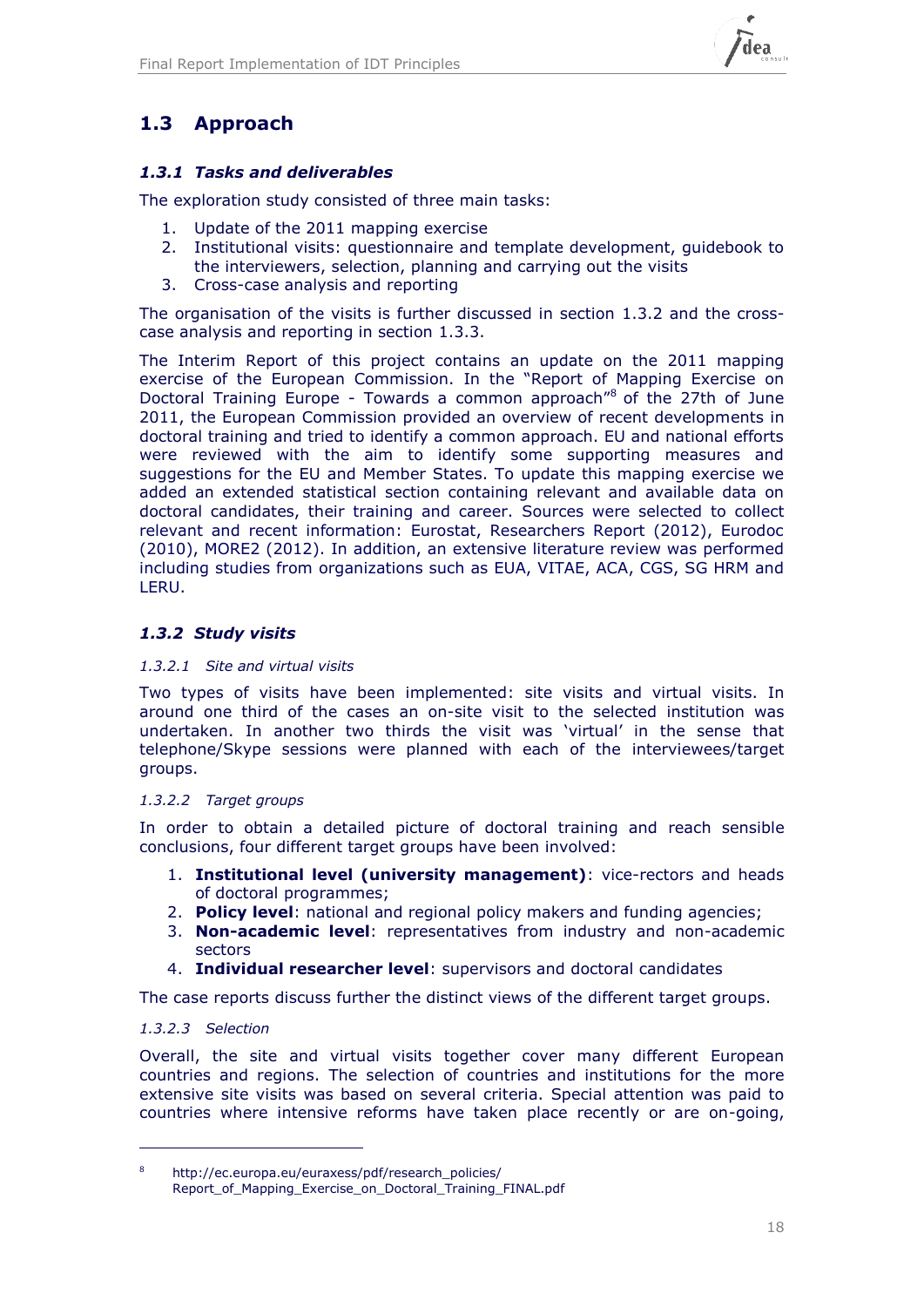

and/or where the economic crisis is expected to impact doctoral training. The selection of site visits was therefore focused on the Central, Eastern and Southern European countries. The fact that doctoral training for these regions is also less well documented than in several Western or Northern European countries played a role in the selection (cf. mapping exercise in the Interim Report of this study).

Starting from a list of volunteering institutions and additional suggestions from within the European Commission, and by the experts of the research team, the EC decided on the final selection. Institutions that were not able to participate have been replaced by another institution selected by the EC and the research team.

An overview of all case studies is provided in Annexes 1 and 2.

### *1.3.2.4 Organisation*

### *Preparation of the toolbox*

To prepare for the visits, data collection templates and interview guides were prepared. These have been discussed with the EC for approval in the initial phases of the project. All following templates were delivered in Annex to the Interim report:

- **Agenda** of the visit, including target groups for each of the sessions
- **Procedure for contacting** institutions, including letter of endorsement by the EC
- **Questionnaire** for the visits, including the implementation of a short version in an online survey for both institution and interviewer to prepare the visit beforehand
- **Briefing book** for the institutions, including context information, objectives, expectations in terms of organisation, agenda and questionnaire for the visits
- **Guidebook** for the interviewers, including the briefing book as well as additional set-up to safeguard consistency in approach and reporting
- **Reporting template** for the case studies

Additionally, a web link was inserted on the website of IDEA Consult containing information on the project objectives, set-up and timing and additional information on the topic for reference e.g. during the contacting phase of the case institutes.

### *Organisation of the visits*

Each of the candidate institutions was contacted first by the research team at IDEA Consult or CHEPS, followed by an endorsement letter from the European Commission. Once the institution decided to participate, it received the briefing book with all relevant context information and consequently appointed a person as a so-called Single Point of Contact (SPOC). The communication from then on was established directly between the SPOC and one of the research experts from the consortium:

- Alexandra Bitusikova (Matej Bel University)
- Emmanuel Boudard (La Rochelle Consulting)
- Sybille Hinze (iFQ)
- Lena Tsipouri (University of Athens)
- Andrea Kottmann, Liudvika Leisyte and Elke Weyer from CHEPS
- Arnold Verbeek, Miriam Van Hoed, Annelies Wastyn, An De Coen and Ruslan Lukach from IDEA Consult

The SPOC was invited to organise the visit from a practical point of view: contacting the relevant stakeholders to participate, organising time and room for the meetings, keeping the experts posted on progress, etc.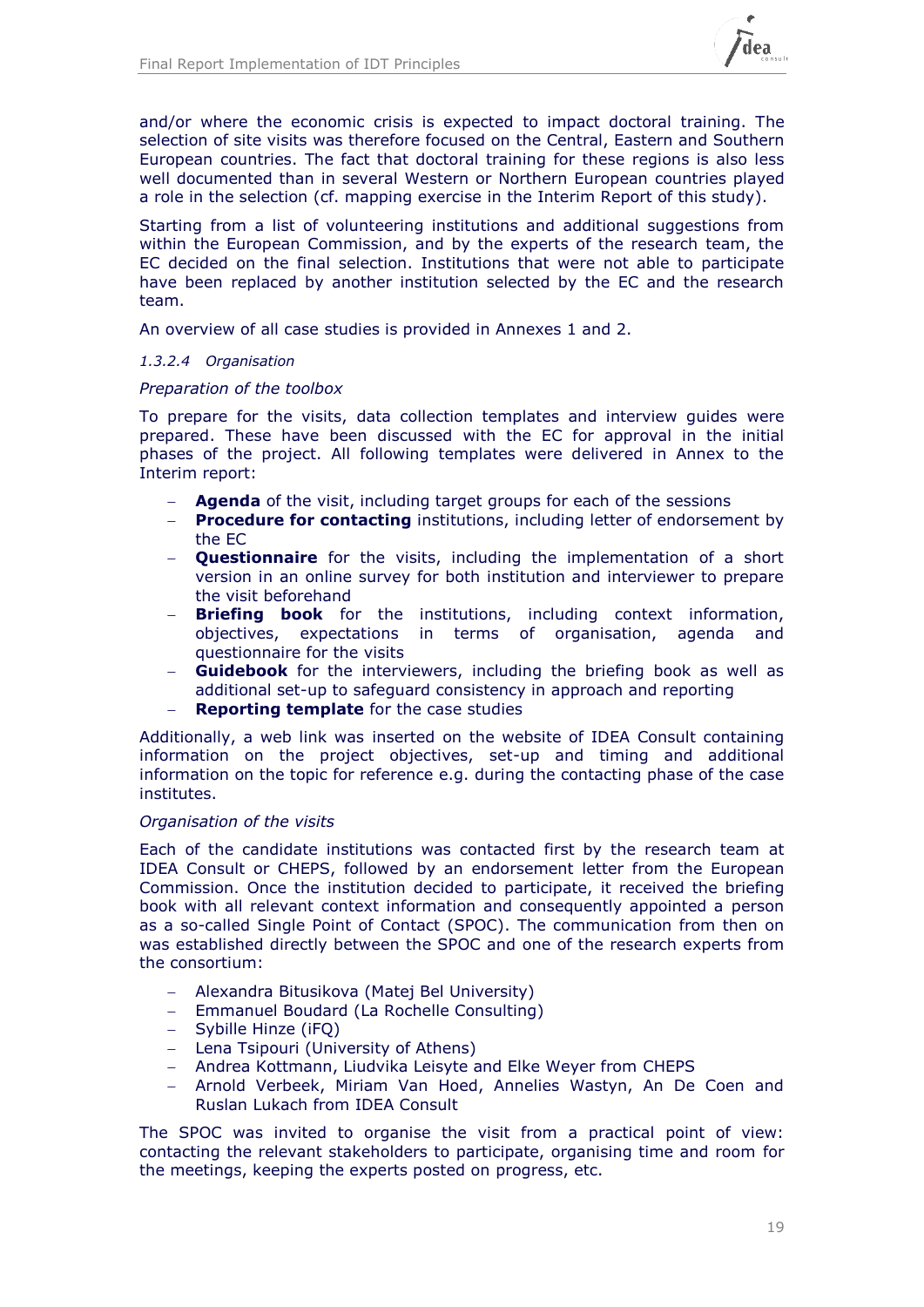

A preparatory discussion by phone with the SPOC was common, in order to finetune expectations and support progress to date.

### *Carrying out the visits*

The research experts used different sources and materials to prepare for the visits: particularly information from the pre-completed online questionnaire and existing secondary sources such as MORE2 and ERAWATCH. The experts also consulted national and institutional documentation (website, regulations, brochures) where available.

The site visits foresaw two days, the virtual visits comprising one day of discussion sessions. For both types of visits the same target groups have been included. For each case visit, the leading experts drafted a case report following the structure of the questionnaire. In these case reports particular attention was paid to the context information, impact of the economic crisis, good practice and recommendations. Draft reports were sent to the SPOC to correct for factual mistakes and misunderstandings. The final version served as input to the crosscase synthesis that is presented in this Final Report.

### <span id="page-19-0"></span>*1.3.3 Cross-case synthesis*

-

In the cross-case synthesis the individual case reports have been used to describe general trends in the implementation of the IDTP across Europe. Main barriers to as well as best practice in their implementation will be also presented.

Due to the special set-up of the study – a non-representative sample of higher education institutions across Europe - the findings cannot be used to make generalizations about countries or even on the 'general situation in Europe'.

Therefore, this final report mainly serves as an inspiration to all actors involved in the development and organisation of doctoral training: the institutions themselves as well as European, national and regional policy makers and funding agencies, doctoral supervisors and doctoral candidates.

The report is structured around the key questions of the study and visits. For each question, the "cross-case findings" are findings that represent the majority of the institutions visited. The cross-case findings will also refer to specific examples or arguments that only represent a minority of cases or opinions of specific target groups, when the argument is relevant for the general picture. The cross-case findings are thus to be seen as a collection of the most relevant findings across cases, rather than a generalisation across cases. Furthermore, for each key question main barriers and good practices are listed. These have been taken from the specific cases.<sup>9</sup>

<sup>9</sup> For detailed description of barriers and main barriers please refer to the individual case reports.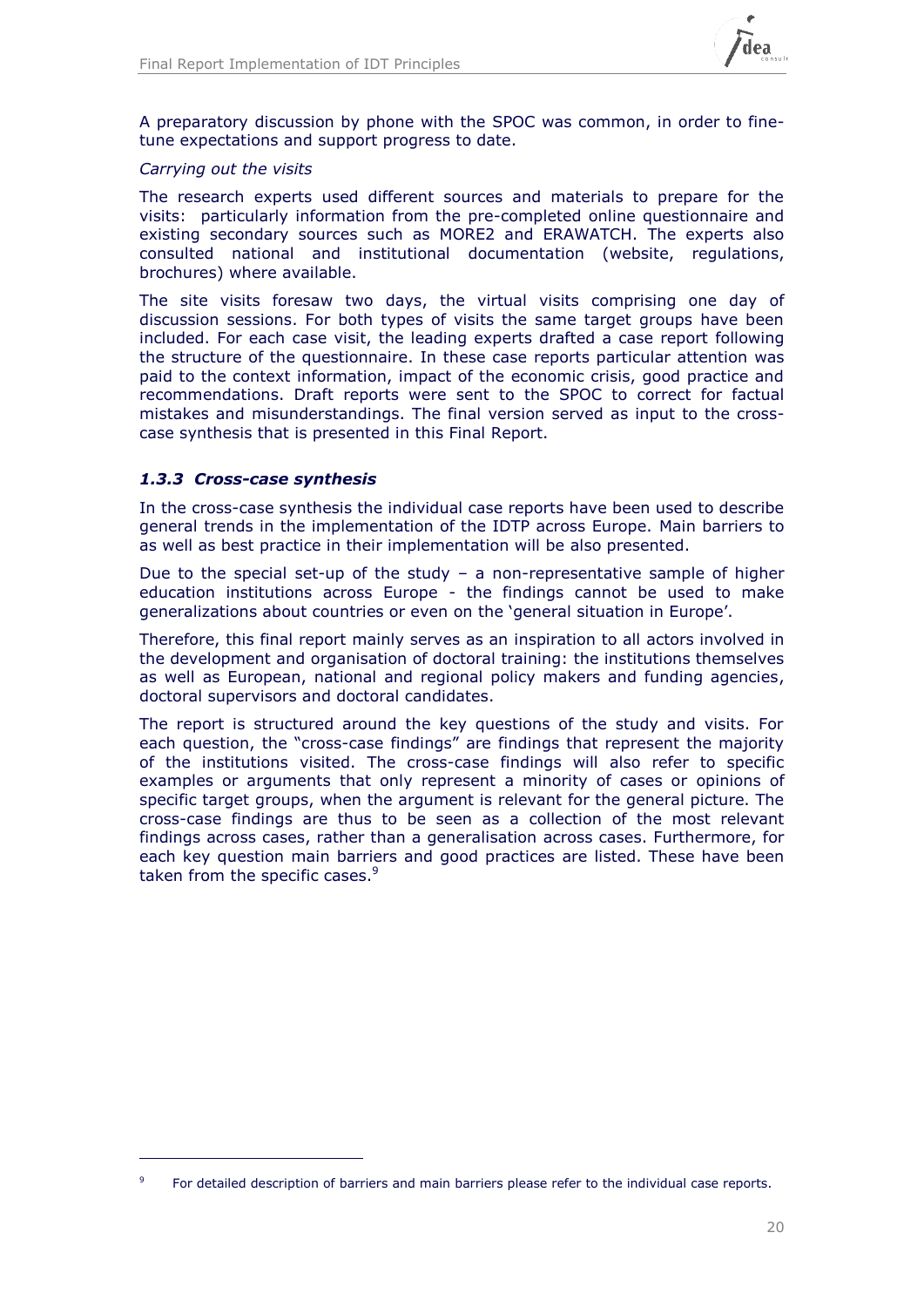

## **2 VISION AND IMPLEMENTATION OF THE IDTP**

## **2.1 Vision on IDTP**

### *2.1.1 Cross-case findings*

In the majority of the institutions, the principles are not known as the European Commission 2011 mapping exercise or Council Conclusions. Awareness is higher among the heads of research and/or doctoral schools than among doctoral supervisors and candidates, policy makers and non-academic representatives.

Nevertheless, the IDTP are recognised in all institutions as valid principles to support and guide innovative doctoral training. They are confirmed as being relevant and important.

Only in a few institutions was reform of doctoral training explicitly based on the Salzburg Principles. All other institutions state that their doctoral training is based on principles that are very similar to the Salzburg and IDT principles, only different in wording or not explicitly taken from the European documents. The principles thus 'come naturally' to all institutions.

It is recognised that the visit within the context of this study has opened the discussion on doctoral training and that the IDTP help to structure this discussion.

Not all principles are regarded as equally important by the different group of actors. A higher weight is given to the principle of research excellence, based on quality assurance and attractiveness of the research environment. The importance of the other four principles (international networking, exposure to industry+, interdisciplinary research options and transferable skills training) depends more on the specific vision, typology and context of the institutions, and also on the discipline.

### *Research excellence*

The fact that research excellence is supported by peer review processes and needs to involve the education of creative, critical and autonomous individual researchers is commonly agreed upon by all target groups.

Supervisors and heads of doctoral schools discuss the role of building a critical mass for research excellence. Critical mass is considered important for the sustainability of the institutions' overall research capacity, but a handful of institutions questioned whether it could also be a tool to stimulate research excellence. Research excellence could equally be assumed to trigger the growth of a critical mass instead of the other way around. This was mentioned with respect to new, interdisciplinary topics that are to be developed.

### *Quality assurance*

Institutions agree that having quality assurance processes in place is an essential part of modern doctoral programmes. In those cases where doctoral training has only recently been reformed, attention was almost always paid to this issue.

### *Attractive institutional environment*

Quality of working conditions and remuneration are important to all institutions, though it is partly out of their control due to legislative/regulatory and fundingrelated barriers. It is recognised that this principle supports the doctoral training in various ways: for example through balancing time for research (versus teaching or versus working alongside the doctoral education), providing up-todate research infrastructure, attracting bright doctoral candidates and excellent supervisors, etc.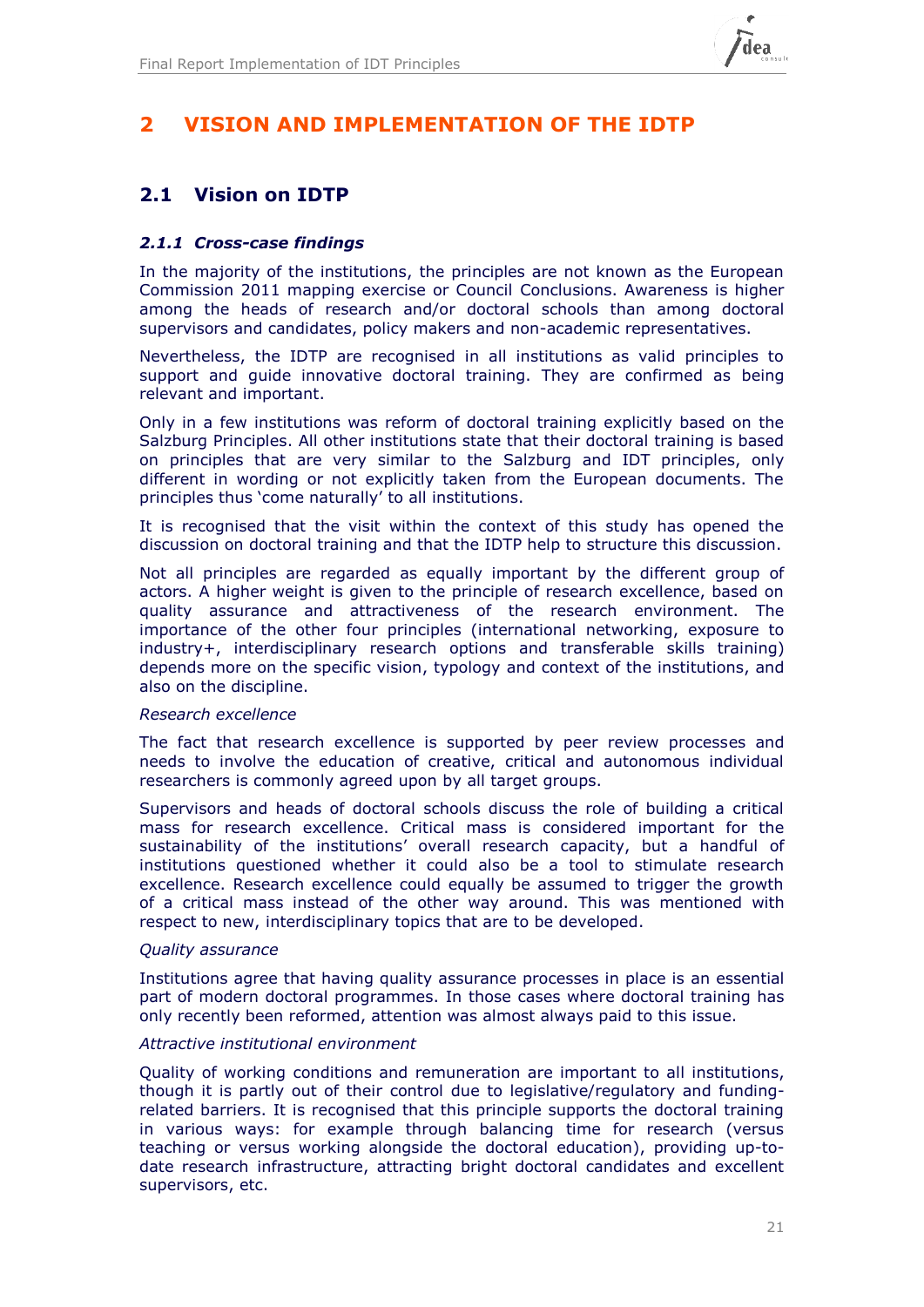

Even though the European Charter for Researchers and Code of Conduct for the Recruitment of Researchers (Charter & Code) are known at institutional level, doctoral candidates themselves are often not familiar with the documents. In some countries doctoral candidates have the legal status of a student and not of an employee.

### *Interdisciplinary research options*

Regarding interdisciplinary research options, opinions are diverse. Some respondents view interdisciplinarity to be an essential aspect of research in general and of innovative doctoral training in particular. They also think that interdisciplinarity is one of the future pathways in research that needs to be actively encouraged. A number of the institutions visited have a strong interdisciplinary tradition and promote it throughout all aspects of teaching and learning at their institutions. Other respondents reported that there is hardly any interdisciplinary at their institutions and that it is not on the institutions' strategic agenda. Some institutions reported that they would like to implement more interdisciplinarity but that some legal restrictions hinder this process.

### *International networking*

International networking is well accepted as principle of innovative doctoral training. The need to interact with researchers from all over the world is recognised as a central feature of modern science. International networking is performed in various ways: aside from taking research stays abroad, doctoral candidates attend international conferences; institutions attract international scientists and students, collaboration with researchers abroad, publishing internationally etc. The main barrier (if applicable) is the lack of funding. Administrative or regulatory burdens might also be demotivating, e.g. for dual degrees. Depending on the age of the doctoral candidate, family responsibilities might also prevent him/her from going abroad.

### *Exposure to industry+*

-

Most discussion revolved around the topic of "exposure to industry+" with the "+" referring to all other relevant employment sectors*<sup>10</sup>* . Opinion is divided across a broad spectrum, ranging from 'necessity for innovative doctoral training' and 'not at all needed'. Much seems to depend on the disciplines under review and the economic structure of the country or region.

In the exact sciences, more interaction with companies is observed. Nevertheless, in countries with a low degree of industry-university collaboration, industry representatives argue that the involvement of industry from the start of the doctoral education and during the definition of research topics would further improve the applicability of research to technical or scientific solutions for real problems. The institutions acknowledged this point but do not entirely agree as they want to safeguard their and the researchers' scientific independence. Firms' lack of 'preparedness' to adapt to the specific requirements of doctoral training is mentioned as a barrier here. The presence of high-tech companies in the region of the university facilitates the university-industry interaction and/or funding for research projects with specific links with the companies' research and development.

In the social sciences and humanities, less importance is assigned to interactions with non-academic partners. Here research collaboration between universities and possible 'industries' of the social sciences and humanities have traditionally been low. Training in the social sciences and humanities is also less job-specific.

<sup>&</sup>lt;sup>10</sup> The term 'industry' is used in the widest sense, including all fields of future workplaces and public engagement, from industry to business, government, NGO's, charities and cultural institutions (e.g. museums).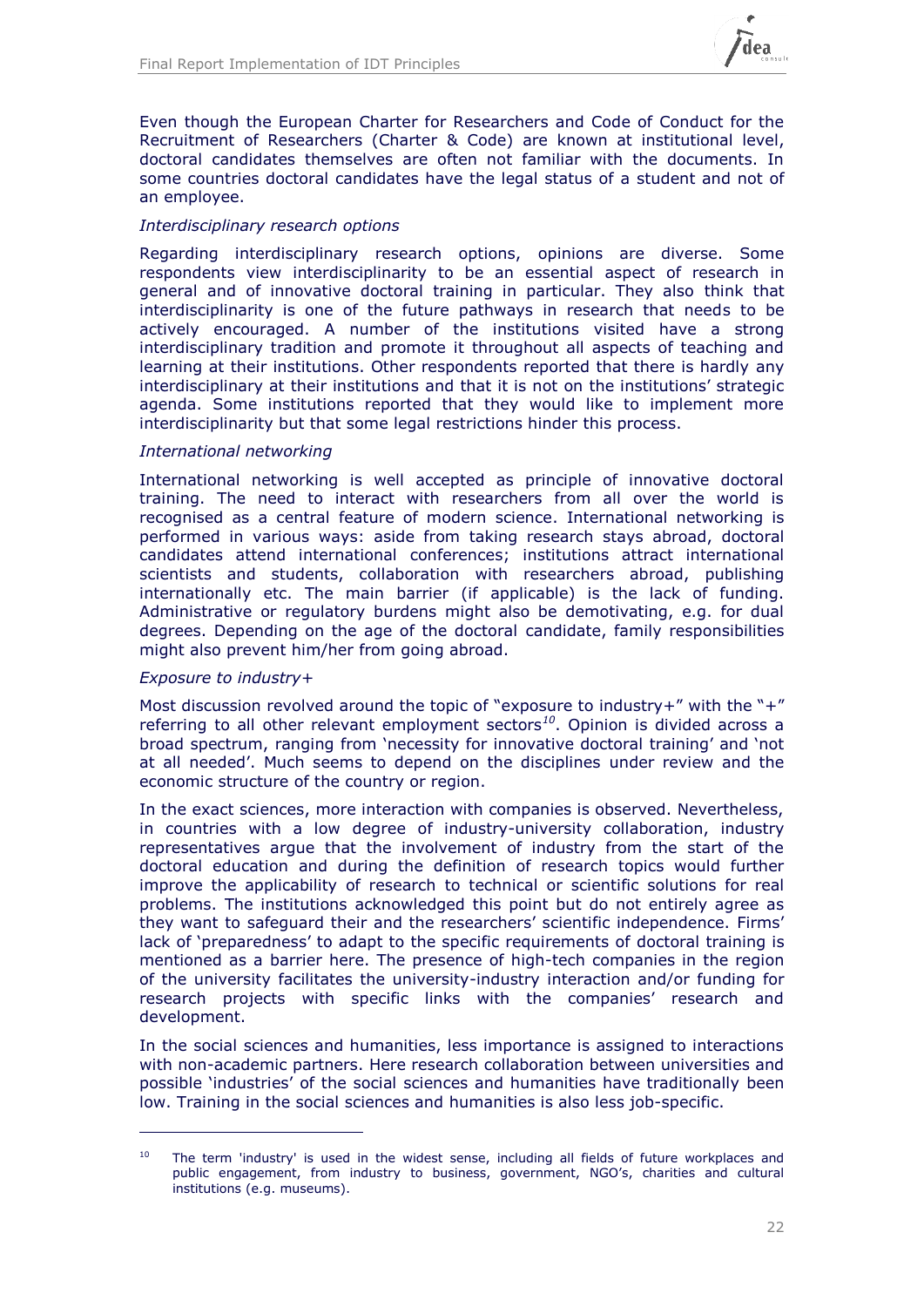

### *Transferable skills training*

In terms of transferable skills training, opinion is also divided. First, the definition of transferable skills is not clear to all institutions and is often reduced to a limited set of topics such as presentation and writing skills only. In rare cases it is considered to be an elementary part of doctoral training. The majority of institutions recognise the value of these types of skills, yet some questioned whether the training and soft skills should be part of doctoral training. In these cases, doctoral training was seen as a preparation for academic sectors and the academic career specifically.

Non-academic representatives and doctoral candidates put more emphasis on transferable skills training than the institutional level.

## **2.2 Implementation in national/regional policy**

### *2.2.1 Cross-case findings*

It is clear from all cases that national and regional policy plays a crucial role in the implementation of the IDTP in institutions. The policy context determines the degree of autonomy and flexibility of the institutions, the vision of and emphasis given to doctoral training and the funding available to shape doctoral training and attract doctoral candidates.

### *Institutional autonomy*

Concerning autonomy and flexibility of the institutions, the strongly centralised governance of higher education in the majority of the Central and Eastern European countries and Baltic countries leaves little room for the higher education institutions to adjust the modalities of doctoral training. Many details are fixed by legislation and the administrative burden to change rules or processes is generally high. Nevertheless, policies follow principles that are in line with the IDTP, e.g. to assure quality, to improve international networking and research excellence etc. On the other hand, in some case (e.g. Austria) if autonomy is granted to institutions, policy makers are hesitant to engage in too strict a discussion of implementation of the IDTP.

### *Policy vision and regulatory stability*

In a number of countries, the lack of long-term vision and a stable strategy in policy is mentioned as a hindrance to the sustainable implementation of the principles. Examples are Lithuania, Romania and Bulgaria. Regulatory and legislative stability is important for higher education institutions and other actors involved in doctoral training to start mid- or long-term processes and to develop a reform strategy.

### *Funding for research*

Furthermore, funding plays an important role. Here the funding mechanisms, the level and stability of the funding assigned to doctoral training are factors that determine the sustainable implementation of doctoral training according to the principles and the overall attractiveness of doctoral research.

The implications of the economic crisis on the overall government budget (and in particular for research) in Greece, Cyprus and Spain clearly demonstrate that there is a critical level of funding and that stability in funding is crucial. Because the economic crisis did not directly impact on research funding, the level of funding and projects did not change for some time, but as the current schemes will end and not be renewed the researchers feel there are no prospects in their countries.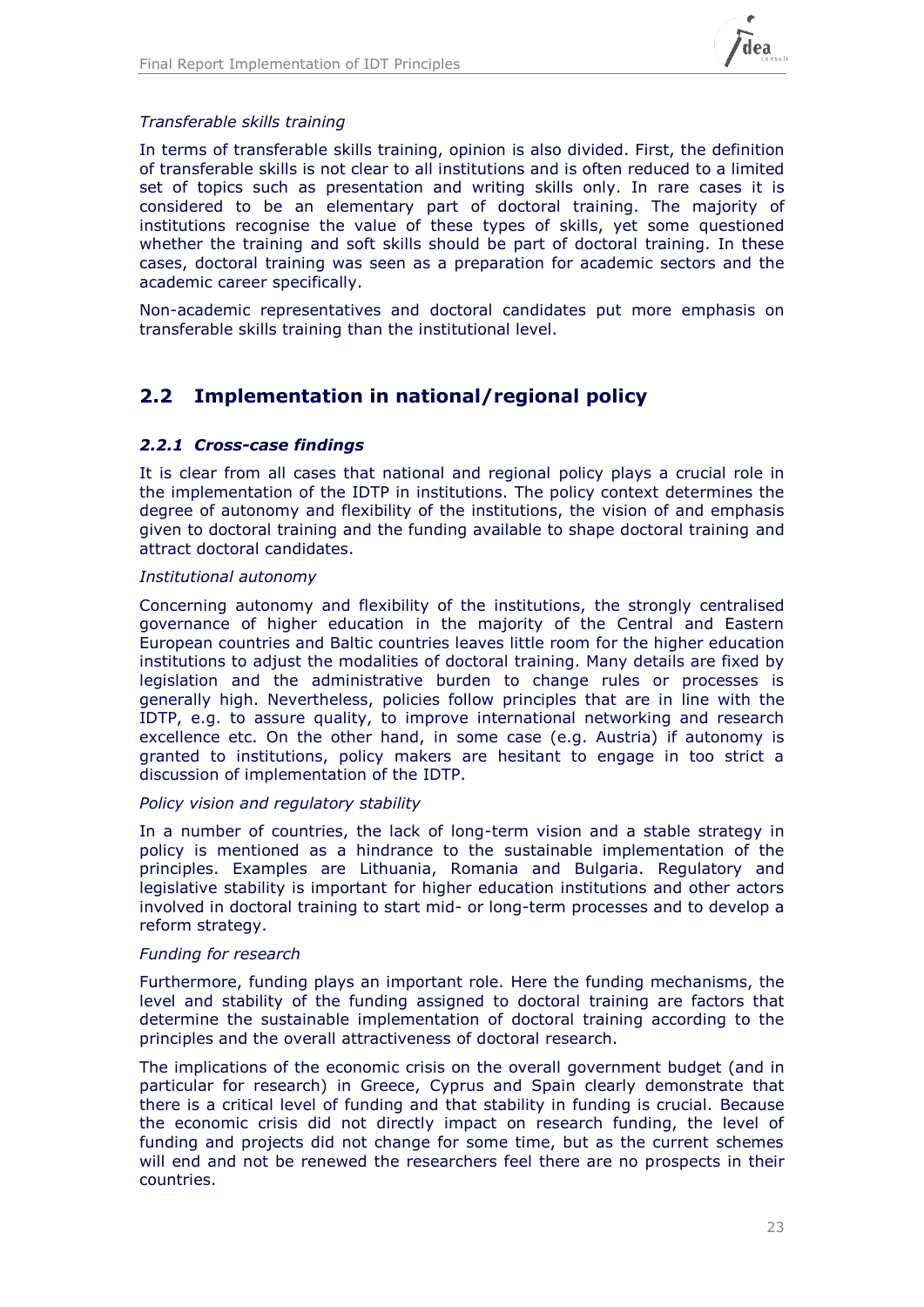

In some countries the national funding agencies use schemes to promote structural doctoral training. In Germany, the German Research Foundation has set up programmes like research training groups (Graduiertenkolleg) or the Graduate Schools in the Excellence Initiative to do this. Here, the projects have to adhere to some principles of doctoral training in order to receive the funding.

Other countries, e.g. Finland choose for a combination of setting general rules for doctoral education in the legislation and lump-sum funding for doctoral training. Here a new law prescribes that doctoral candidates have to enrol at their institutions and that institutions need to have a structural framework for doctoral education in place. Universities, on the other hand, are free to decide how the structural framework is organized and how funding for doctoral education received from the Ministry of Education will be spent.

As is further discussed in sections [2.3](#page-24-0) and [6.2.3,](#page-50-0) Structural Funds are much appreciated as source of funding for doctoral education, and some countries rely on this funding to a very significant extent when running their doctoral training programmes. However, there is a problem with the sustainability of doctoral programmes or schools funded by Structural Funds once the funding ends. Difficulties also emerge when the stability of the funding stream is at stake. In the case of the Romanian institutions, the national level failed to transfer the funds to the institutions in good time, which posed serious liquidity problems for them and delays in the payment to doctoral candidates.

| <b>Institute</b>                                                 | <b>Barrier/challenge</b>                                                                                                                                                                                                                                                                                                                                                                                                                                                                                                                                      |
|------------------------------------------------------------------|---------------------------------------------------------------------------------------------------------------------------------------------------------------------------------------------------------------------------------------------------------------------------------------------------------------------------------------------------------------------------------------------------------------------------------------------------------------------------------------------------------------------------------------------------------------|
| Bulgaria, Bulgaria<br>Academy of Science<br>and Sofia University | A lack of a clear development strategy and common priorities at<br>national level forms a barrier to the implementation of the IDTP in<br>Bulgaria. It is felt that the IDTP are not promoted at government<br>level. Moreover, the state funds have started to decrease during<br>the financial crisis and institutions have limited access to<br>European resources due to slow absorption of EU Structural<br>Funds. The BAS experienced a 40% cut in its budget in recent<br>years, which hinders further development of innovative doctoral<br>training. |
| Lithuania, Vilnius<br><b>University</b>                          | Frequent legislative changes, bureaucracy, administrative<br>burdens and uncertainty of central funding levels are barriers to<br>change and long term strategies.                                                                                                                                                                                                                                                                                                                                                                                            |
| Bosnia-Herzegovina,<br>University of Banja<br>Luka               | In Bosnia-Herzegovina, two ministries are responsible for the<br>legislation on doctoral training: the national Ministry of Science<br>and Technology (also the main funding body) and the regional<br>Ministry of Education and Culture of the Republic of Srpska which<br>is in charge of higher education and third cycle education. This<br>'double governance' leads to administrative and practical<br>inefficiencies which deteriorate the attractiveness of the<br>institutional environment.                                                         |

### *2.2.2 Barriers or challenges<sup>11</sup>*

-

The tables with barriers and good practices are based on the individual case reports of the visits to the institutions. For more context information on each of the examples, we refer to these case reports.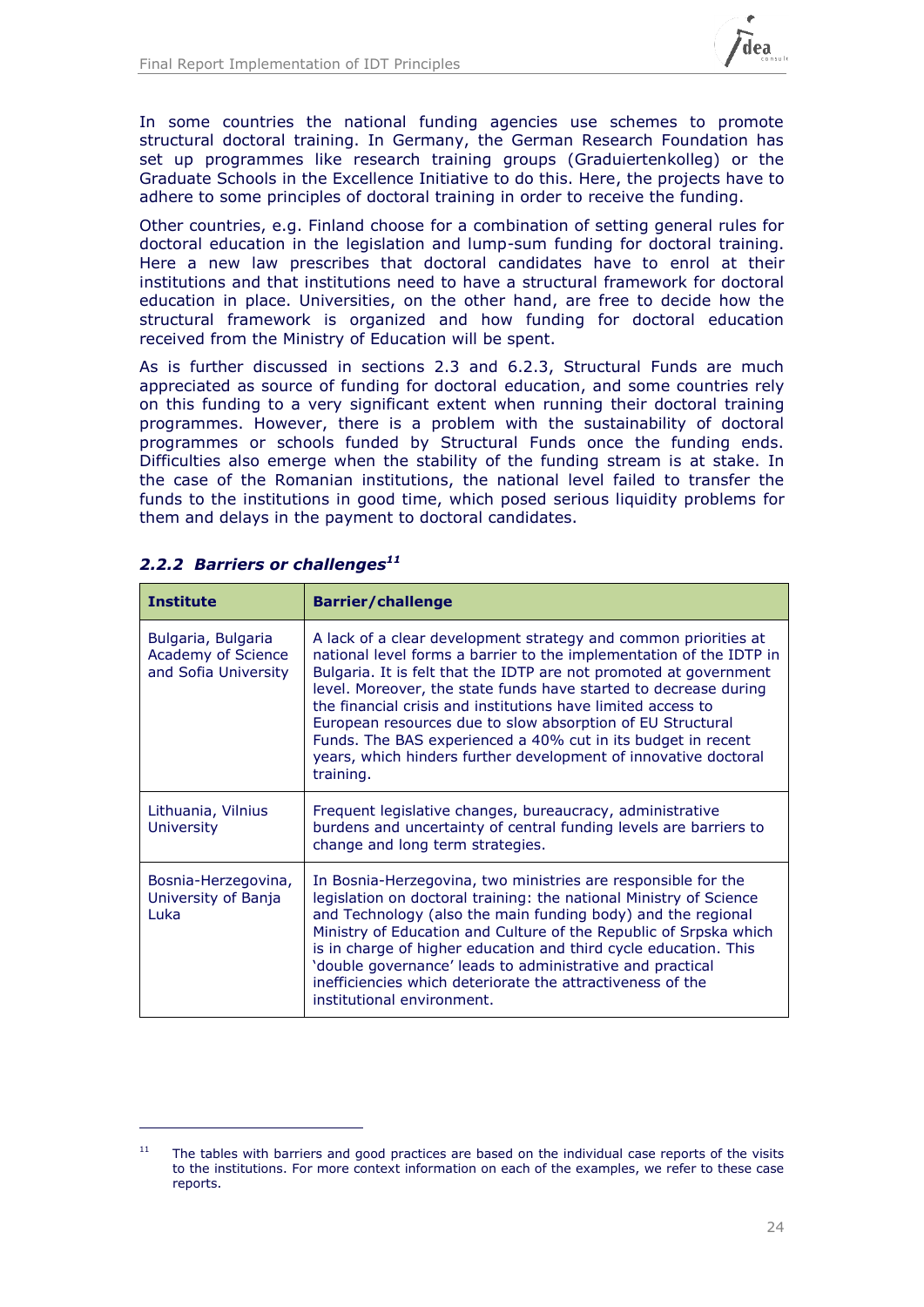

| Greece, University of | The importance of policy and funding speaks from examples of                                                                                                                                                                                                                                                                                                                                                                                                                                                                                                                                         |
|-----------------------|------------------------------------------------------------------------------------------------------------------------------------------------------------------------------------------------------------------------------------------------------------------------------------------------------------------------------------------------------------------------------------------------------------------------------------------------------------------------------------------------------------------------------------------------------------------------------------------------------|
| <b>Athens</b>         | the Universities of Athens and Cyprus. In Greece and Cyprus, the                                                                                                                                                                                                                                                                                                                                                                                                                                                                                                                                     |
| Cyprus, University of | implications of the economic crisis are felt at all levels (salaries,                                                                                                                                                                                                                                                                                                                                                                                                                                                                                                                                |
| Cyprus                | student support, research equipment, facilities). The financial<br>constraints touch upon the basic funding and the core of the<br>doctoral education system: there are only few funded positions<br>for doctoral candidates and almost none for post-doctoral<br>research. Infrastructure is now at a reasonable level, but<br>maintenance and renewal are low. Both aspects have implications<br>for the attractiveness of the institutional environment. The<br>situation is expected to aggravate as time passes and inertia is<br>lost: current schemes will come to an end and not be renewed. |

### *2.2.3 Good practice(s)*

| <b>Institute</b> | <b>Good practice</b>                                                                                                                                                                                                                                                                                                         |
|------------------|------------------------------------------------------------------------------------------------------------------------------------------------------------------------------------------------------------------------------------------------------------------------------------------------------------------------------|
| Germany - BIGSSS | "Require adherence to similar principles for funding"                                                                                                                                                                                                                                                                        |
|                  | In Germany, the German Research Foundation has set up<br>programmes like research training groups (Graduiertenkolleg) or<br>the Graduate Schools in the Excellence Initiative to increase the<br>quality of doctoral training. Here the projects have to adhere to<br>principles similar to the IDTP to receive the funding. |

## <span id="page-24-0"></span>**2.3 Implementation in institutional policy**

### *2.3.1 Cross-case findings*

Institutions are generally aware of the importance of each of the principles for excellent and competitive research and training. They implement the principles (sometimes in the form of the IDTP, but more often in their own words) in their doctoral schools and programmes.

The principles are implemented to differing extents, as some principles are more important for the institution than others. In particular, research excellence is perceived as a fundamental principle for doctoral training.

For the majority of institutions, the IDTP are an inspiring framework. They do not see them as compulsory rules. Based on their autonomy and their vision of doctoral training, most institutions have realized the IDTP in their doctoral training but via a different terminology. Hence, there is still a variety of different forms of doctoral training across Europe and institutions claim that this variety should be preserved.

As mentioned in the previous section, institutional autonomy and funding are the most important factors that determine the degree of freedom and budgetary support to reform doctoral training at the institutional level. The historical, economic and cultural background of the country where the institution is located is crucial in this respect. A lack of funding is the main barrier in the implementation of the IDTP. This is, in particular, true for countries that are currently able to invest only a little money in doctoral training. A lack of funding affects the development of research excellence for various reasons: low grants force students to work alongside their doctoral research work. This leaves only a little time for students to dedicate to PhD research. Applying low grants or salaries for doctoral candidates runs the risk that highly qualified students will not be attracted to doctoral training as they can easily find more attractive working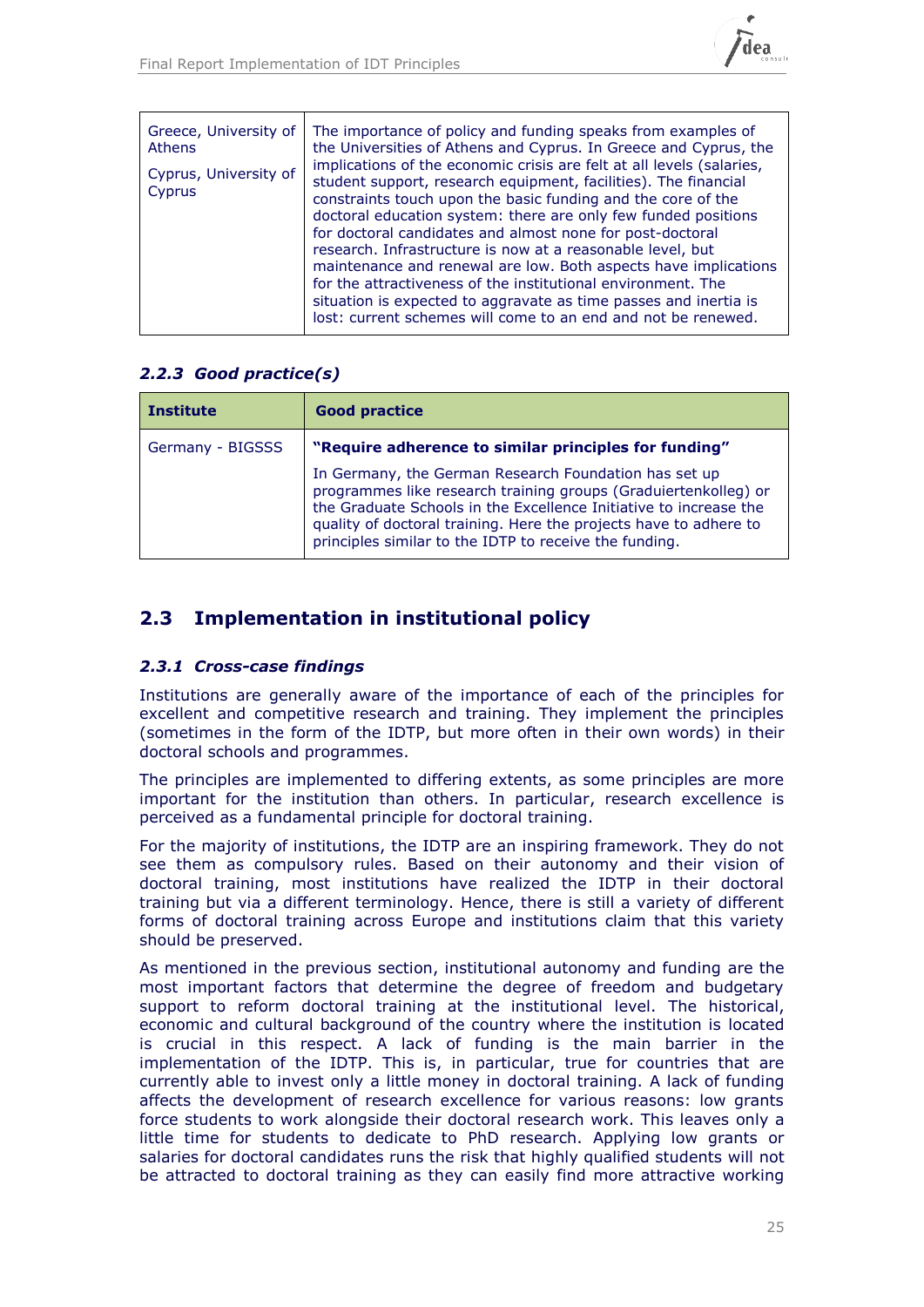

conditions e.g. in other countries or through other careers. As is further elaborated in section [6.2.3,](#page-50-0) Structural Funds are much appreciated as source of funding for doctoral research. In countries which have this option, the Structural Funds are actively used for investments in doctoral training. Next to funding stipends for doctoral candidates, the money is used for investments in research infrastructure and reforms in doctoral education. For example, the University of Vilnius constructed a new biotech valley with ESF funding in order to increase the attractiveness of the biotech research in Vilnius and offer doctoral candidates and researchers the opportunity to work in state-of-the-art laboratories and perform top level research. The project is very much appreciated by doctoral candidates and supervisors as well as by industry. In Estonia, the ESF funding was used to reform doctoral training: a new structure for doctoral schools has been established.

The organisational cultures, traditions and attitudes of academic staff also form a barrier to the implementation of the IDTP. For staff that has been integrated in more traditional forms of doctoral training, a change to more structured forms is sometimes difficult to accept. The fear of losing professional control over one of the core elements of the academic profession might account for this tendency. Also, top-down approaches for the implementation of more structured forms of doctoral training result in low levels of acceptance among (senior) staff.

For a discussion on the concrete implementation per principle, we refer to sections [4](#page-30-0) to [6](#page-47-0) of this report.

| <b>Institute</b>                                            | <b>Barrier/challenge</b>                                                                                                                                                    |
|-------------------------------------------------------------|-----------------------------------------------------------------------------------------------------------------------------------------------------------------------------|
| Netherlands,<br><b>Technical University</b><br><b>Delft</b> | Acceptance of the new more structured form of doctoral training<br>is particularly low among senior staff.                                                                  |
| Croatia, University<br>of Zagreb                            | The University of Zagreb also emphasises that reforms require a<br>change of culture and mind-set from the traditional perspective,<br>which takes some time to take place. |

### *2.3.2 Barriers or challenges*

| <b>Institute</b>                    | <b>Good practice</b>                                                                                                                                                                                                                                                                                                                                                                                                                                                                           |
|-------------------------------------|------------------------------------------------------------------------------------------------------------------------------------------------------------------------------------------------------------------------------------------------------------------------------------------------------------------------------------------------------------------------------------------------------------------------------------------------------------------------------------------------|
| Ireland, University<br>College Cork | "Share good practices – but look out for adequacy"<br>Practice-sharing: in the period 2005-2008 there was regular<br>contact with UK universities to share practices through joint<br>events and workshops. There are important similarities in the<br>education systems which make practice-sharing successful.                                                                                                                                                                               |
| Finland, University<br>of Oulu      | For the reform of doctoral training and the implementation of the<br>University of Oulu Graduate School examples of good practice in<br>doctoral training were collected throughout university. There was<br>initially some resistance towards the Graduate School among<br>students and supervisors as they feared losing traditional rights<br>that have been related to their status. Most of this has been<br>resolved as all participants now see the benefits of the Graduate<br>School. |

### *2.3.3 Good practice(s)*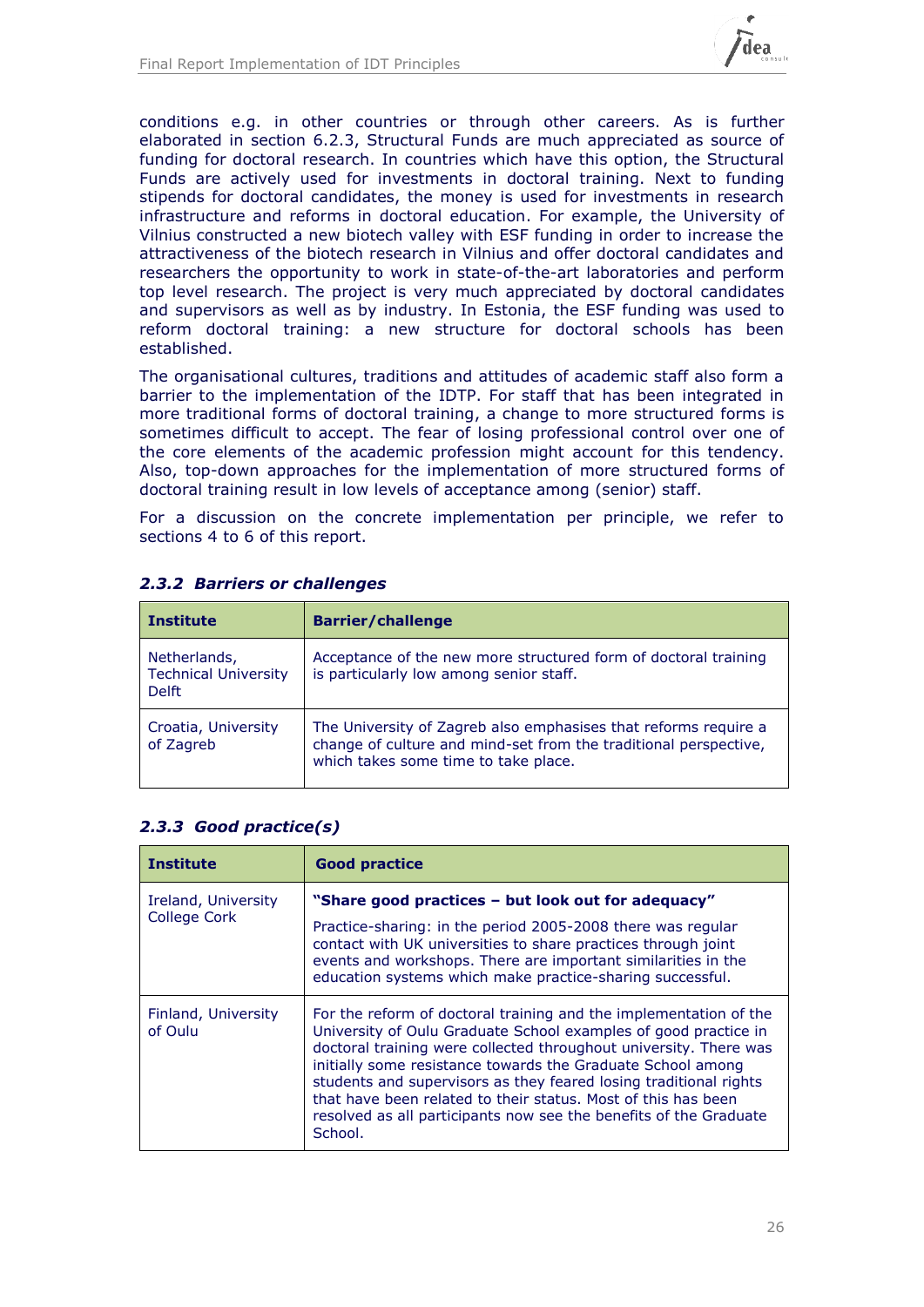

| Estonia, Tallinn<br>University of<br>Technology                  | "Doctoral schools through Structural Funds"<br>In 2005, 3 doctoral schools were established in Estonia and in<br>2009, 10 additional doctoral schools were established from<br>Structural Funds. These doctoral schools are interdisciplinary and<br>across universities. From some departments of TTU, PhD<br>candidates become automatic members. From other<br>departments, an application procedure is required. The doctoral<br>school hosts summer/winter schools, seminars etc. In addition to<br>this, the doctoral schools also offer the opportunity to apply for<br>certain types of funding. |
|------------------------------------------------------------------|----------------------------------------------------------------------------------------------------------------------------------------------------------------------------------------------------------------------------------------------------------------------------------------------------------------------------------------------------------------------------------------------------------------------------------------------------------------------------------------------------------------------------------------------------------------------------------------------------------|
| Bulgaria, Bulgaria<br>Academy of Science<br>and Sofia University | Structural Funds are also applied at the University of Sofia and<br>Bulgaria Academy of Science to 'experiment' with the<br>implementation of doctoral schools. The fact that there are<br>resources to try out this 'a miniature model of how the university<br>should be' is very important to the institution in order to learn<br>from the experience and improve efficiency of new initiatives.                                                                                                                                                                                                     |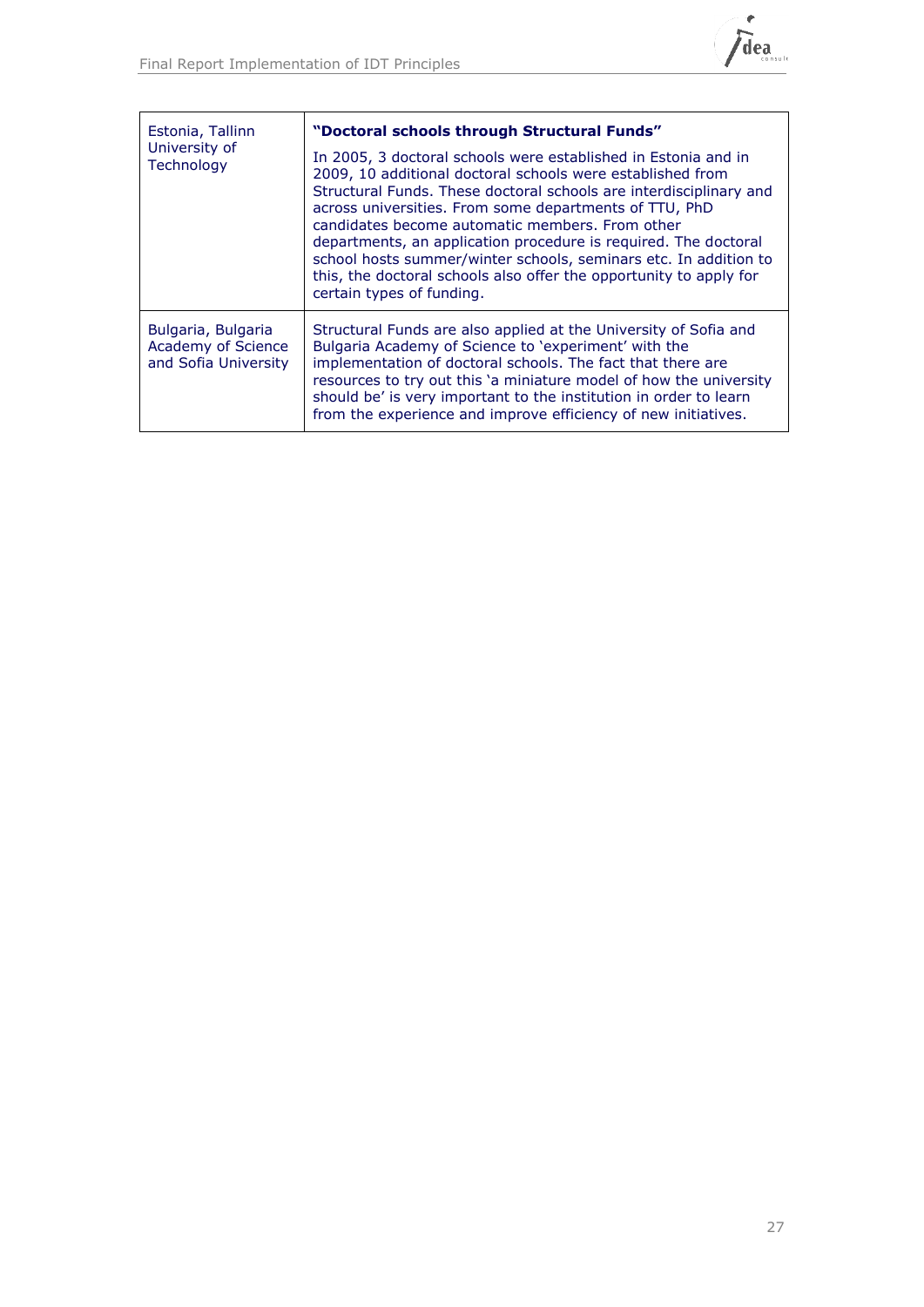

## <span id="page-27-1"></span>**3 ORGANISATION OF DOCTORAL TRAINING**

## **3.1 Implementation and evolution in doctoral training**

### *3.1.1 Cross-case findings*

Doctoral training is organized very differently across Europe. There are universities that have chosen to implement graduate schools at the central level, whereas in other universities these units can be found in each faculty. On the other hand, some universities have chosen to implement doctoral programmes without offering the organisational framework of a doctoral school. Structured forms of doctoral training are prevalent in the majority of institutions that have been included in the study. Here doctoral study includes (though to a different extent) a course phase where students participate in different forms of training (field-specific knowledge, methodologies and transferable skills training). The volume of course work differs strongly across the institutions, in some cases also within the institution. During their studies doctoral candidates are mostly supervised by teams in the majority of institutions. Supervision meetings take place regularly, and most doctoral candidates also have a main supervisor whom they can approach for their questions on a day-to-day basis. The form of supervision is also strongly dependent on the discipline with more collaboration in the experimental sciences and solitary work in the social sciences and humanities.

In the following we will present some good practices<sup>12</sup> of implementation of the IDTP in doctoral training. We will look particularly at good practice in:

- Doctoral Schools and Structured Training
- Recruitment
- Supervision

| <b>Institute</b>                           | <b>Good practice</b>                                                                                                                                                                                                                                                                                                                                                                                                                                                                                                                                                                                                                                                                                                                                                   |  |  |
|--------------------------------------------|------------------------------------------------------------------------------------------------------------------------------------------------------------------------------------------------------------------------------------------------------------------------------------------------------------------------------------------------------------------------------------------------------------------------------------------------------------------------------------------------------------------------------------------------------------------------------------------------------------------------------------------------------------------------------------------------------------------------------------------------------------------------|--|--|
|                                            | <b>Doctoral Schools and Structured Training</b>                                                                                                                                                                                                                                                                                                                                                                                                                                                                                                                                                                                                                                                                                                                        |  |  |
| Luxembourg,<br>University of<br>Luxembourg | "Centralize where possible"<br>The University of Luxembourg gradually implemented doctoral<br>schools based on the "Doctoral Education Framework". This<br>framework sets ambitious objectives for the doctoral schools and<br>encourages the implementation of structured doctoral education.<br>With the implementation of structured doctoral training the<br>University of Luxembourg expects to improve quality assurance<br>and to further support research excellence.<br>Many services for doctoral schools are organized centrally,<br>particularly training for supervisors and transferable skills<br>training. The institution benefits from efficiency gains because not<br>all doctoral schools/programmes need to establish the training<br>separately. |  |  |

### <span id="page-27-0"></span>*3.1.2 Good practice*

-

 $12$  The examples of good practice were reached through the site and telephone visits undertaken for this study. These case studies do not present a representative picture of doctoral training in the countries under review. For more detailed descriptions of the doctoral training please refer to the case reports.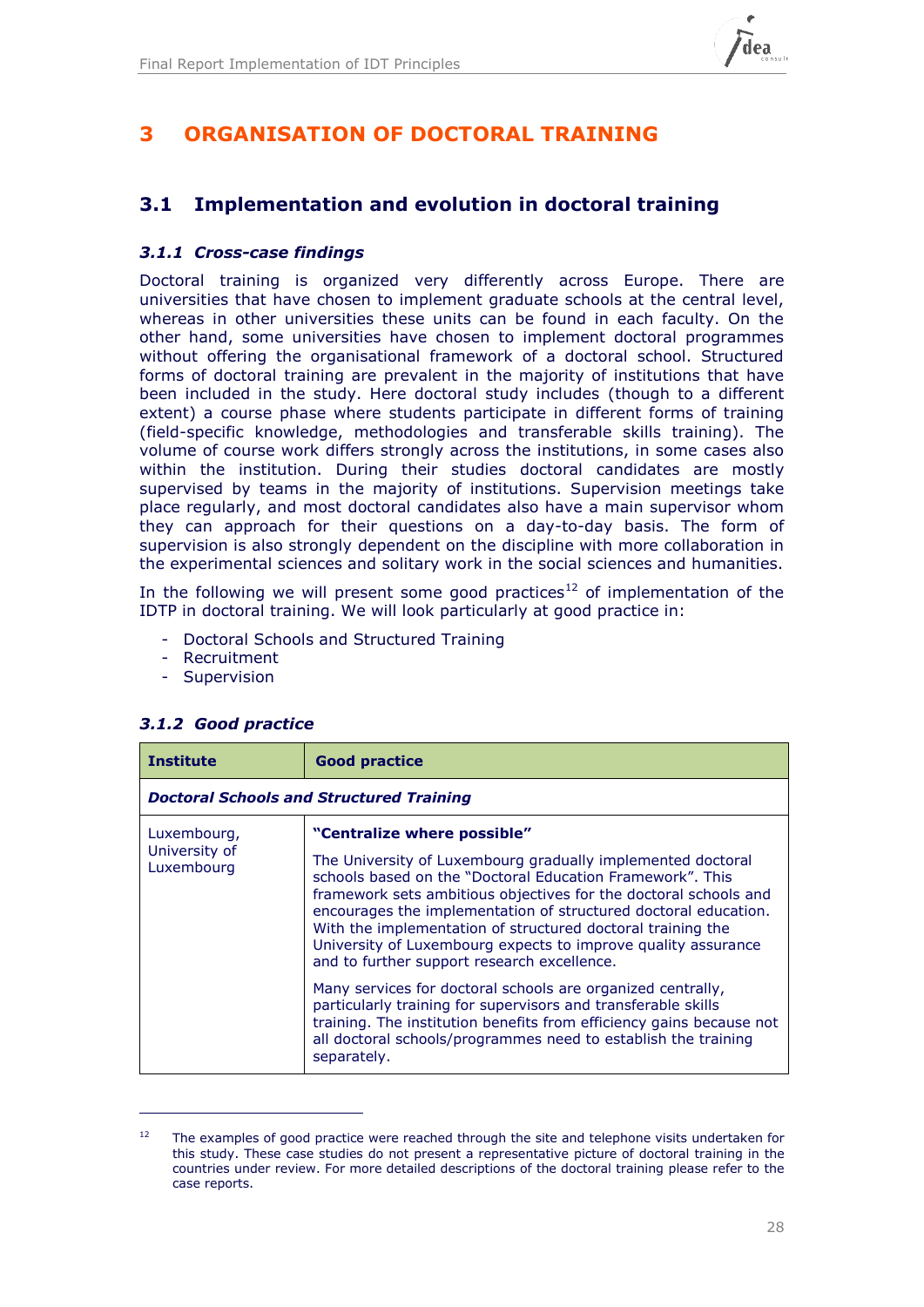

| Estonia, Tallinn<br>University of                                                                                                                                     | "Trigger collaboration and interdisciplinarity by<br>organisational forms"                                                                                                                                                                                                                                                                                                                                                                                                                                                                                                                                                                                                               |
|-----------------------------------------------------------------------------------------------------------------------------------------------------------------------|------------------------------------------------------------------------------------------------------------------------------------------------------------------------------------------------------------------------------------------------------------------------------------------------------------------------------------------------------------------------------------------------------------------------------------------------------------------------------------------------------------------------------------------------------------------------------------------------------------------------------------------------------------------------------------------|
| Technology                                                                                                                                                            | In Estonia, 13 thematic doctoral schools were established with<br>funding through ESF (calls targeted the establishment of doctoral<br>schools that offer transferable skills training and include<br>international collaboration). The doctoral schools are<br>interdisciplinary and across universities (inter-institutional), thus<br>fostering opportunities for collaboration.                                                                                                                                                                                                                                                                                                      |
| <b>Recruitment</b>                                                                                                                                                    |                                                                                                                                                                                                                                                                                                                                                                                                                                                                                                                                                                                                                                                                                          |
|                                                                                                                                                                       | "Set rules to attract and select best candidates and to<br>achieve a good match between candidates, supervisors<br>and research topics"                                                                                                                                                                                                                                                                                                                                                                                                                                                                                                                                                  |
| Germany - BIGSSS<br><b>Bremen</b><br><b>International</b><br>Graduate School of<br>Social Sciences,<br>University of Bremen<br>and Jacobs<br><b>University Bremen</b> | The BIGSSS has implemented its own online application system.<br>Positions are announced once per year and very different<br>channels are used to publish the fellowships world-wide. The<br>school receives applications from all over the world. When<br>applying students already have to hand in a project proposal.<br>Students are selected on the following criteria: quality of their<br>post-graduate degree, quality of their research proposal and<br>goodness of fit of the research proposal with the research interest<br>of the faculty. Selecting on these criteria allows choosing the right<br>candidates and contributes to a very high completion rate at<br>BIGSSS. |
| Austria, VBC                                                                                                                                                          | Access to the VBC training program is only granted if a candidate<br>has been successful in the central admission and selection<br>process. A call is published internationally twice a year. Each<br>written application is reviewed and graded by four VBC group<br>leaders.                                                                                                                                                                                                                                                                                                                                                                                                           |
|                                                                                                                                                                       | A shortlist is prepared and potential candidates are invited to a<br>selection event ("Interview week") at VBC which lasts five days.<br>Usually twice as many candidates are invited than there are<br>positions to be filled. During the interview week each candidate is<br>interviewed by a panel of four group leaders, each institute being<br>represented.                                                                                                                                                                                                                                                                                                                        |
|                                                                                                                                                                       | Applicants are assessed with regard to their educational<br>background, research experience, scientific interests, scientific<br>questions and references. Each candidate is graded and at the<br>end of the second day offers are made to the successful<br>candidates.                                                                                                                                                                                                                                                                                                                                                                                                                 |
|                                                                                                                                                                       | Day 3 and 4 are matching days, successful candidates have the<br>opportunity to get to know research groups and prioritize which<br>group they would want to work in. Candidate's interests and<br>group leader interests are matched and candidates are made<br>specific offers.                                                                                                                                                                                                                                                                                                                                                                                                        |
|                                                                                                                                                                       | PhD candidates who could not be matched during these days still<br>receive an offer and the matching process has to be completed<br>within a defined period of time after the program started. PhD<br>candidates who are made an offer have to accept or decline<br>within three weeks. Applicants who were not made an offer<br>cannot reapply.                                                                                                                                                                                                                                                                                                                                         |
|                                                                                                                                                                       | In the most recent selection round, the VBC received almost 500<br>applications for 32 positions.                                                                                                                                                                                                                                                                                                                                                                                                                                                                                                                                                                                        |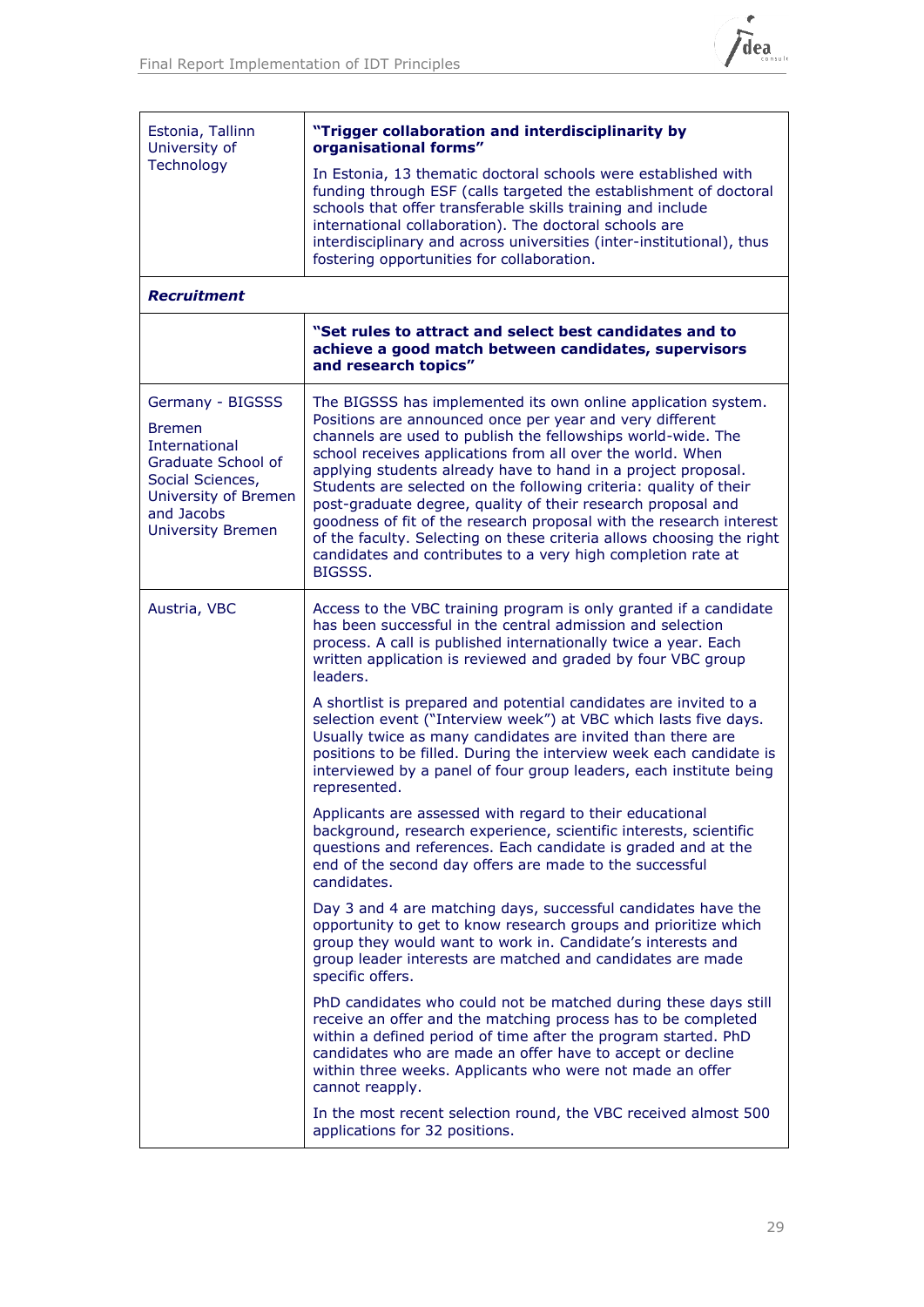

| <b>Supervision</b>                         |                                                                                                                                                                                                                                                                                                                                                                                                                                                                                                                                                                                                                                                                                                                                                                                                                                                                                                                                                                                            |
|--------------------------------------------|--------------------------------------------------------------------------------------------------------------------------------------------------------------------------------------------------------------------------------------------------------------------------------------------------------------------------------------------------------------------------------------------------------------------------------------------------------------------------------------------------------------------------------------------------------------------------------------------------------------------------------------------------------------------------------------------------------------------------------------------------------------------------------------------------------------------------------------------------------------------------------------------------------------------------------------------------------------------------------------------|
| Slovakia, Comenius                         | "Limit the number of doctoral candidates per supervisor"                                                                                                                                                                                                                                                                                                                                                                                                                                                                                                                                                                                                                                                                                                                                                                                                                                                                                                                                   |
| <b>University</b>                          | The number of doctoral candidates per supervisor is stipulated by<br>law (maximum 5 doctoral candidates per supervisor) to ensure<br>the quality of supervision.                                                                                                                                                                                                                                                                                                                                                                                                                                                                                                                                                                                                                                                                                                                                                                                                                           |
| Ireland, University<br>College of Dublin   | "Facilitate communication between doctoral candidates<br>and supervisors"                                                                                                                                                                                                                                                                                                                                                                                                                                                                                                                                                                                                                                                                                                                                                                                                                                                                                                                  |
|                                            | A student supervisor coach is appointed at the University College<br>of Dublin to support the interactions between the student and the<br>supervisor.                                                                                                                                                                                                                                                                                                                                                                                                                                                                                                                                                                                                                                                                                                                                                                                                                                      |
|                                            | "Share responsibilities and enrich opinions by teams of<br>supervisors"                                                                                                                                                                                                                                                                                                                                                                                                                                                                                                                                                                                                                                                                                                                                                                                                                                                                                                                    |
| Germany, BIGSSS<br>United Kingdom,         | Doctoral candidates are supervised by a committee of three to<br>five supervisors. The committee is selected by the doctoral<br>candidate. The candidate has to report at least once a year to<br>this committee in a 'progress assessment colloquia'. Then<br>achievements of the last year and plans for the next year are<br>evaluated. Candidates as well as supervisors benefit from<br>team supervision - the doctoral candidate does not only have<br>to rely on one opinion, he/she can integrate interdisciplinary<br>perspectives into the research work by choosing supervisors<br>from different disciplines. Also, international networking is<br>developed, as at least one supervisor has to be an external.<br>Here students mostly choose a supervisor from abroad.<br>Supervisors also report benefits: they are forced to prepare<br>more intensively for the supervision meetings. Looking at<br>research from different perspectives is experienced as<br>enrichment. |
| University of<br>Nottingham                | A similar practice is also observed in the University of<br>$\overline{\phantom{0}}$<br>Nottingham, where there is a shift in favour of having a team<br>of supervisors rather than a single supervisor. One of the<br>benefits pointed out is that external supervisors can<br>participate and that there is more flexibility and critical mass<br>to discuss the research.                                                                                                                                                                                                                                                                                                                                                                                                                                                                                                                                                                                                               |
|                                            | "Train the trainers"                                                                                                                                                                                                                                                                                                                                                                                                                                                                                                                                                                                                                                                                                                                                                                                                                                                                                                                                                                       |
| Croatia, University<br>of Zagreb           | At the University of Zagreb, it is mandatory for supervisors to<br>take a mentorship workshop (or equivalent) to optimize and<br>discuss supervision before accepting first mentorship.<br>Supervisors welcome the initiative and indicate that they learn<br>from the discussions. The benefit is that supervisors are<br>invited to think about their role and can discuss case studies,<br>problems, solutions in order to be better prepared for their<br>supervision tasks.                                                                                                                                                                                                                                                                                                                                                                                                                                                                                                           |
| Luxembourg,<br>University of<br>Luxembourg | The University of Luxembourg's Research Office organizes<br>training in supervision for supervisors, planned for all UL<br>supervisors as part of the continuous profession skills<br>development of academic staff.                                                                                                                                                                                                                                                                                                                                                                                                                                                                                                                                                                                                                                                                                                                                                                       |
| Ireland, University<br>College of Cork     | At the UCC in Ireland, a programme involving a number of<br>-<br>workshops has been established to further improve the<br>supervisors' qualification and help them discuss every aspect<br>of supervision.                                                                                                                                                                                                                                                                                                                                                                                                                                                                                                                                                                                                                                                                                                                                                                                 |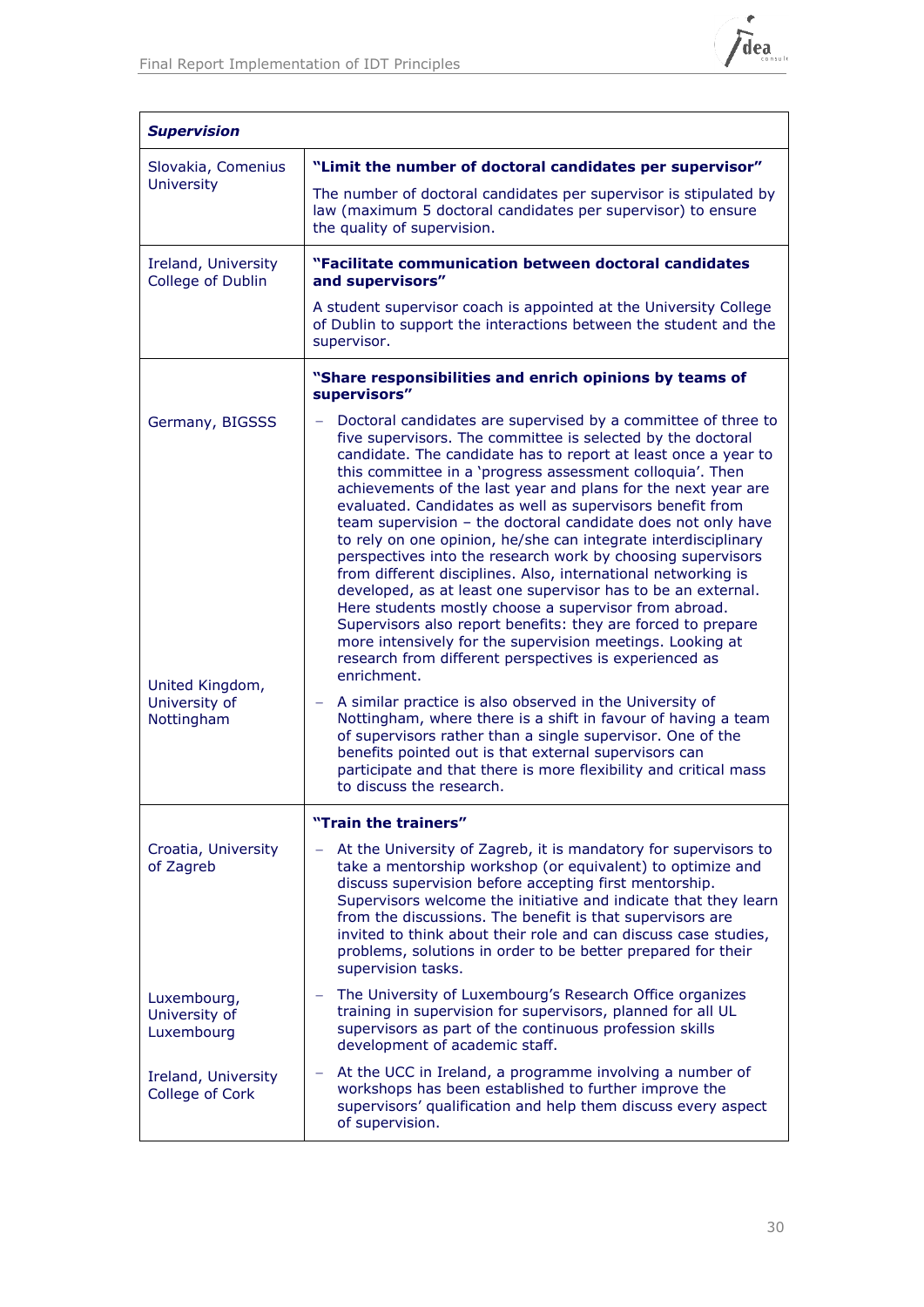

## <span id="page-30-0"></span>**4 RESEARCH PERFORMANCE PRINCIPLES**

## **4.1 Research excellence**

### *4.1.1 Cross-case findings*

Research excellence is the main objective of all doctoral programmes (according to our interviewees).

Among the cases included in the study it is common to apply peer reviews for quality assurance by various means. Among these practices are regular team meetings, supervision and examination/assessment committees including external members and publication requirements. Building critical mass is generally not part of the institutional policy and in some institutions it was questioned as to whether critical mass is a necessary condition for research excellence.

The understanding of research excellence and the instruments taken to reach out for it clearly reflect different institutional cultures, the disciplinary traditions and also national legislation. For example – in line with the publication cultures of the different disciplines, for some doctoral programmes stimulating research excellence was closely related to the publication of peer-reviewed journal articles before the defence of the thesis. In other programmes the integration of external reviewers in the supervision or in the examination committee was undertaken as a good practice to achieve research excellence.

### *Barriers for implementation*

Most respondents also state that achieving research excellence is strongly dependent on the realization of the other IDTP. For example: assuring quality; being involved in international networking; having an attractive institutional environment and interdisciplinary research options - all these contribute to the development of research excellence. Conversely, problems in implementing these principles lead to difficulties in research excellence.

The main barrier in relation to striving for high levels of research excellence is a low level of **funding.** Limited funding makes it challenging to provide an attractive institutional environment, including sufficient grants for doctoral candidates, up-to-date research infrastructure and to install attractive research groups led by top-scientists and so attract good doctoral candidates. This is especially true for those institutions in countries facing severe consequences of the financial crisis or in countries with only limited resources. The aforementioned low grants for doctoral candidates are particularly problematic. This makes it, on the one hand, difficult for the institutions to attract the best students. On the other, students are also negatively affected: In order to meet their living costs, most of them have to work alongside their doctoral studies and are not able to dedicate all of their time to doctoral studies/research projects. This may prevent them from completing in time or from completing at all. Also, these students might be prevented from focusing on their research project to the extent needed to achieve excellent results.

In countries that set the **duration** of the doctoral studies at three years (for example in France, Italy, Ireland, Slovakia and Romania), doctoral candidates and supervisors report difficulties in balancing the research with other activities. Next to the research, doctoral candidates are expected to participate in transferable skills training, international networking and work on additional publications and have other duties in the lab (such as research projects, administration, etc.) or in the faculty (such as teaching, mentoring, student association, etc.). The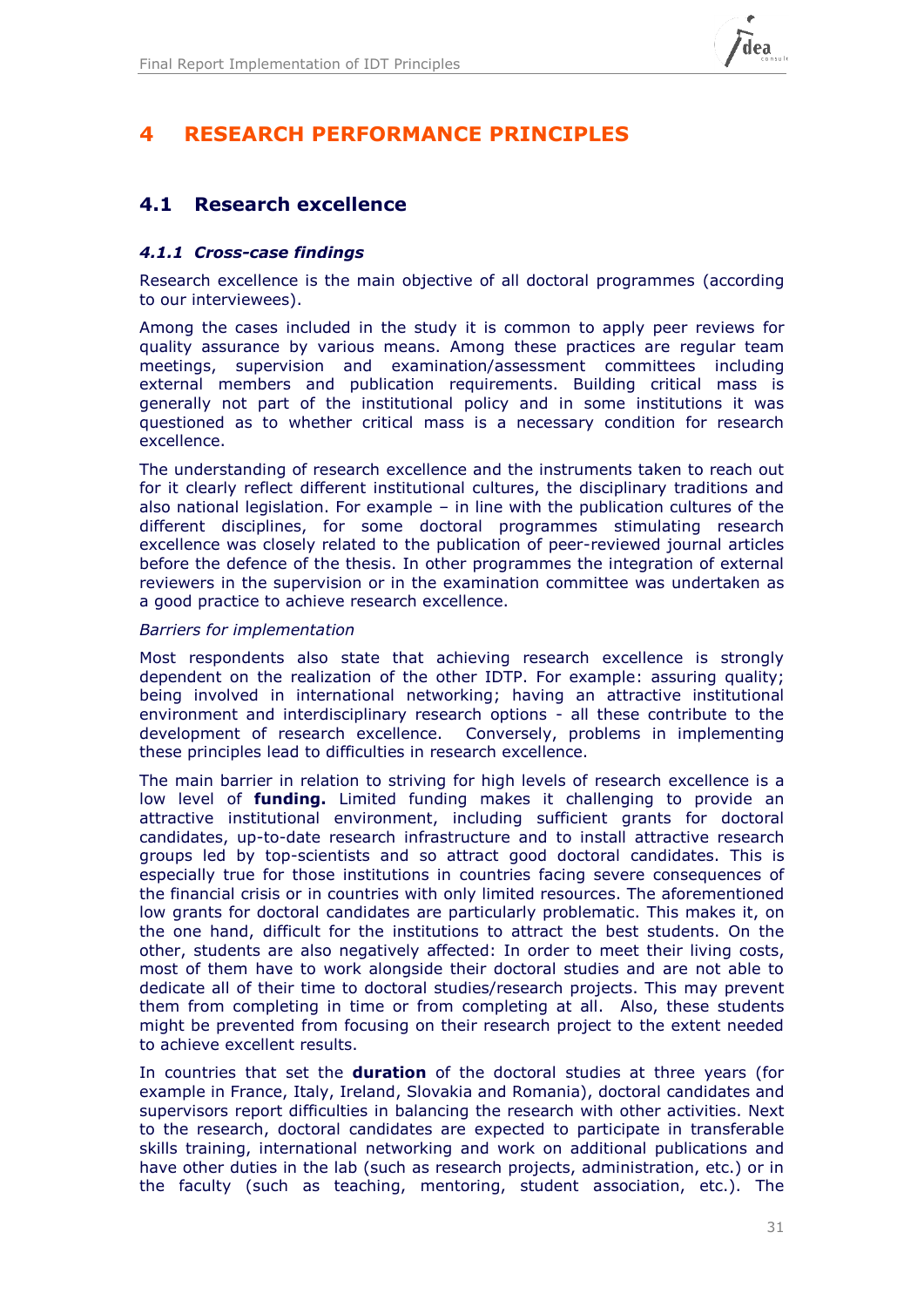

combination of these activities with research creates a challenge for doctoral candidates to preserve the quality and excellence of their research and still complete their dissertation within the three year period. Some students also report too much work pressure during doctoral studies.

### *Good practice*

**Peer review**, as a means towards achieving excellence, is also becoming more common and open. External evaluators or even the institution itself are called to conduct annual or mid-term assessments of the progress of the PhD students. Similarly, external evaluators are also part of the final examination committee. Sometimes only external evaluators can contribute to the examination committee (e.g. Italy). In some countries it was difficult to establish international peer review in the examination process because of the higher costs. Language barriers also play a role for those countries where the dissertation in commonly written in the national language (such as Croatia, Spain, Slovakia or Czech Republic.

| <b>Institute</b>                                                                                                                                    | <b>Barrier/challenge</b>                                                                                                                                                                                                                                                                                                                                                                                                                                                                            |
|-----------------------------------------------------------------------------------------------------------------------------------------------------|-----------------------------------------------------------------------------------------------------------------------------------------------------------------------------------------------------------------------------------------------------------------------------------------------------------------------------------------------------------------------------------------------------------------------------------------------------------------------------------------------------|
| Slovak Republic,<br><b>Comenius University</b><br><b>Bratislava</b><br>Romania, Bucharest<br>University and AIC<br>University Iasi<br>EIT, ICT Labs | Research excellence is considered the most important element in<br>a PhD. Quality is assessed through various methods, for example<br>through requirements on peer reviewed publications. But the final<br>outcomes may sometimes be questionable due to the short time<br>in which to complete the degree. Time pressure is very high for<br>supervisors and doctoral candidates when the 3-year limit is<br>strictly applied and if it needs to include course work.                              |
| Romania, Bucharest<br>University, AIC<br>University Iasi,<br>University of Iceland                                                                  | Research excellence at the Romanian institutions is also<br>threatened by the low level of stipends for doctoral candidates. A<br>substantial share of doctoral candidates has to work alongside<br>their research to support their living costs. Those students can<br>therefore dedicate less time to and focus on their research<br>projects. The low stipends also prevent the institution from<br>attracting the best students for doctoral positions. Many of them<br>choose to study abroad. |

### *4.1.2 Barriers or challenges*

### <span id="page-31-0"></span>*4.1.3 Good practice(s)*

| <b>Institute</b>                                   | <b>Good practice</b>                                                                                                                                                                                                                                                                                                                                                                                                                                                                                                                                                                                                                          |
|----------------------------------------------------|-----------------------------------------------------------------------------------------------------------------------------------------------------------------------------------------------------------------------------------------------------------------------------------------------------------------------------------------------------------------------------------------------------------------------------------------------------------------------------------------------------------------------------------------------------------------------------------------------------------------------------------------------|
| Austria, Institute of<br>Science and<br>Technology | "Achieve a good fit"<br>At the Institute of Science and Technology a rotation system is<br>set in place before the start of the doctoral training in order to<br>enforce interdisciplinary collaboration and at the same time<br>support the adequate selection of a research group and research<br>topic. The doctoral candidate thus has the opportunity to get a<br>'feel' for the research and decide what he/she would like to<br>specialise in and under whose supervision. This improves the<br>candidate's match with the topic and supervisor, which positively<br>influences the quality of the research and the chance of success. |
| Liechtenstein,<br>University of<br>Liechtenstein   | "Support individual and autonomous development"<br>To support doctoral candidates in their individual development as<br>autonomous researchers, the University of Liechtenstein provides<br>each doctoral candidate with a personalized budget to fund his or                                                                                                                                                                                                                                                                                                                                                                                 |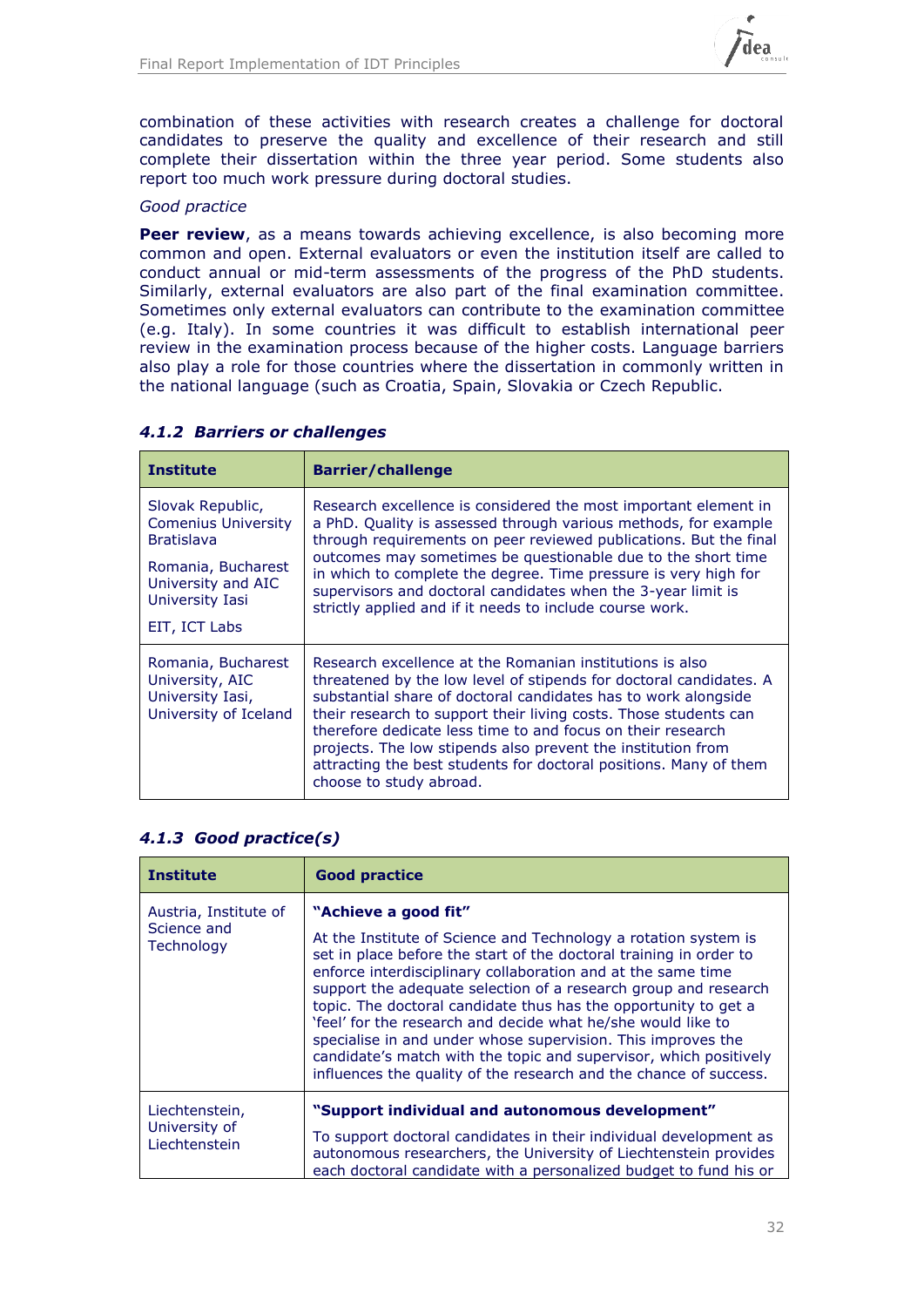

|                                       | her development by own choice. This practice allows for training,<br>mobility and interdisciplinarity that is tailor-made to the needs of<br>the specific research trajectory of individual researchers.                                                                                                                                                                                                                                                                                                                                                       |
|---------------------------------------|----------------------------------------------------------------------------------------------------------------------------------------------------------------------------------------------------------------------------------------------------------------------------------------------------------------------------------------------------------------------------------------------------------------------------------------------------------------------------------------------------------------------------------------------------------------|
| Italy, Sapienza<br>University in Rome | "Include external reviewers"<br>For the final examination, the doctoral thesis is sent to three<br>independent external reviewers (different from the examination<br>committee) for an evaluation report. The examination committee<br>also has to write an evaluation report. The final awarding decision<br>is based on the thesis and on the reports, and is made by the<br>whole faculty of the doctoral programme. This is standard<br>practice and can also be considered to be good practice to ensure<br>the quality of the research and dissertation. |

## **4.2 Quality assurance**

### *4.2.1 Cross-case findings*

Like research excellence, quality assurance is seen as another key element of doctoral training. The principle aims at enhancing the quality of the research environment as well as at promoting transparent and accountable procedures. Through doing so it strongly supports all other principles, particularly research excellence.

### *Barriers to implementation*

Many of the barriers to the implementation of quality assurance are linked to the general barriers for the implementation of the IDTPs such as the lack of resources or national legislation.

One of the challenges in quality assurance is the number of doctoral candidates under the **supervision** of one supervisor. Although some supervisors are very popular due to their good reputation, there is a limit to the number of candidates and projects that can be adequately supervised by one person. On the other hand, the discussions show that there is no such thing as a 'standard' and much depends on the institutional support and personal capacities of the supervisor.

Usually, the number of candidates per supervisor is monitored by the institution, the faculty or the doctorate school/programme. In some cases, there is a maximum established by national regulation (e.g. Czech Republic, Serbia, Slovakia and Romania). On the other hand, the number of doctoral candidates is, in a number of cases, a criterion for accreditation of the doctoral programme or school. Some institutions have set up a commission (for example Bulgaria) to look into the number of candidates supervised by taking into account all the activities of the supervisor before making a decision such as the number of research contract under supervision, administrative responsibilities, etc.

Similarly, supervisors may not be sufficiently prepared for their role. This is recognised by most countries experimenting with training future supervisors.

In the majority of the cases, senior staff has difficulties to accept the new and more structured forms of doctoral training. The traditional organisation in doctoral programmes at faculty level, with high degrees of autonomy in terms of supervision per programme, has resulted in large variations across and within institutions. The transition towards centralisation in one doctoral school requires a culture of change at all departments, programmes and supervisors.

*Good practice*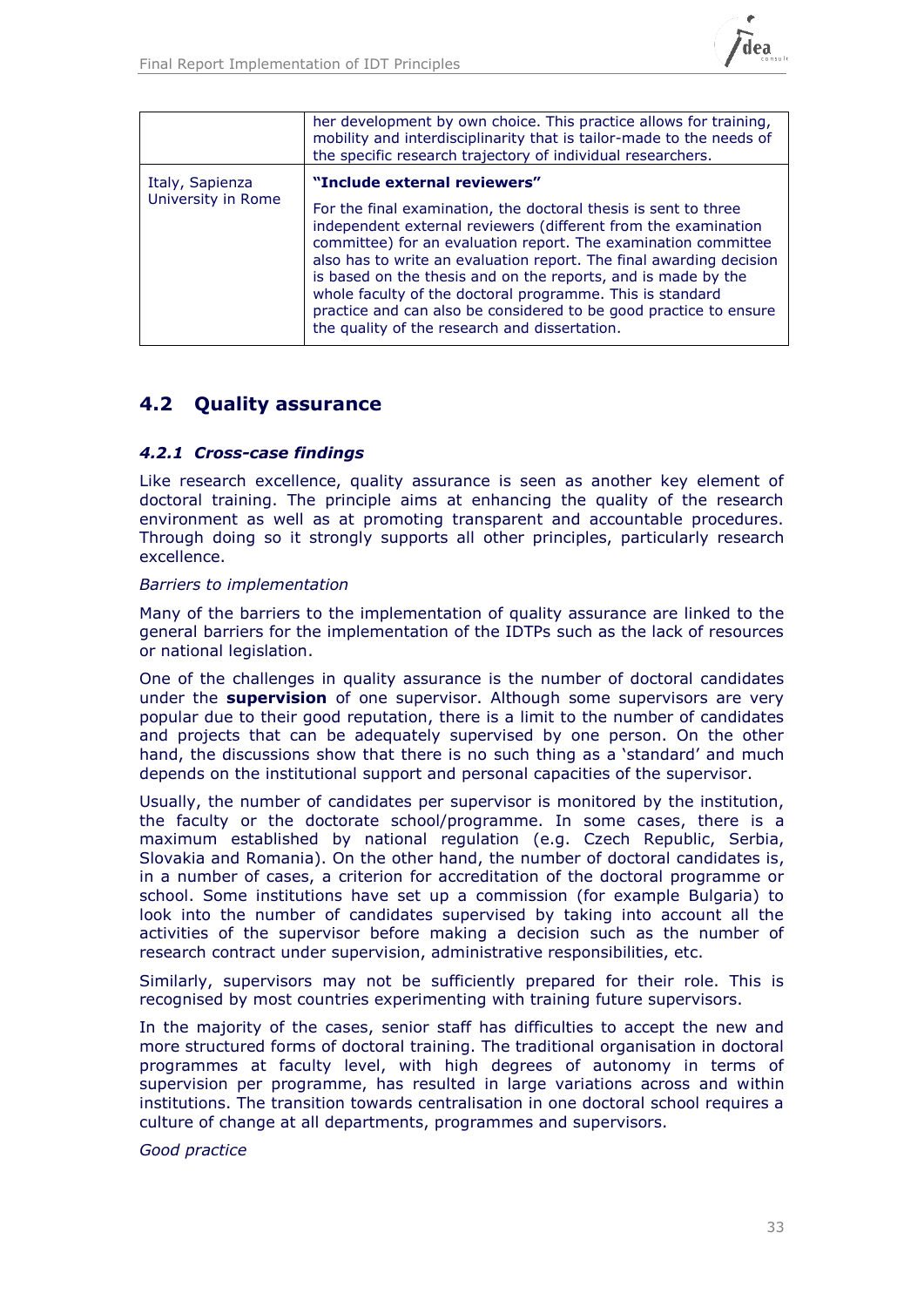

**Doctoral schools** are implemented and **doctoral programmes are under reform** in many countries (see previous Sections). In some cases, the doctoral school serves as an umbrella institution which covers the different programmes; in others it is a new organisational unit that provides an administrative framework and actively provides doctoral training on a central level.

Overall, the recent and on-going reorganisations are seen as an important factor for improving the quality of admission, supervision and training of doctoral candidates. Organisational frameworks also allow a closer monitoring of doctoral candidates and their achievements. These structures also ease the evaluation of different procedures in doctoral training (e.g. to achieve more transparency in admission to doctoral studies) and to centralize and rationalize some efforts (e.g. transferable skills training organized on the central level). Institutions report that centralizing some processes on the central level leads to efficiency gains but they also mention that these central structures cannot respond adequately to discipline specific requirements and cultures.

Most doctoral schools or programmes also provide a mechanism to monitor quality e.g. through a doctoral committee or specific council. These structures also serve as mechanisms for tackling issues with respect to supervision, admission, examination, etc. Some doctoral schools or programmes are even looking at the **satisfaction** of doctoral candidates concerning courses offered or the doctoral programme/ school through a survey (e.g. Austria, Lithuania) or ask doctoral candidates to have a say when deciding future orientations (e.g. Belgium).

| <b>Institute</b>                                                    | <b>Barrier/challenge</b>                                                                                                                                                                                                                                                                                                               |
|---------------------------------------------------------------------|----------------------------------------------------------------------------------------------------------------------------------------------------------------------------------------------------------------------------------------------------------------------------------------------------------------------------------------|
| Slovak Republic,<br><b>Comenius University</b><br><b>Bratislava</b> | Due to the high autonomy of faculties, the university leadership<br>often has no power on PhD organization or quality control. As a<br>consequence, quality varies across faculties and resources cannot<br>be used efficiently.                                                                                                       |
|                                                                     | The national law on accreditation is also very detailed, which is<br>positive but at the same time limits flexibility. E.g. it makes<br>provision for only one supervisor per candidate. Supervision of<br>more than one candidate can only be informal and their workload<br>cannot be recognized (financially and in term of merit). |
| Czech Republic,<br>Masaryk University<br><b>Brno</b>                | Strong autonomy of faculties does not often allow for the central<br>reorganization of doctoral training and the introduction of<br>standardise quality assurance regulations. Quality across faculties<br>varies significantly.                                                                                                       |
| Liechtenstein,<br>University of<br>Liechtenstein                    | A lack of transparency as regards standards and rules is<br>mentioned as a problem in doctoral training. The doctoral<br>candidates refer to lack of faculty policies such as a list of<br>journals where PhD candidates should attempt to publish.                                                                                    |

### *4.2.2 Barriers or challenges*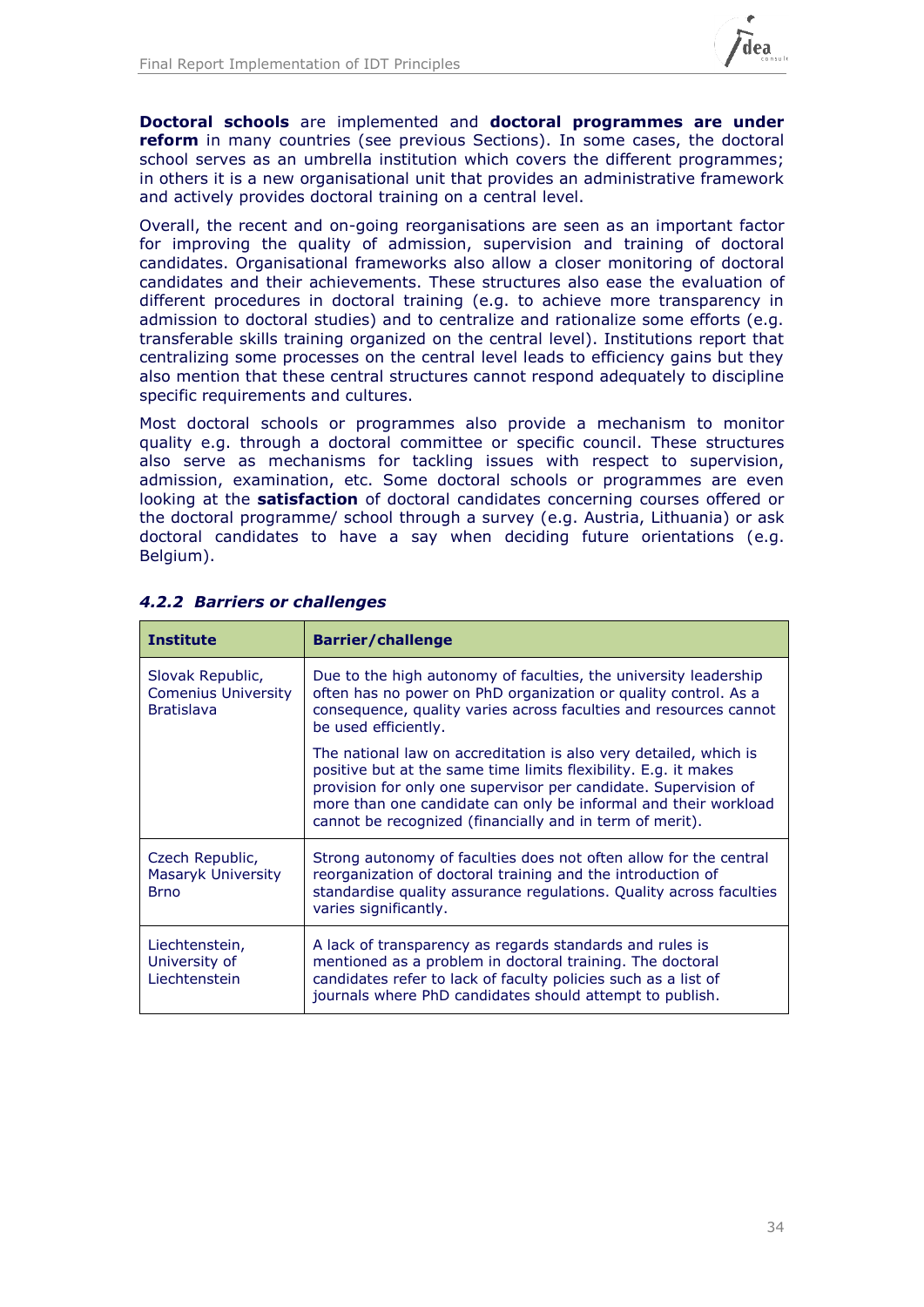

## *4.2.3 Good practice*

| <b>Institute</b>                                                                                                                     | <b>Good practice</b>                                                                                                                                                                                                                                                                                                                                                                                                                                                                                                                                                                                                                                                                                                                                                  |
|--------------------------------------------------------------------------------------------------------------------------------------|-----------------------------------------------------------------------------------------------------------------------------------------------------------------------------------------------------------------------------------------------------------------------------------------------------------------------------------------------------------------------------------------------------------------------------------------------------------------------------------------------------------------------------------------------------------------------------------------------------------------------------------------------------------------------------------------------------------------------------------------------------------------------|
| Lithuania, Vilnius<br><b>University</b><br>Austria, Institute of<br>Science and<br>Technology<br>Austria, Vienna<br><b>Biocenter</b> | "Ask for the opinions of doctoral candidates"<br>An example of good practice in Vilnius University and the Austrian<br>institutions is the implementation of a survey among doctoral<br>candidates on their satisfaction with the processes, research<br>environment and working conditions. The surveys are used in the<br>institutional policy as feedback on the processes and input for<br>future developments. Another way to handle doctoral candidates'<br>concerns or problems is the Ombudsperson in the Austrian<br>Institute of Science and Technology, who can be approached if<br>disputes arise.                                                                                                                                                        |
| United Kingdom,<br>University of<br>Nottingham                                                                                       | "Describe procedures clearly and publish them"<br>A comprehensive quality manual and statement of expectations<br>for doctorate degrees clearly describe the procedures and<br>expectations in place.                                                                                                                                                                                                                                                                                                                                                                                                                                                                                                                                                                 |
| Austria, Vienna<br><b>Biocenter</b>                                                                                                  | "Make quality assurance a distinguished task"<br>Quality assurance is actively pursued in the Vienna Biocenter. A<br>new position, the Scientific Coordinator, has recently been<br>installed to ensure the quality of the programme. This person is<br>also in charge of internal communication, restructuring the<br>program and quality assurance. The newly appointed scientific<br>coordinator participates in all PhD committee meetings. It is<br>expected that the scientific coordinator will also initiate changes<br>to the program e.g. regarding the curriculum (for example,<br>integrating transferable skills training into the curricula in the<br>context of an introductory training course), internal<br>communication and information provision. |
| Turkey, Middle East<br><b>Technical University</b>                                                                                   | "Diversify quality assurance instruments"<br>Several internal policies for quality assurance in doctoral training:<br>control for plagiarism, implementing 'Guidelines for Good Practice<br>and Conduct', standardization of practices across doctoral<br>schools, course evaluations, Alumni surveys.                                                                                                                                                                                                                                                                                                                                                                                                                                                                |
| Italy, Sapienza<br>University in Rome                                                                                                | "Allow different forms of supervision, closely monitor<br>progress"<br>Supervision can take place according to 2 models: 1) the<br>renaissance model, and 2) the modern model. The modern model<br>is based on:<br>Thesis committee: supervisor and 2 senior researchers 'very<br>removed' from the research work,<br>The thesis committee monitors progress annually and makes<br>$\sim$<br>recommendations,<br>The board of the school (teachers) is providing authorisation<br>٠<br>to move to the next year.                                                                                                                                                                                                                                                      |
| Croatia, University<br>of Zagreb<br>Luxembourg,<br>University of<br>Luxembourg                                                       | "Train the trainers"<br>The practice of training supervisors at the University of Zagreb<br>and the University of Luxembourg, described in section 3.1.2, are<br>examples of quality assurance in the supervision process.                                                                                                                                                                                                                                                                                                                                                                                                                                                                                                                                            |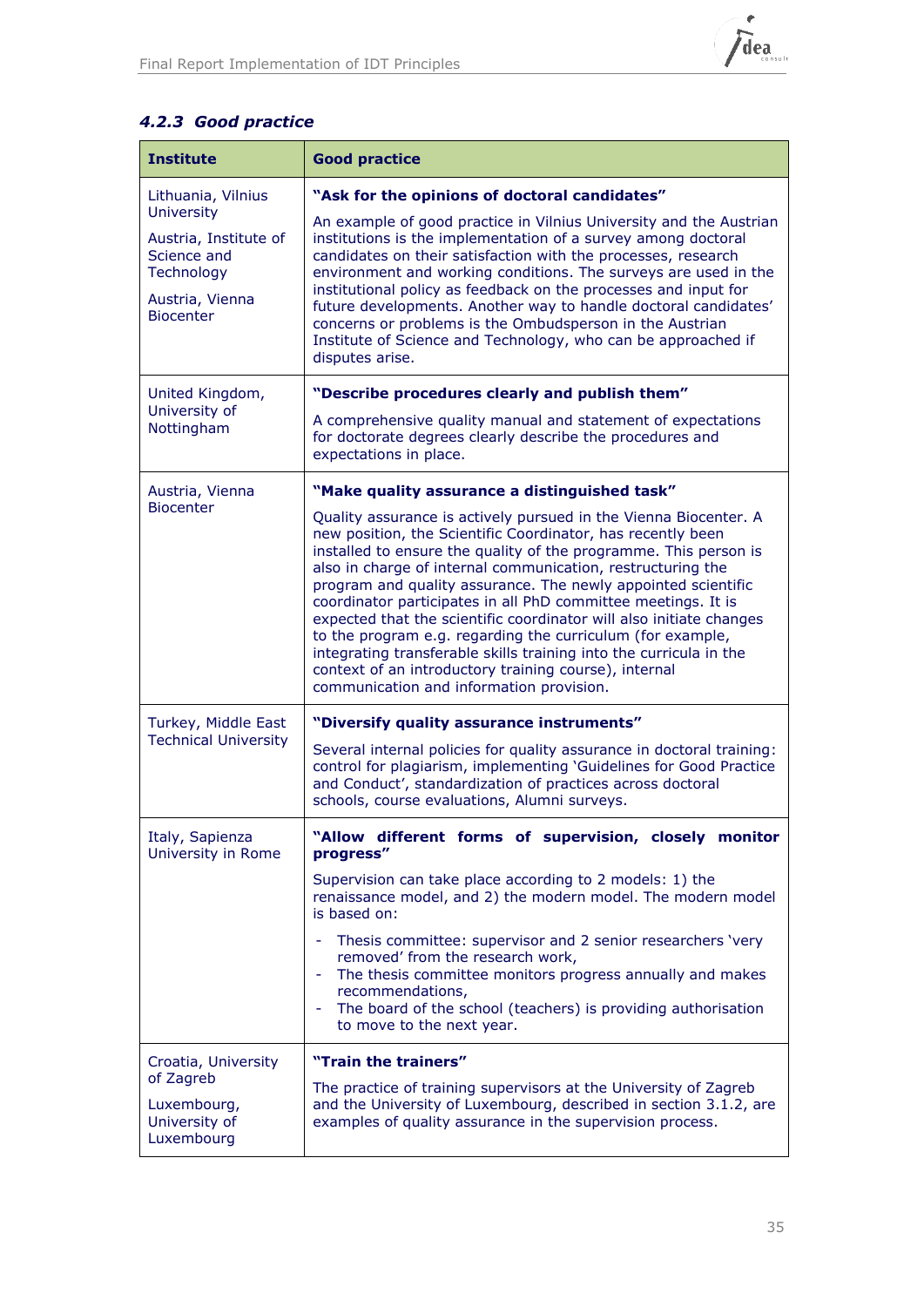

## **4.3 Interdisciplinary research options**

### *4.3.1 Cross-case findings*

Interdisciplinarity takes vary different forms in teaching and research during doctoral training. Most common is that doctoral candidates conduct an interdisciplinary research project. Also, during their course work they can select courses and training from different disciplines. Some candidates also select supervisors from different disciplines.

Interdisciplinarity is recognised as a key principle in doctoral training by the institutions. Many institutions face legislative, administrative or practical barriers when implementing interdisciplinarity. Interdisciplinarity is also strongly dependent on the characteristics of the discipline itself, like the 'proximity' to other disciplines. For some disciplines it is easier to collaborate (e.g. biology and medicine, physics and engineering) while some do not easily 'relate' to other disciplines.

The tradition of the institution plays a role for the implementation of interdisciplinarity. For example, for institutions that have merged (combining different research institutes into one organization) or combine different disciplines under one roof, it will be easier to facilitate interdisciplinary collaboration.<sup>13</sup>

### *Barriers for implementation*

**Supervision and quality assurance** of interdisciplinary doctoral research is difficult. Practical problems in balancing the roles of two supervisors do occur. The institutional structure can equally hinder interdisciplinary research, for example when budgets are allocated per department/field and no clear rules for funding collaboration across department/faculty borders are in place. Finally, it is mentioned in several cases that multidisciplinary research is not generally appreciated, even though the examination committee come from different fields, because each member can only assess part of the dissertation to the full.

**National regulation** often also hinders implementation of interdisciplinary research. For example, the accreditation of doctoral programmes by a specific field of research (especially when they are too many) prevents the programme from being multidisciplinary (e.g. in Czech Republic, Bulgaria or Slovakia).

### *Good practice*

-

In many countries, recent **reorganisations** of doctoral programmes or schools have led to new interdisciplinary programmes, thus responding to demand for this kind of programme.

The implementation of a **rotation system** before the start of the doctoral research also enforces interdisciplinary collaboration and supports the aim to find a good match between research group, supervisor, doctoral candidate and research topic.

Interdisciplinary exchange is also supported by institution-wide lecture and seminar series. Regular public colloquia where doctoral candidates present their research and discuss it with a larger audience are also helpful. Institution-wide training courses provide some more occasions for interdisciplinary exchange. Some institutions are stimulating interdisciplinarity by implementing interdisciplinary doctoral programmes and interdisciplinary supervision committees.

<sup>&</sup>lt;sup>13</sup> For example, this has been the case in the Bulgarian Academy of Sciences, Austrian Vienna Biocenter and National Technical University of Athens.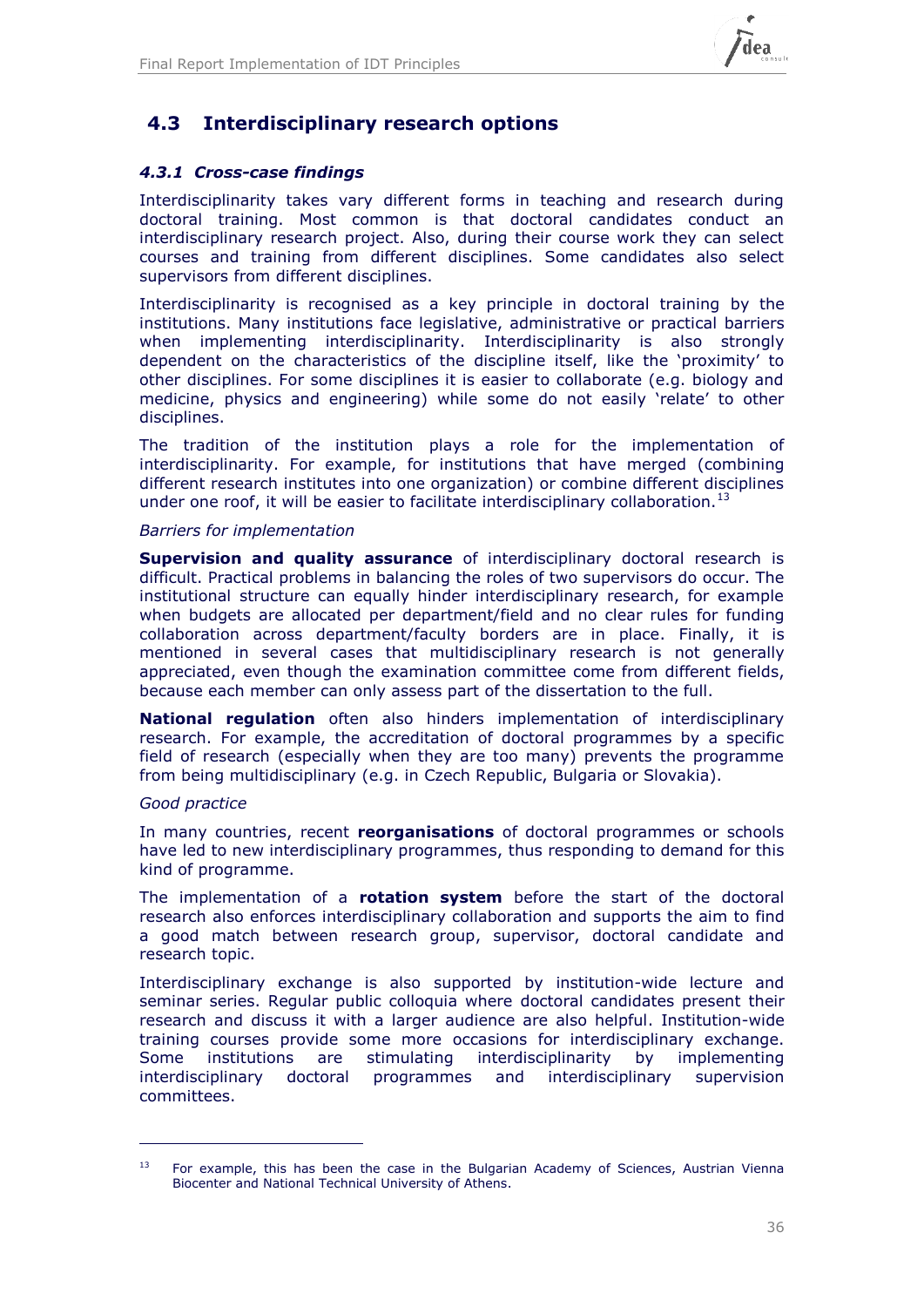

| <b>Institute</b>                                                                                        | <b>Barrier/challenge</b>                                                                                                                                                                                                                                                                                               |
|---------------------------------------------------------------------------------------------------------|------------------------------------------------------------------------------------------------------------------------------------------------------------------------------------------------------------------------------------------------------------------------------------------------------------------------|
| Bulgaria, Bulgaria<br>Academy of Science<br>& Sofia University<br>Czech Republic,<br>Masaryk University | In Bulgaria, Czech Republic and Slovak Republic, existing<br>legislation and accreditation criteria do not support the<br>implementation of interdisciplinarity. In these cases, study<br>programmes can only be accredited for single disciplines.<br>In Romania, the rigidity of the law also makes innovations such |
| <b>Brno</b>                                                                                             | as interdisciplinary titles hard to realize.                                                                                                                                                                                                                                                                           |
| Slovak Republic,<br><b>Comenius University</b><br><b>Bratislava</b>                                     |                                                                                                                                                                                                                                                                                                                        |
| Romania, Bucharest<br>University and AIC<br>University Iasi                                             |                                                                                                                                                                                                                                                                                                                        |

## *4.3.2 Barriers or challenges*

## *4.3.3 Good practice(s)*

| <b>Institute</b>                                                                                        | <b>Good practice</b>                                                                                                                                                                                                                                                                                                                                                                                                                                             |
|---------------------------------------------------------------------------------------------------------|------------------------------------------------------------------------------------------------------------------------------------------------------------------------------------------------------------------------------------------------------------------------------------------------------------------------------------------------------------------------------------------------------------------------------------------------------------------|
| Hungary, Eötvös<br>Loránd University<br>The Netherlands,<br><b>Technical University</b><br><b>Delft</b> | "Build interdisciplinary structures"<br>Interdisciplinarity is most common and general among fields in<br>institutions that were created as interdisciplinary institutions                                                                                                                                                                                                                                                                                       |
| Turkey, Middle East                                                                                     | "Build unique interdisciplinary doctoral programmes"                                                                                                                                                                                                                                                                                                                                                                                                             |
| <b>Technical University</b><br>Portugal, University<br>of Porto                                         | At the METU, interdisciplinarity is organized via doctoral<br>programmes. Each of the doctoral schools at the university offers<br>a number of interdisciplinary programs. Some of these doctoral<br>programmes are also unique because of their combination of<br>different disciplines. Doctoral candidates also adopted<br>interdisciplinary approaches in their research projects.                                                                           |
|                                                                                                         | At the Universidade do Porto, some of the doctoral programmes<br>are also explicitly interdisciplinary (20 out of 93 doctoral<br>programmes).                                                                                                                                                                                                                                                                                                                    |
| Austria, Institute of<br>Science and<br>Technology                                                      | "Achieve a good fit"                                                                                                                                                                                                                                                                                                                                                                                                                                             |
|                                                                                                         | As mentioned in section 4.1.3, a rotation system is set in place<br>before the start of the doctoral programme to enforce<br>interdisciplinary collaboration and at the same time support the<br>adequate selection of a research group and research topic. Even<br>though interdisciplinarity remains within the boundaries of the<br>scientific or technological fields of the institution, it is considered<br>to be strongly encouraged through this system. |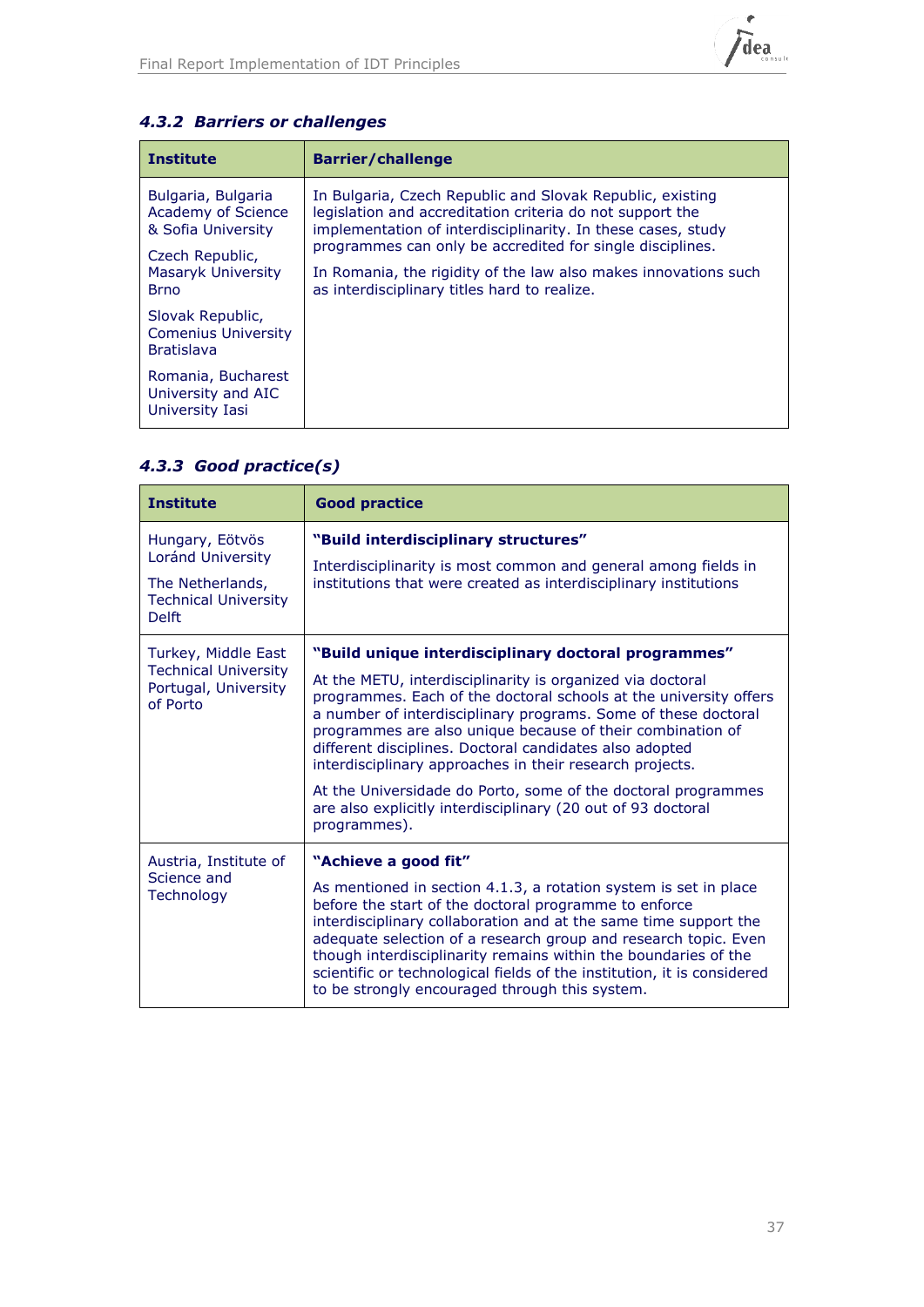

| Slovenia, University<br>of Ljubljana         | "Achieve a smart mix of different forms of<br>interdisciplinary"                                                                                                                                                                                                                                                                                                                                                                                                                                                                                                                                                                |
|----------------------------------------------|---------------------------------------------------------------------------------------------------------------------------------------------------------------------------------------------------------------------------------------------------------------------------------------------------------------------------------------------------------------------------------------------------------------------------------------------------------------------------------------------------------------------------------------------------------------------------------------------------------------------------------|
|                                              | Interdisciplinarity is at the heart of doctoral education at the<br>University of Ljubljana. In doctoral training the teaching as well<br>as the research is interdisciplinary: Students can choose from a<br>wide range of different courses, supervisory teams can be<br>interdisciplinary as can the research project. Nonetheless<br>interdisciplinarity is not pushed for its own sake; it finds its limits<br>in the adequacy of the approach itself. Promoting<br>interdisciplinarity has contributed to an increase of intra- and<br>inter-institutional cooperation, some efficiency gains have also<br>been reported. |
| Czech Republic,<br><b>Masaryk University</b> | Both the Masaryk University and Comenius University offer<br>institutional interdisciplinary research grants for doctoral                                                                                                                                                                                                                                                                                                                                                                                                                                                                                                       |
| Slovakia, Comenius<br>Universities           | candidates and other researchers (through competition and peer<br>reviewed evaluation).                                                                                                                                                                                                                                                                                                                                                                                                                                                                                                                                         |
| Ireland, University<br>College of Cork       | "Make interdisciplinarity an integral part of teaching and<br>research"                                                                                                                                                                                                                                                                                                                                                                                                                                                                                                                                                         |
|                                              | At the University College of Cork, interdisciplinarity is indirectly<br>encouraged by integrating it into the research processes and<br>training set-up:                                                                                                                                                                                                                                                                                                                                                                                                                                                                        |
|                                              | - School of Education: Mutual learning between different<br>areas within the field of education.                                                                                                                                                                                                                                                                                                                                                                                                                                                                                                                                |
|                                              | Social sciences: 'research' clusters hold seminars,<br>showcases, research projects                                                                                                                                                                                                                                                                                                                                                                                                                                                                                                                                             |
|                                              | (Compulsory) Summer schools: often across colleges and<br>$\overline{\phantom{a}}$<br>disciplines                                                                                                                                                                                                                                                                                                                                                                                                                                                                                                                               |
|                                              | Doctoral showcases where students have to present to<br>non-academic audience                                                                                                                                                                                                                                                                                                                                                                                                                                                                                                                                                   |

## **4.4 International networking**

### *4.4.1 Cross-case findings*

International networking is actively encouraged in the majority of the doctoral programmes or schools. There is often a long tradition of collaboration with other institutions. In relatively young institutions or economies, the ad-hoc initiatives by doctoral candidates and supervisors are an important driving force. In a number of programmes or schools, a stay abroad is mandatory as part of the doctoral training (e.g. EIT ICT Labs).

The European mobility schemes and framework programmes provide an important funding source for most of the institutions under review. For example, FP projects, Marie Curie Actions, COST, and Erasmus Mundus have been used by all institutions.

### *Barriers to implementation*

As with most principles, funding is the main barrier reported. Yet for international networking, this barrier seems less high than for other principles as a number of funding opportunities enable international mobility. Those having a fellowship from the university can find their budget for mobility under pressure as soon as the general budget of the institution is under pressure (Greece, Cyprus, Bosnia-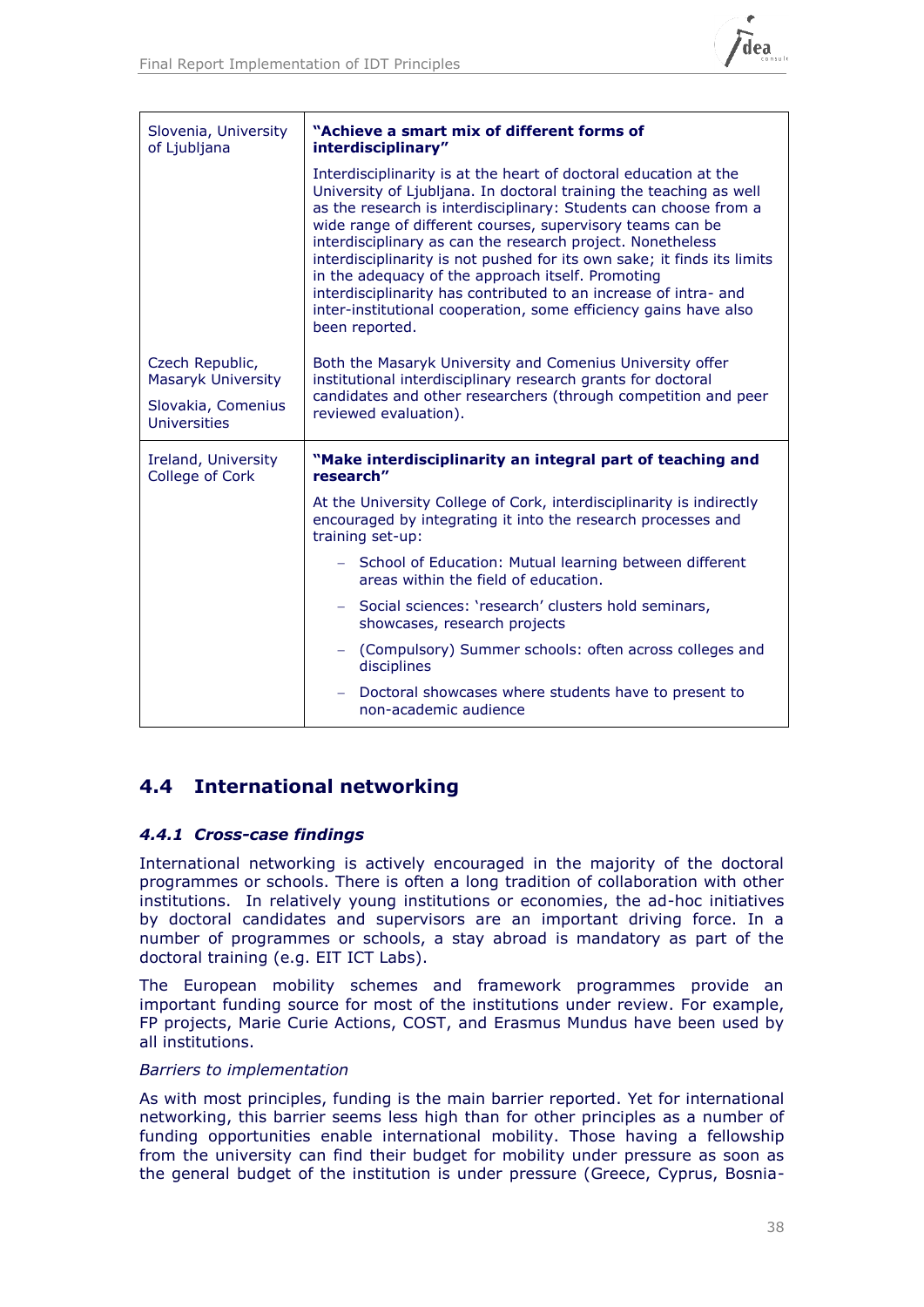

Herzegovina, Bulgaria, Hungary, Italy, Latvia, and Lithuania). In those cases, maintaining the number of positions for doctoral candidates and infrastructure was given priority. In some cases, opportunities to collaborate internationally are affected by national working conditions: these make it difficult to attract international researchers.

In some cases it is also reported that the family situation of the doctoral candidates also plays a role in international mobility, particularly for those students who already have a family and are less motivated to go abroad during their doctoral studies.

### *Good practice*

Some institutions and/or fellowships provide an individual budget for doctoral candidates. This can also be used for international mobility, including attending international conferences, long-term research stays abroad or inviting international scientists for training or lectures. Having a **specific individual budget** attributed to international networking ensures that the researcher is able to attend international conferences, visit other research teams and even stay abroad for up to 6 months (Luxembourg, Estonia, Austria).

Governments have been supporting international collaboration as part of the modernisation of doctoral training by allocating additional funds for outgoing and incoming fellowships (e.g. France). In many countries where funds are limited, **EU funding** is used to compensate for the lack of national resources (e.g. Cyprus, Latvia, and Portugal).

The degree of internationalisation of an institution has a multiplier effect as it enables institutions to engage **international staff** and to attract **foreign doctoral candidates**. This again helps to further build international collaboration and exchange.

International **co-tutelle** and joint degrees are other forms of international collaboration. It is established in several cases where it already has been evaluated positively. Several institutions are currently developing co-tutelle and joint degrees. A number of practical difficulties arise due to regulatory and administrative issues or due to the lack of comparable criteria for evaluation of doctoral training (EIT).

| <b>Institute</b>                                               | <b>Barrier/challenge</b>                                                                                                                                                                   |
|----------------------------------------------------------------|--------------------------------------------------------------------------------------------------------------------------------------------------------------------------------------------|
| Hungary, Eötvös<br>Loránd University                           | In general, when funding is restricted and there are no additional<br>resources for mobility, the lack of financial resources is<br>mentioned as a main barrier to international mobility. |
| Bosnia-Herzegovina,<br>University of Banja<br>Luka             |                                                                                                                                                                                            |
| Bulgaria, Bulgaria<br>Academy of Science<br>& Sofia University |                                                                                                                                                                                            |
| Latvia, University of<br>Latvia                                |                                                                                                                                                                                            |
| Italy, Sapienza<br>University in Rome                          |                                                                                                                                                                                            |

### *4.4.2 Barriers or challenges*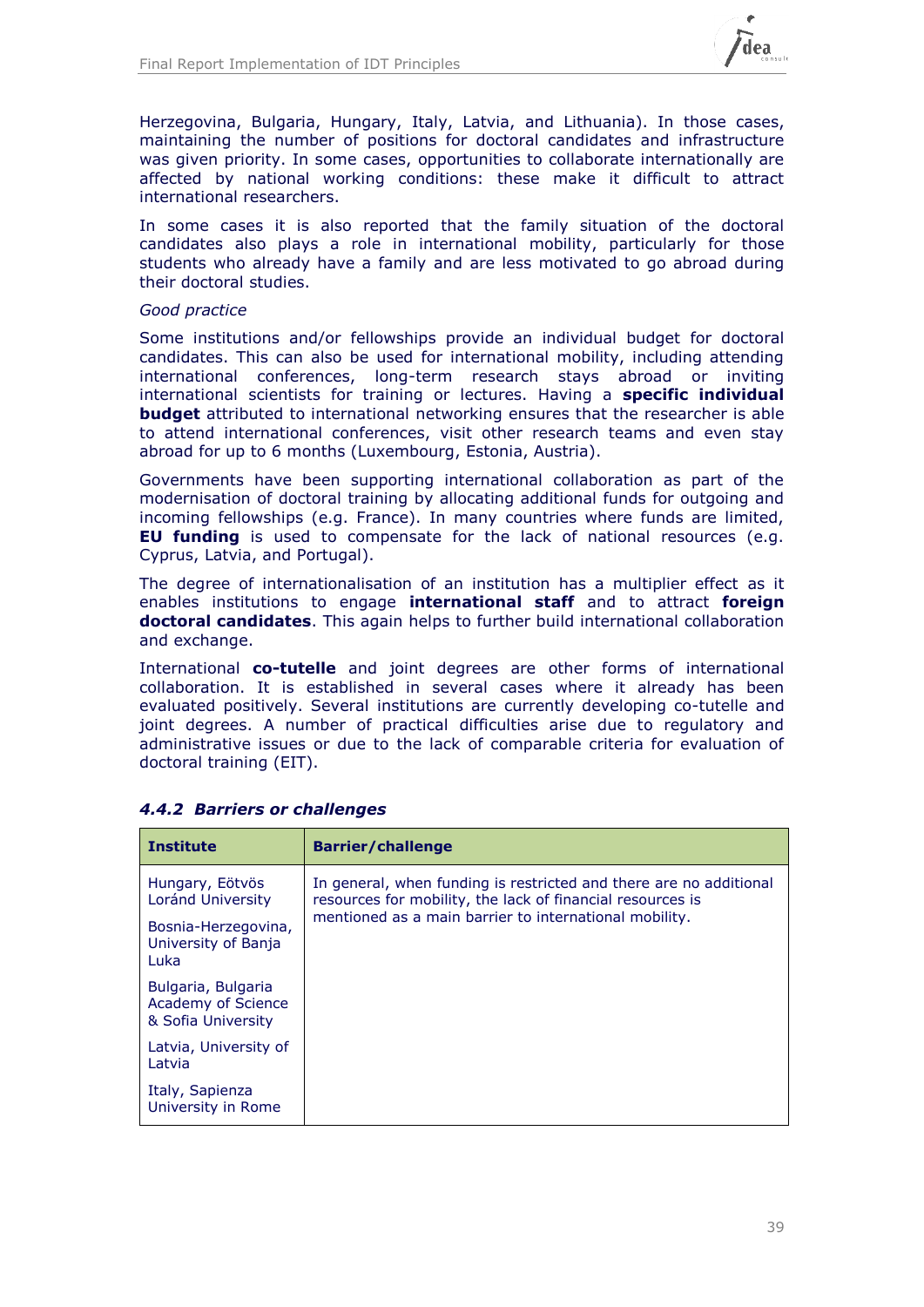

| Lithuania, Vilnius<br>University                                    | Low stipends and early career salaries result in the fact that many<br>doctoral candidates work during their doctoral education in<br>positions that are often unrelated to their research. This is also a<br>barrier to the opportunities for mobility and collaboration, as<br>stays abroad become more difficult to organise with the additional<br>job. |
|---------------------------------------------------------------------|-------------------------------------------------------------------------------------------------------------------------------------------------------------------------------------------------------------------------------------------------------------------------------------------------------------------------------------------------------------|
| Czech Republic,<br>Masaryk University<br><b>Brno</b>                | International co-tutelle and joint programmes are not common at<br>doctoral level. Main barriers are the high level of administrative<br>work and problems with recognition of joint degrees and<br>sometimes of ECTS credits.                                                                                                                              |
| Slovak Republic,<br><b>Comenius University</b><br><b>Bratislava</b> |                                                                                                                                                                                                                                                                                                                                                             |

### *4.4.3 Good practice*

| <b>Institute</b>                                          | <b>Good practice</b>                                                                                                                                                                                                                                                                                                                                                                                                                                                                        |  |  |
|-----------------------------------------------------------|---------------------------------------------------------------------------------------------------------------------------------------------------------------------------------------------------------------------------------------------------------------------------------------------------------------------------------------------------------------------------------------------------------------------------------------------------------------------------------------------|--|--|
| Luxembourg,                                               | "Individualised budgets for doctoral candidates"                                                                                                                                                                                                                                                                                                                                                                                                                                            |  |  |
| University of<br>Luxembourg                               | At the University of Luxembourg there is a dedicated budget for<br>international mobility: each doctoral candidate receives the<br>amount of 6,000 EUR over three years for attending conferences<br>or participation in training abroad. This practice is very much<br>appreciated by the candidates; on average they participate in<br>three to five conferences during their doctoral education. In<br>general, the UL has an international staff and welcomes many<br>foreign students. |  |  |
| Austria, Institute of<br>Science and<br><b>Technology</b> | Doctoral candidates have a budget which can be used for<br>attending international conferences, workshops, summer schools<br>etc.                                                                                                                                                                                                                                                                                                                                                           |  |  |
| Estonia, Tallinn                                          | "Make international networking obligatory"                                                                                                                                                                                                                                                                                                                                                                                                                                                  |  |  |
| University of<br>Technology                               | More recently, doctorate holders are encouraged to go abroad for<br>a post-doc period. You cannot apply for funding if you have not<br>spent a post-doc period abroad (thus it is actually an obligation<br>for a post-doc to go abroad).                                                                                                                                                                                                                                                   |  |  |
|                                                           | In the doctoral examination committee, foreign professors are<br>present (there are often 2 foreign professors involved).                                                                                                                                                                                                                                                                                                                                                                   |  |  |
| Italy, Sapienza<br>University in Rome                     | "Internationalize and talk about it"                                                                                                                                                                                                                                                                                                                                                                                                                                                        |  |  |
|                                                           | The implementation of a collaborative and joint degree to support<br>international networking in doctoral training: the Sapienza<br>Academic Senate approved the foundation of a Co-ordination<br>Programme for Joint European/International Doctorates.<br>Consequently, actions have been taken to promote the<br>internationalization of the doctoral programs, by sharing<br>experiences and expertise of best practice in doctoral programs.                                           |  |  |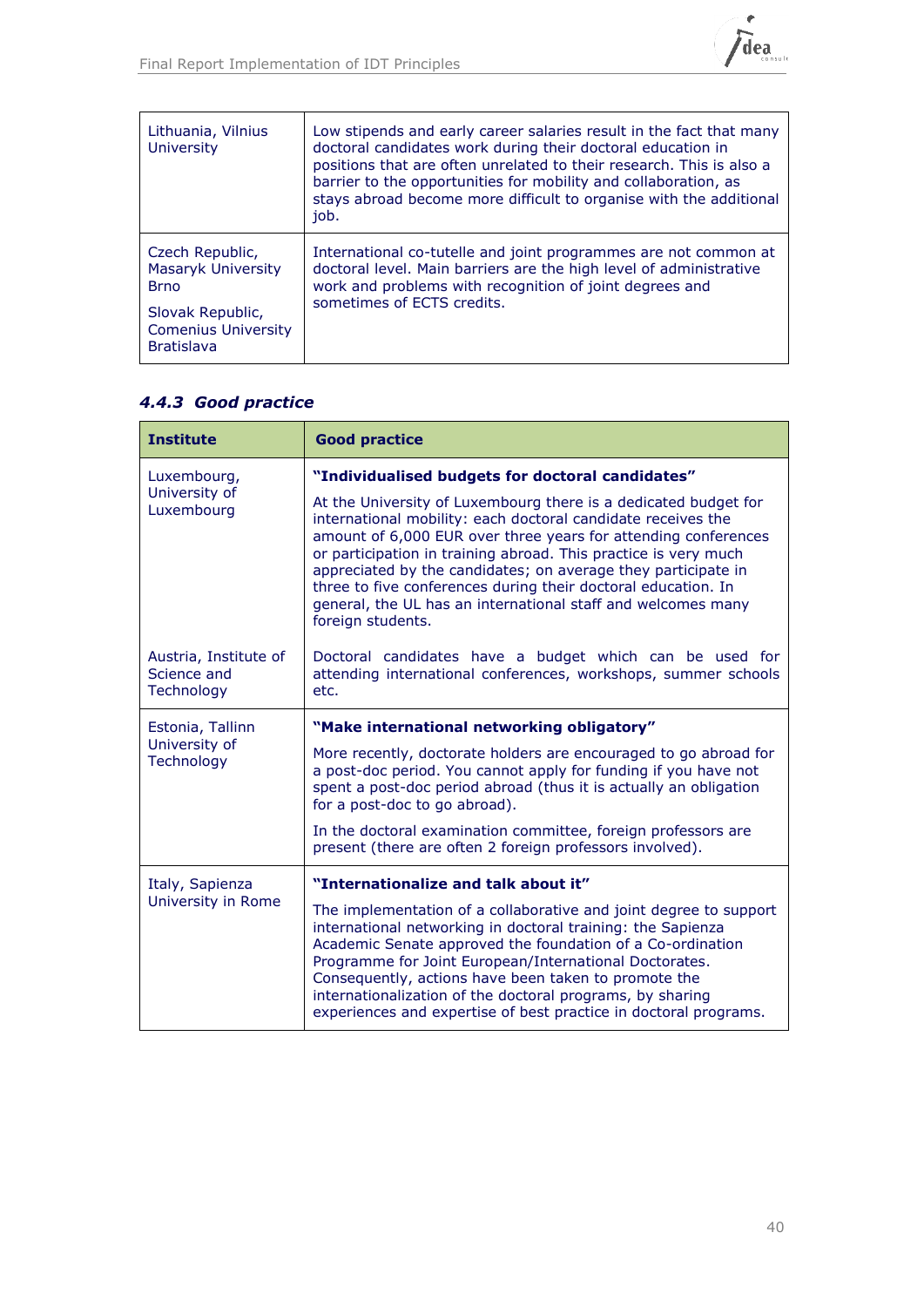

## **5 INTERFACE WITH THE LABOUR MARKET**

## **5.1 Exposure to industry+**

### *5.1.1 Cross-case findings*

**Exposure to industry+** is generally considered the most difficult IDTP to implement. First, institutions sometimes question whether it is appropriate to focus on this principle. In most European countries doctoral education has traditionally been a preparation for an academic career. Preparing for labour markets outside academia is a relatively new requirement. Most institutions define doctoral education as preparation for a research career, they do not identify themselves as training institutions that have to respond to the different requirements of the labour market. Second, university-industry collaboration also has very different traditions and takes very different forms across Europe. Within countries traditions also differ across disciplines and institutions. All these characteristics determine the possibility of including exposure to industry and other non-academic sectors on a structural basis. For those countries where there is only little knowledge-intensive industry the situation is even more difficult. The location of the university also plays a role. Institutions in more remote areas with little industry around have major difficulties implementing exposure to industry+.

Finally the type of institution has to be considered when looking at exposure to industry+. Technical universities and academies that are more strongly involved in applied research than comprehensive universities are more likely to collaborate with industry+. The latter is particularly the case for the polytechnic universities we visited or in fields that are very open to technology transfer (e.g. ICT with high applicability of research results and low initial investments as compared to physics or chemistry). It is generally assumed that scientific and technological research fields have more applications and opportunities for collaboration with the non-academic environment than the social sciences and humanities. But when the definition is broadly interpreted as all non-academic sectors to which research is relevant, quite a number of university-industry collaborations take place (also see examples in the EUA DOC Careers I & II projects<sup>14</sup>).

Exposure to industry+ was also the IDTP that was mostly criticized by respondents for its wording. The word "industry" was evaluated as being particularly misleading as it would mostly focus on the manufacturing industries. Non-academic sectors like public service, non-profit organizations in different service sectors of society and different other sectors would not be integrated within this definition (hence the recommendation to redefine this principle).

### *Barriers to implementation*

-

The lack of **opportunities for collaboration** or **careers outside academia** due to the lack of knowledge intensive sectors and/or traditions of the country is the most important barrier to exposure to industry+. The financial crisis is reinforcing this effect.

Another barrier is the rigidity of legislation and the administrative burden associated with it. In the majority of the cases, it is difficult to include representatives from the non-academic environments in doctoral education. In some institutions they are permitted to participate in the examination committee based on the condition that they meet the academic requirements to be a

<sup>14</sup> www.eua.be/eua-work-and-policy-area/research-and-innovation/doctoral-education/doc-careers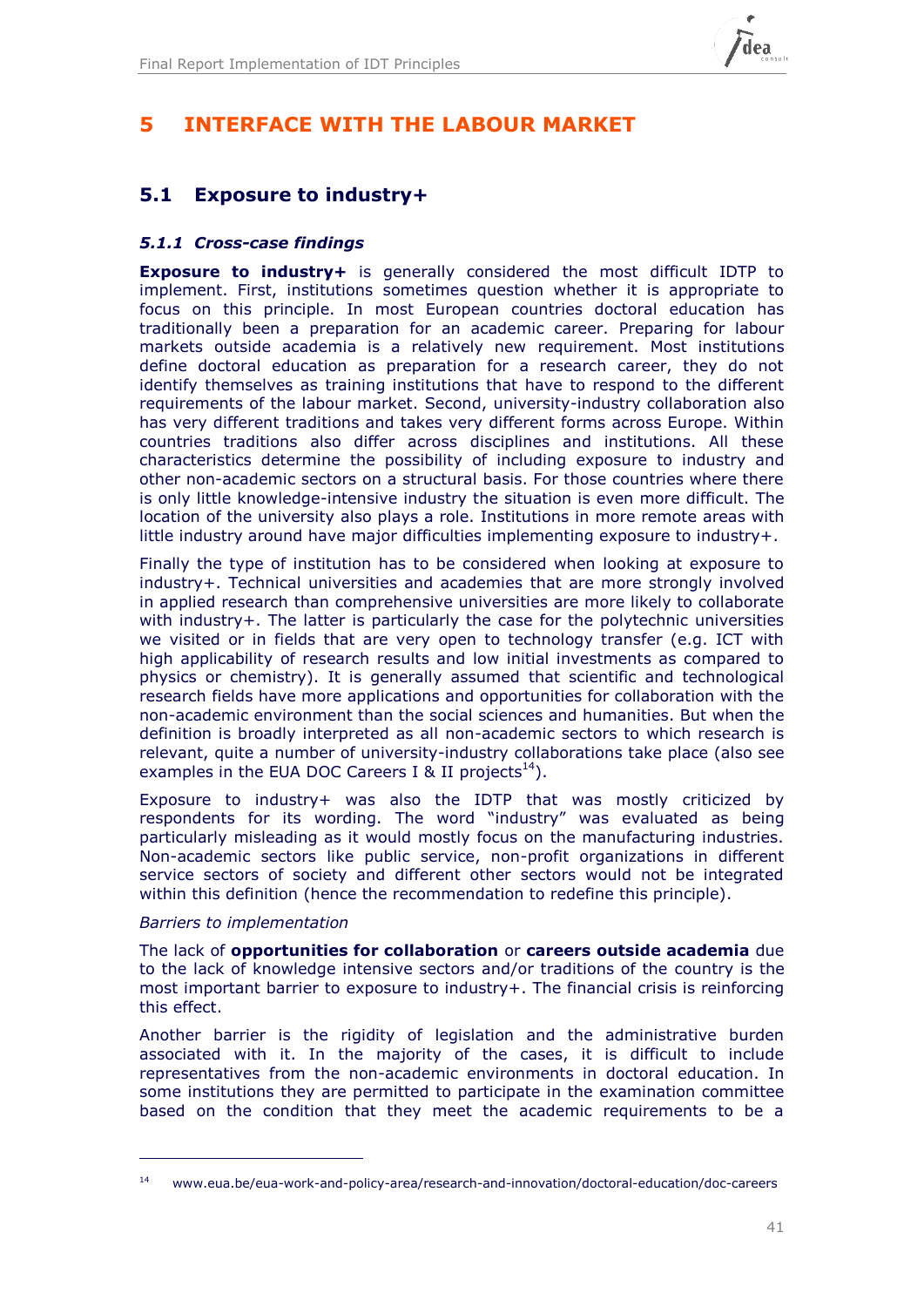

supervisor. But it is much harder to include them in the early stages of a doctoral programme, particularly in the supervising committee. National regulation is a barrier to this in e.g. Romania or Lithuania.

Next to national regulation, the academic culture is also a barrier to universityindustry collaboration. For many researchers or professors, working with the nonacademic sector is not part of their vocation. Many doctoral candidates do not consider working in industry or other non-academic sectors as an option for their later career. This is an observation made in many cases and in all regions of Europe.

On the other side, there are also cultural barriers in non-academic sectors. Many economies across Europe are SME-driven, but it is mentioned that SMEs are seldom research-oriented and often do not recognise the value of doctoral degrees and if they do, are not in a position to financially compensate this value. Non-academic career perspectives are often situated in large enterprises with R&D centers, public or private research institutes, government bodies and to a limited extent, in academic start-ups. Even then, enterprises are not always prepared to provide an environment that reflects the requirements for doctoral training.

### *Good practice*

The interaction depends largely on the factors mentioned above. But good practice is identified in many countries. In Romania, doctoral candidates in education sciences collaborate with schools to collect information or teach themselves; there is also an example of interaction with the cultural sector to collect material in exchange for support in the archives.

Many institutions have a set of instruments to achieve more collaboration with industry. Among these instruments are fairs (Portugal), co-supervision with industry (UK) and co-degree with the private sector (Hungary) or fellowship funded by the private sector (most countries), etc. The EIT ICT Labs are pushing the principle to the limit by having systematic trainings with experts from the private sector during 6 months at the end of the doctoral degree, funded by the EIT and devoted to preparing a business plan based on the doctoral degree research. To create future opportunities, many countries have specific doctoral fellowship for conducting doctoral studies in collaboration with industry (France, Denmark, Italy, Portugal) or funding schemes for collaboration (Turkey) or facilitate the recruitment of doctoral holders through tax credits (France, Italy).

| <b>Institute</b>     | <b>Barrier/challenge</b>                                            |
|----------------------|---------------------------------------------------------------------|
| Lithuania, Vilnius   | At Vilnius University and at the University of Banja Luka there are |
| <b>University</b>    | only limited opportunities for collaboration or career development  |
| Bosnia-Herzegovina,  | outside academia due to the low presence of knowledge intensive     |
| University of Banja  | sectors and companies.                                              |
| Luka                 | When the economic crisis affects the economy significantly, as in   |
| Slovenia, University | Slovenia, this has also a negative effect on interaction and        |
| of Ljubljana         | collaboration with industry.                                        |

### *5.1.2 Barriers or challenges*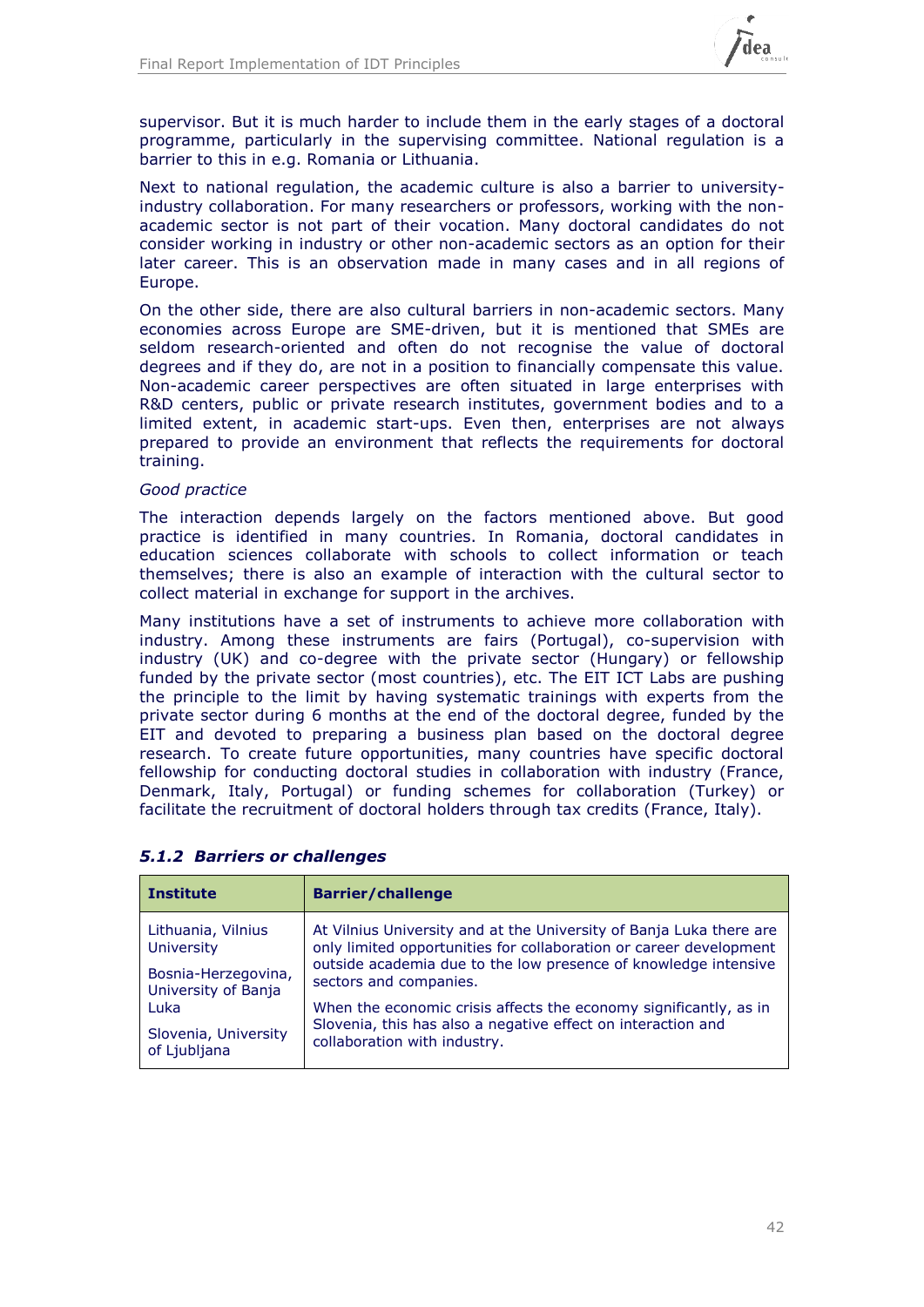

| Bulgaria, Bulgaria<br>Academy of Science<br>& Sofia University<br>Luxembourg,<br>University of<br>Luxembourg<br>Portugal, University | Interaction with the non-academic sector also depends on the<br>research field: in the social sciences and humanities opportunities<br>to collaborate occur less often than in the natural sciences.                                                                                                                                                                                                                                                                                                                                                                                                                                                                                                                                                                                                                                                                                                                                                                                                                                       |
|--------------------------------------------------------------------------------------------------------------------------------------|--------------------------------------------------------------------------------------------------------------------------------------------------------------------------------------------------------------------------------------------------------------------------------------------------------------------------------------------------------------------------------------------------------------------------------------------------------------------------------------------------------------------------------------------------------------------------------------------------------------------------------------------------------------------------------------------------------------------------------------------------------------------------------------------------------------------------------------------------------------------------------------------------------------------------------------------------------------------------------------------------------------------------------------------|
| of Porto<br>Slovak Republic,<br><b>Comenius University</b><br><b>Bratislava</b>                                                      |                                                                                                                                                                                                                                                                                                                                                                                                                                                                                                                                                                                                                                                                                                                                                                                                                                                                                                                                                                                                                                            |
| Italy, Sapienza<br>University in Rome                                                                                                |                                                                                                                                                                                                                                                                                                                                                                                                                                                                                                                                                                                                                                                                                                                                                                                                                                                                                                                                                                                                                                            |
| Turkey, Middle East<br><b>Technical University</b>                                                                                   | METU has, in recent years, been very actively intensifying its<br>collaboration with industry. Different funding schemes as well as<br>an incubator/business park have been built up. As a result of<br>these measure students have the opportunity to interact with<br>non-academic environments. This is particularly true for the<br>engineering sciences and other hard sciences. Currently, it is<br>rarer for doctoral degree holders to work in a non-academic<br>environment on completion. In Turkey, the doctoral degree<br>largely prepares a researcher for an academic career.<br>Employment in the private R&D or other non-academic sectors is<br>rare. Turkey has implemented a strategy to increase the<br>employment of highly qualified researchers in non-academic<br>sectors. In addition to this, the Turkish higher education sector is<br>also expanding tremendously; the establishment of new<br>universities/other HEI will also absorb a significant number of<br>doctoral degree holders in the coming years. |
| Austria, Vienna<br><b>Biocenter</b>                                                                                                  | The preparedness of industry to integrate doctoral candidates<br>appropriately and ensure that they comply with the requirements<br>for doctoral training and research is questioned by the institute<br>and its staff and students. This is a barrier to implementing<br>collaboration with industry in doctoral training on a structural<br>basis.                                                                                                                                                                                                                                                                                                                                                                                                                                                                                                                                                                                                                                                                                       |
| Belgium, University<br>of Liege                                                                                                      | Exposure to industry+ is not structural. Initiatives are bottom-up<br>and depend on the network of the supervisor. In some cases, the<br>lack of an industry+ network is a barrier to take initiative towards<br>the direction of non-academic collaboration.                                                                                                                                                                                                                                                                                                                                                                                                                                                                                                                                                                                                                                                                                                                                                                              |
| Italy, Sapienza<br>University in Rome<br>France, European<br>University of<br>Brittany and<br>University of La<br>Rochelle           | Doctoral graduates are not visible to industry, and the degree is<br>not valued. For example, in Italy, the administrative system for<br>formal applications often does not recognize the doctoral degree;<br>there is no ticking option for PhD in most of the administrative<br>systems.                                                                                                                                                                                                                                                                                                                                                                                                                                                                                                                                                                                                                                                                                                                                                 |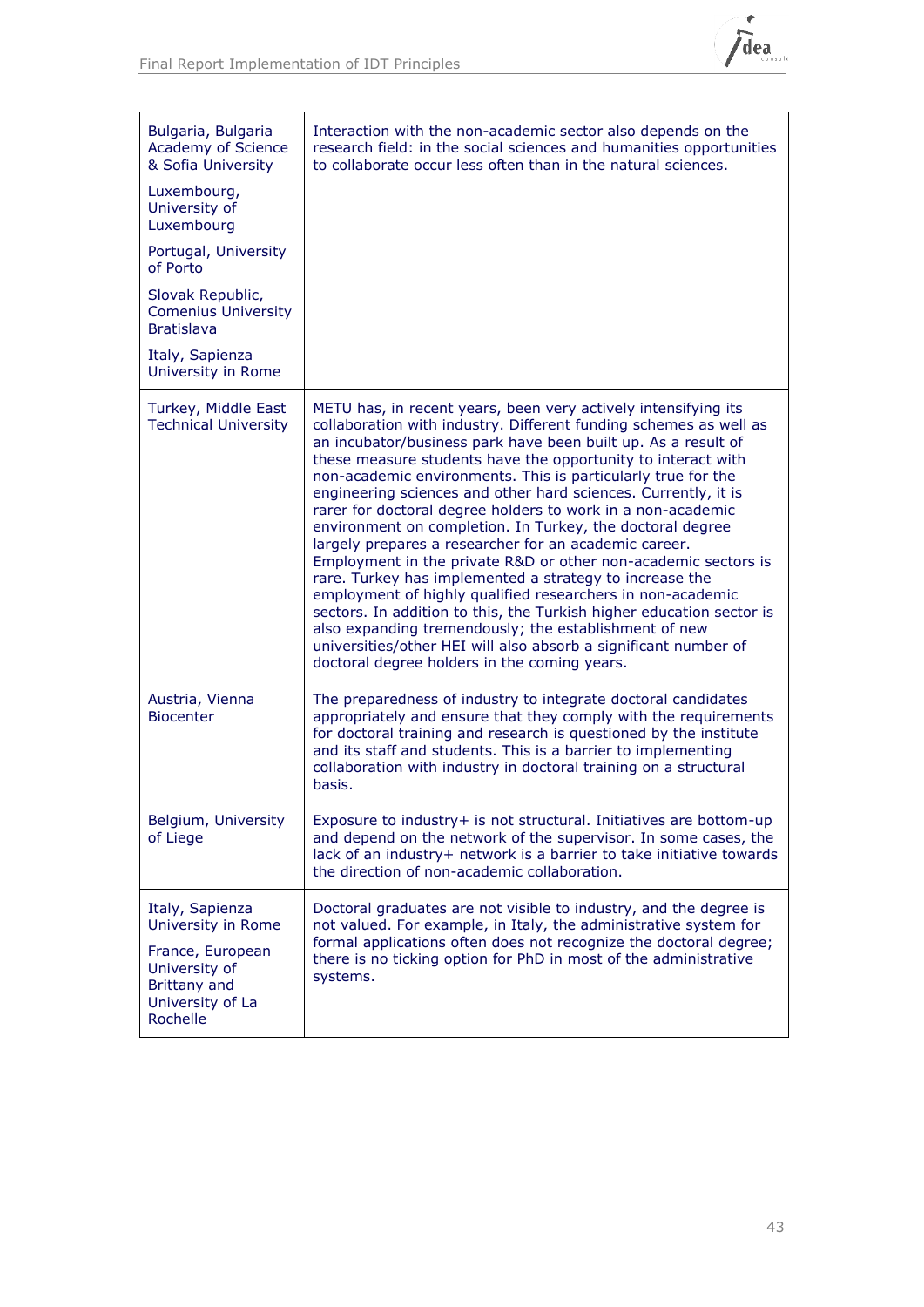

### *5.1.3 Good practice*

| <b>Institute</b>                                   | <b>Good practice</b>                                                                                                                                                                                                                                                                                                                     |
|----------------------------------------------------|------------------------------------------------------------------------------------------------------------------------------------------------------------------------------------------------------------------------------------------------------------------------------------------------------------------------------------------|
| Turkey, Middle East<br><b>Technical University</b> | "Develop dedicated funding schemes for collaboration with<br>industry+"                                                                                                                                                                                                                                                                  |
|                                                    | At the Middle East Technical University, different funding schemes<br>for collaboration with industry are in place.                                                                                                                                                                                                                      |
|                                                    | The presence of a science park nearby offers opportunities to<br>collaborate with industry.                                                                                                                                                                                                                                              |
| Ireland, University                                | "Meet industry+ in training"                                                                                                                                                                                                                                                                                                             |
| <b>College Dublin</b>                              | The Innovation Academy (cooperation between UCD, Trinity<br>College Dublin and Queen's University Belfast) offers innovation<br>and entrepreneurship training, where doctoral candidates interact<br>with industry partners and NGOs.                                                                                                    |
| Portugal, University                               | "Provide opportunities to meet"                                                                                                                                                                                                                                                                                                          |
| of Porto                                           | The University of Porto organizes some fairs with industry and<br>companies from other parts of the private sector (Academia to<br>business meetings). These meetings open opportunities to<br>develop networks and to discuss future research opportunities.                                                                            |
|                                                    | "Develop dedicated funding schemes for collaboration with<br>industry+"                                                                                                                                                                                                                                                                  |
|                                                    | The University of Porto has - in cooperation with other<br>Portuguese universities and companies - a PhD programme that<br>is funded by the new scheme of the national funding agency to<br>intensify university-industry collaboration. In the programme<br>student work in industry and simultaneously work in industry.               |
| UK, University of                                  | "Allow for co-supervision possibilities"                                                                                                                                                                                                                                                                                                 |
| Nottingham                                         | At the University of Nottingham, an external co-supervisor,<br>coming from industry+, can be included in the supervision<br>committee of a PhD.                                                                                                                                                                                          |
| <b>EIT ICT Labs</b>                                | "Hands-on training by non-academic experts"                                                                                                                                                                                                                                                                                              |
|                                                    | At the EIT ICT labs, the doctoral training centre is devoted to<br>entrepreneurship and innovation. It organizes formal and informal<br>trainings with experts from the non-academic sector. In addition,<br>the six months before the end of the PhD are devoted to<br>preparing a business plan that helps to market the PhD research. |

## **5.2 Transferable skills training**

### *5.2.1 Cross-case findings*

**Transferable skills training** has received increasing attention in recent years but is also understood differently by different stakeholders. Specifically, the range of skills that are understood as transferable skills clearly differs. This is also true for the four target groups that have been involved in the case studies. Some of them interpreted transferable skills more narrowly as presentation and writing skills only, whereas the actors referred to a broad set of skills, including entrepreneurial competencies and field specific knowledge.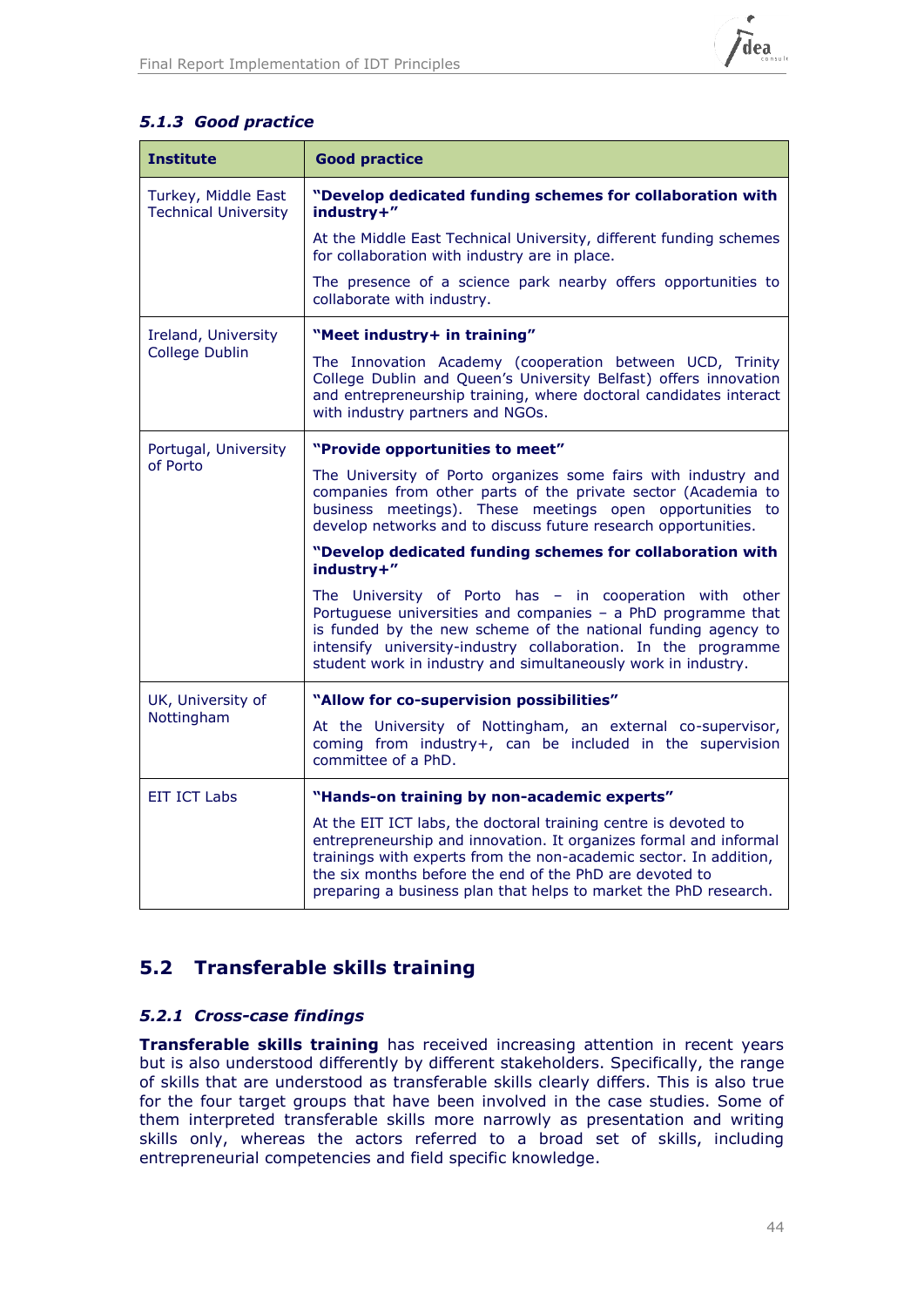

Training in transferable skills is quite common. It is usually organised as an additional training course with a choice of elective courses. The aim is to support personal and professional development of doctoral candidates. There is often a lack of structural framework, although in many cases the development is ongoing. At some institutions respondents also mentioned that transferable skills training is implicit to the doctoral programme/research: candidates have to present their research to different audiences, communicate with sectors outside academia, organize themselves and their research project and sometimes they have to teach. A few respondents also mentioned that transferable skills should not only be regarded as necessary for non-academic environments. As the academic sector becomes increasingly entrepreneurial, preparation for an academic career also requires transferable skills training.

Depending on tradition and past reforms, institutions offer trainings in three different areas: 1) in the core subject area, 2) across different related subject areas, and 3) transferable skills to outside academia. Many institutions still focus on core subject training during the first and eventually in the second year.

Across the institutions two forms of training were prevalent: formal classes and on-the-job training. The doctoral candidates value the latter as well, especially when they have responsibilities in terms of project proposal writing and grant management. Formal classes mainly concern courses on core subjects and research methodologies, but in several cases there are also formal courses on transferable skills.

On the other hand, the needs and expectations also differ according to the types, size and fields of the companies. For example, doctoral graduates taken up by Novartis (Italy) are recognised for their scientific excellence, their specialism and creativity/curiosity. Novartis trains the doctoral holders further on other skills, like IPR and communication.

### *Barriers to implementation*

One important barrier is linked to the **requirement to complete the doctoral** study within a time frame of three or four years. Some institutions find it difficult to include activities other than research into the curriculum because they want doctoral candidates to focus on their research project (e.g. Ireland). Hence, training during research is mandatory in most countries while transferable skills training is not. Sometimes, doctoral candidates themselves feel there is no need to get prepared for the non-academic environment, as their intention is to work in academia. On the other hand, most of them recognise its importance and are very interested in receiving more training in presentation, communication or management skills.

In several cases, it appeared that the traditional master-apprentice model (and the supervisor himself/herself) does not encourage doctoral candidates to **attend transferable skill training** because this is not a priority for the doctoral research and the thesis. Informal training is often offered directly by the supervisor, which leads to a strong variation in the training quality and effectiveness. Finally, information on the courses offered is not always well disseminated. In several cases, it was up to the doctoral candidate to find the courses.

### *Good practice*

Some countries tackle the funding issue by using Structural Funds to develop transferable skills training (e.g. Hungary, Bulgaria, Slovak Republic, Estonia, Czech Republic).

Another example of good practice in terms of quality assurance is to use only **professional trainers** from outside academia to provide transferable skills (e.g.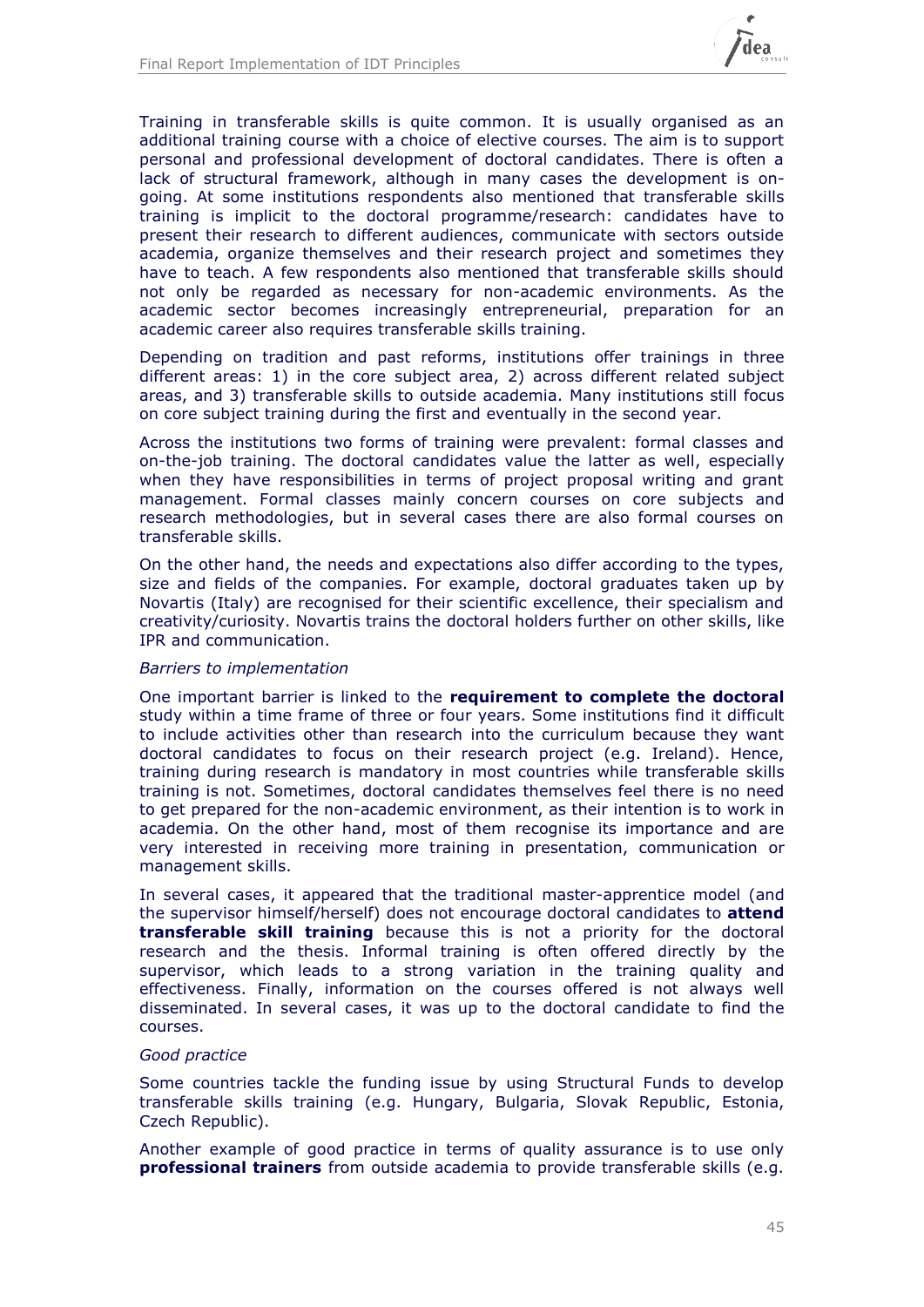

Luxembourg, France). Some institutions also offer courses for supervisors (e.g. Croatia, France). The course on "le nouveau chapitre de these (LCT)" helps prepare doctoral candidates for their life after the doctoral education by looking at their achievements during the thesis. A human resources consultant is responsible for the course (e.g. France).

| <b>Institute</b>                                                               | <b>Barrier/challenge</b>                                                                                                                                                                                                                                                                         |
|--------------------------------------------------------------------------------|--------------------------------------------------------------------------------------------------------------------------------------------------------------------------------------------------------------------------------------------------------------------------------------------------|
| Turkey, Middle East<br><b>Technical University</b>                             | In the Irish case, it was considered a challenge to balance the<br>transferable skills training and the needs from non-academic<br>career perspectives with time for research and excellence.                                                                                                    |
| Ireland, University<br>College Dublin and<br><b>University College</b><br>Cork |                                                                                                                                                                                                                                                                                                  |
| Ireland, University<br>College Dublin                                          | Another challenge is to encourage doctoral candidates not to<br>postpone (non-mandatory) transferable skills training to later<br>stage.                                                                                                                                                         |
| Hungary, ELTE<br><b>University</b>                                             | At the doctoral education level, it is more "learning by doing" as<br>the relationship between the supervisor and the doctoral<br>candidate is traditionally close (few students per supervisor).                                                                                                |
| Italy, University of<br>Sapienza                                               | The information on the courses is not always well disseminated -<br>and is often only available in Italian, except from the programmes<br>(especially the international doctorates) that have developed a<br>web-platform in English. It is up to the doctoral candidate to find<br>the courses. |
|                                                                                | Courses do not pay enough attention to entrepreneurship and<br>independent business development.                                                                                                                                                                                                 |

### *5.2.2 Barriers or challenges*

### *5.2.3 Good practice*

| <b>Institute</b>                                                                                                                                                      | <b>Good practice</b>                                                                                                                                                                                                                                                                                                                                                 |
|-----------------------------------------------------------------------------------------------------------------------------------------------------------------------|----------------------------------------------------------------------------------------------------------------------------------------------------------------------------------------------------------------------------------------------------------------------------------------------------------------------------------------------------------------------|
| The Netherlands,<br><b>Technical University</b><br><b>Delft</b><br>Luxembourg,<br>University of<br>Luxembourg<br>France, European<br>University of<br><b>Brittany</b> | "Develop training programmes"<br>Training programmes are well developed in several universities<br>(for example, TUD, UL and EUB). At the Technical University of<br>Delft, specific attention goes to subjects like personal<br>effectiveness, self-organization, effective presentation,<br>cooperation etc.                                                       |
| Italy, University of<br>Camerino                                                                                                                                      | "Mandatory transferable skills training"<br>At the University of Camerino, transferable skills training is<br>mandatory in the form of a one-week training, organised every<br>year (if it cannot be attended the first year, it must be attended<br>the second or third year). Notably, one aspect is the development<br>of a concrete business plan (competition). |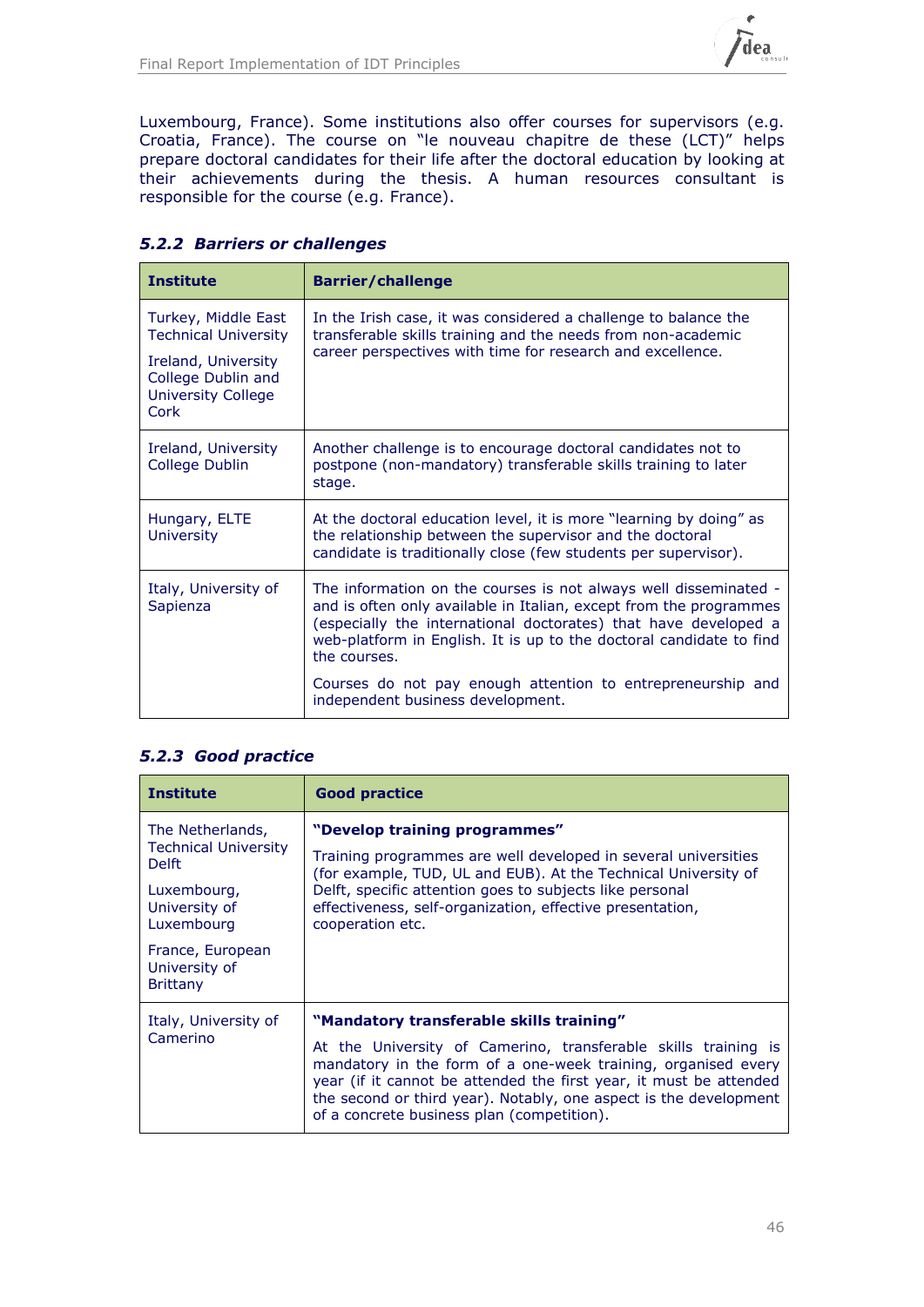

| France, European<br>University of<br>Brittany and La<br><b>Rochelle University</b> | "Le nouveau chapitre de these (LCT)" helps prepare doctoral<br>candidates for life after the doctoral education by looking at their<br>achievements during the thesis. LCT is conducted by small groups<br>of 6 to 7 students and then individual follow up. The training lasts<br>about 2 months.                                                                                          |
|------------------------------------------------------------------------------------|---------------------------------------------------------------------------------------------------------------------------------------------------------------------------------------------------------------------------------------------------------------------------------------------------------------------------------------------------------------------------------------------|
| <b>EIT ICT Labs</b>                                                                | "Foresee specific funding for transferable skills training"                                                                                                                                                                                                                                                                                                                                 |
|                                                                                    | EIT explicitly foresees funding for transferable skills training. The<br>programme is well developed with the following skills courses:                                                                                                                                                                                                                                                     |
|                                                                                    | "Teaser raising awareness" 2-days training;<br>-<br>"Opportunities recognition" one-week training;<br>-<br>"Business modelling" over 12 weeks (in France over 2 years)<br>-<br>with half day per week during 12 weeks the first year and 12<br>weeks the second year organized at the end of the day (with<br>personal homework);<br>"Growth and harvest": 2 weeks training.                |
| Slovak Republic,<br><b>Comenius University</b><br><b>Bratislava</b>                | In the Comenius University and in the Bulgarian institutions a lack<br>of national funding is tackled by using Structural Funds to develop<br>transferable skills training.                                                                                                                                                                                                                 |
| Bulgaria, Bulgaria<br><b>Academy of Science</b><br>and Sofia University            |                                                                                                                                                                                                                                                                                                                                                                                             |
| Ireland, University<br>College of Dublin                                           | "Raise awareness among supervisors and doctoral<br>candidates"                                                                                                                                                                                                                                                                                                                              |
|                                                                                    | At the Irish university association, a 'Graduate Skills Statement'<br>was developed. The Statement stipulates the skills the PhD<br>students would be expected to acquire during the four years of<br>study (ex. research and awareness, ethics, communication skills,<br>team work, management, entrepreneurship, etc.). It raises<br>awareness among supervisors and doctoral candidates. |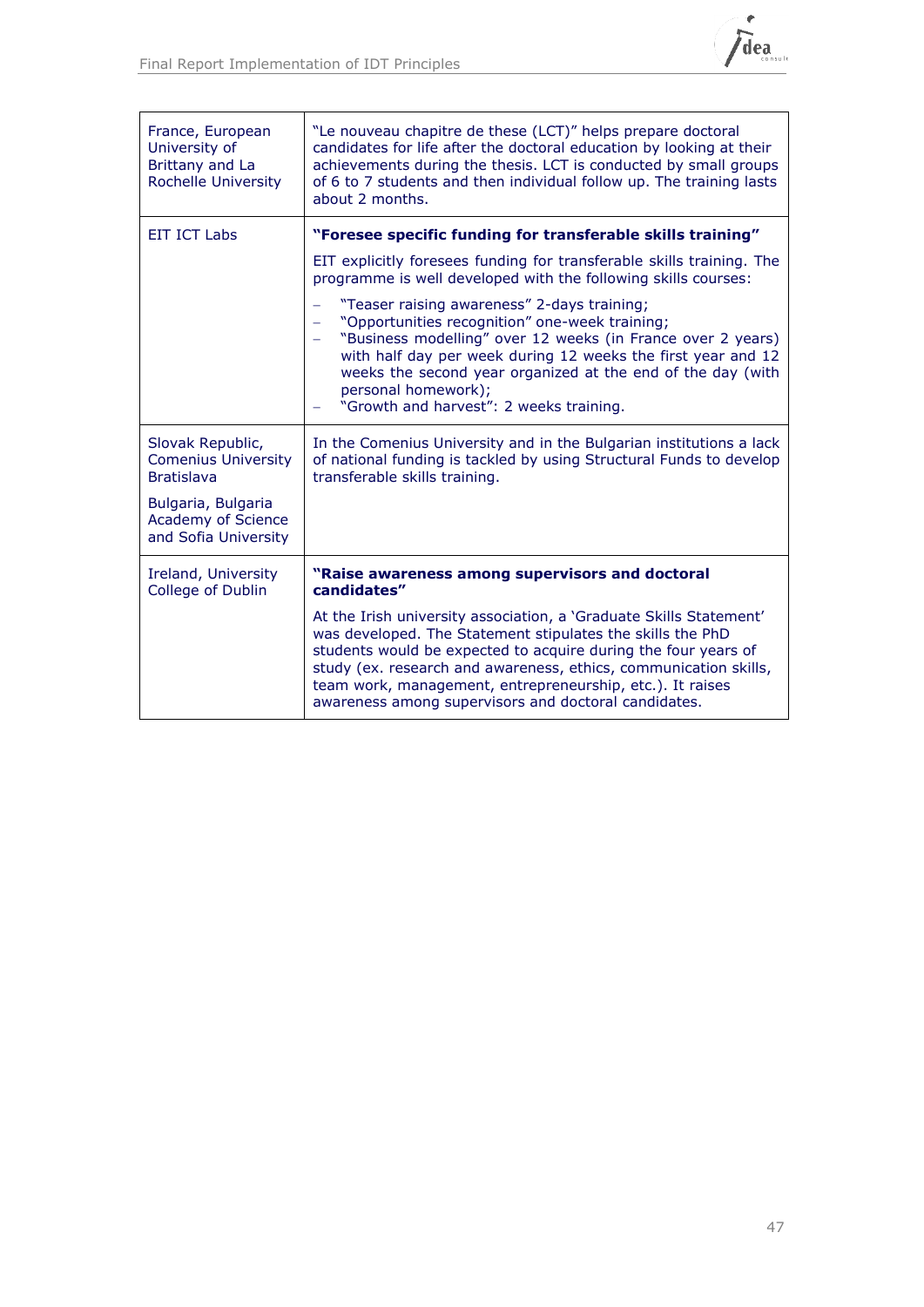

## <span id="page-47-0"></span>**6 ATTRACTIVENESS OF THE RESEARCH PROFESSION**

## **6.1 Working conditions and career perspectives**

### *6.1.1 Cross-case findings*

### *Working environment and conditions*

The importance of the **working environment and conditions for researchers**  is well established, but implementation is highly context-dependent and influenced by the countries' historical and economic backgrounds.

Important issues at doctoral candidate level are the status (employee or student), level of stipends/wages, facilities offered by the institution (work space, research infrastructure, access to publications, travel grants, etc.) Each of these can affect the attractiveness of the institutional environment.

Differences in statutes between doctoral candidates in one and the same institution are also important. For example, in the Croatian case doctoral candidates are either full employees of the institute enjoying all social benefits related to the status of an employee or 'private' students who are self-funded and have no social benefits (this is also the case in Iceland). In the Romanian case, a large difference in stipends occurs between those doctoral candidates with national funding versus those with funding from the European Structural Funds. The latter have a much higher stipend, but at the same time face stricter requirements, such as the maximum duration of the doctoral education being 3 years (including courses).

The infrastructure and research facilities of an institution are also important. Access to scientific literature is very different across institutions and disciplines. Some doctoral candidates reported difficulties in accessing the most relevant journals. Others had problems is accessing data needed for their research projects. An excellent research infrastructure is very much appreciated by doctoral candidates and other researchers and helps to attract excellent researchers from within the country and from abroad but also simply to perform high-quality research.

Finally, differences in levels of stipends/wages between sectors affect the attractiveness of academic research compared to non-academic positions.

### *Career perspectives*

In recent years the status of the doctoral degree in the labour market has been changing significantly in some European countries. In particular, those countries which do not have a strong tradition in doctoral education face a completely new situation. For such countries the doctoral degree has traditionally been a degree that (more or less) solely prepared one for an academic career. These countries currently face an increase in the number of doctoral degree holders and also the fact that doctoral degree holders become employed in non-academic sectors.

For countries which have already been educating doctoral degree holders for purposes other than the academic career, the situation did not change as dramatically as for the other countries. Here, the increase in the number of doctoral degree holders is the bigger challenge.

Aside from these traditions, the economic structure and the current economic situation impact the career perspectives of doctoral degree holders. In those countries that only have a little knowledge-intensive sector the demand for doctoral degree holders is also low. In some countries the economic crisis strongly affects career chances in academia (e.g. Portugal and Spain currently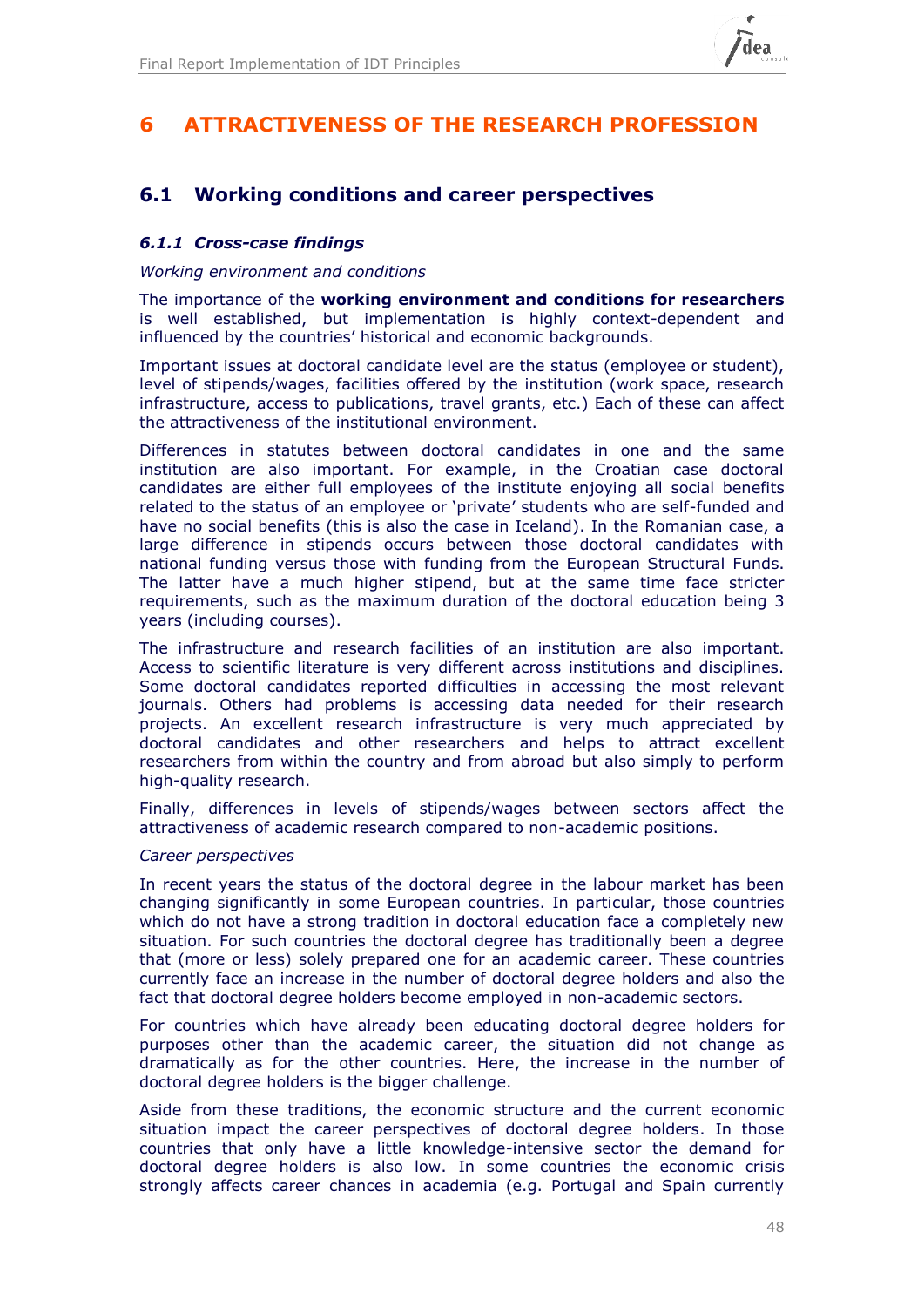

only have a small number of open positions in academia). These countries are also sometimes are affected by significant brain-drain, i.e. a high number of doctoral graduates leave the country for better employment opportunities abroad.

Traditions, economic structure and the economic situation are reflected in the career preferences of doctoral candidates. In countries where the doctoral degree has traditionally prepared a graduate solely for an academic career, doctoral candidates had a strong preference for an academic career. In countries where the doctoral degree traditionally prepared a researcher for different labour markets, doctoral candidates also had diverse preferences. The current economic situation also influences how doctoral candidates perceive their overall career chances upon graduation.

Despite these traditions, institutions became increasingly aware of the fact that the status of the doctoral degree in the different labour markets is changing. Some started to implement instruments to improve the interface with these labour markets and to adjust doctoral training to the requirements of these diverse sectors. As regards an academic career, some institutions claim that the post-doc system of their countries does not offer adequate funding and/or needs to be developed further in order to offer the best graduates an attractive environment to remain in a research career in academia.

### *Barriers to implementation*

The attractiveness of doctoral training and the research profession is also strongly related to funding. Excellent infrastructure and adequate levels of PhD stipends are both a matter of finding and attributing the necessary resources to the institution and doctoral research.

**Low funding of the institution,** particularly in some countries in Central Eastern Europe, South East Europe and Southern Europe, prevents some institutions from offering good working conditions: office space and/or access to the most recent library books and scientific journals are limited.

**Limited funding for doctoral** candidates is often mentioned, particularly in the social sciences and the humanities. In some countries, the fellowship is not sufficient to support living costs, and doctoral candidates have to work alongside their doctoral education (e.g. Romania, Latvia, and Lithuania).

### *Good practice*

In many countries with limited funding, working conditions in terms of **infrastructure and equipment** are generally appreciated. Funding is often improved thanks to the EU structural funds.

Many countries currently offer a work contract with social security benefits (for doctoral candidates having funding) following the recommendations of the EU **Charter & Code.** Some countries have their own charter inspired by the EU Charter (e.g. Belgium, France). The charter gives rights and obligations and is signed by the doctor, director of doctoral school, and the supervisor.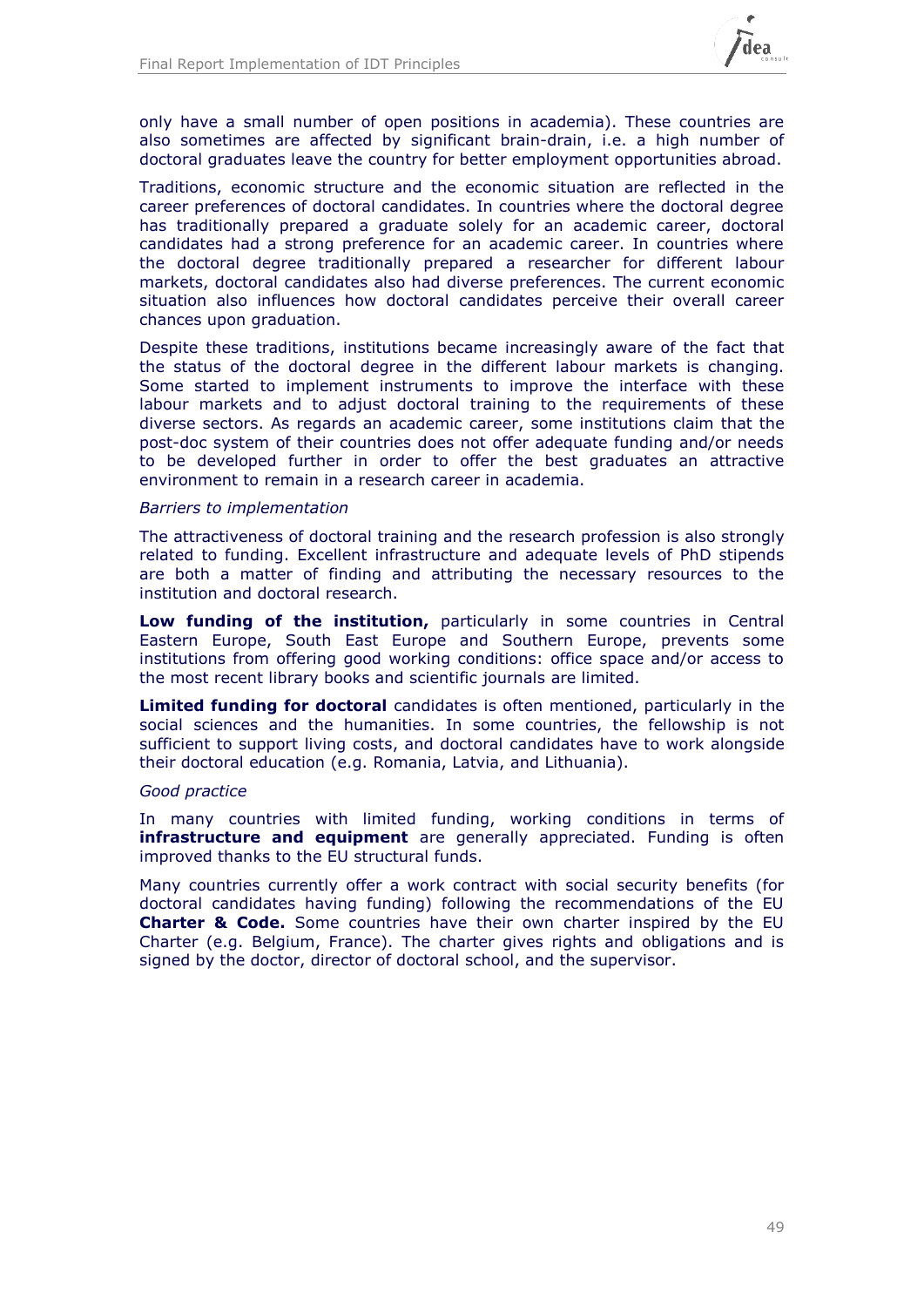

| <b>Institute</b>                                             | <b>Barrier/challenge</b>                                                                                                                                          |  |
|--------------------------------------------------------------|-------------------------------------------------------------------------------------------------------------------------------------------------------------------|--|
| Lithuania, Vilnius<br>University                             | Low stipends and early career salaries result in the fact that many<br>doctoral candidates work alongside their doctoral education in                             |  |
| Latvia, University of<br>Latvia                              | positions that are often unrelated to their research. This is a<br>barrier to the attractiveness of the research profession and the<br>institutional environment. |  |
| Greece, National<br><b>Technical University</b><br>of Athens |                                                                                                                                                                   |  |
| Czech Republic,<br>Masaryk University<br><b>Brno</b>         |                                                                                                                                                                   |  |
| Hungary, Eötvös<br>Loránd University                         | Funding does not allow for every doctoral candidate to have office<br>space, access to a computer, books and scientific journals.                                 |  |
|                                                              | Around 50% of the students have a full time job alongside their<br>doctoral education, which threatens the time reserved for<br>research.                         |  |

## *6.1.2 Barriers or challenges*

## *6.1.3 Good practice*

| <b>Institute</b>                                                                          | <b>Good practice</b>                                                                                                                                                                                                                                                                                                                                                                                                                                                                               |
|-------------------------------------------------------------------------------------------|----------------------------------------------------------------------------------------------------------------------------------------------------------------------------------------------------------------------------------------------------------------------------------------------------------------------------------------------------------------------------------------------------------------------------------------------------------------------------------------------------|
| Lithuania, Vilnius<br><b>University</b>                                                   | "Compete through state-of-the art infrastructure"<br>The use of ESF funding to build new state-of-the-art<br>infrastructure for biotechnology fields improved the attractiveness<br>of the research environment for researchers in this field up to the<br>level of renowned foreign biotech centres. Doctoral candidates<br>with foreign experience (e.g. in Germany and Belgium) find the<br>infrastructure very competitive and indicate this as a reason to<br>stay at the Vilnius University. |
| Austria, Institute of<br>Science and<br>Technology<br>Austria, Vienna<br><b>Biocenter</b> | "Treat doctoral candidates as employees"<br>The combination of regarding doctoral candidates as employees<br>of the institute and the state-of-the-art infrastructure for research<br>leads to a much appreciated research environment for<br>supervisors and doctoral candidates.                                                                                                                                                                                                                 |
| Portugal, University<br>of Porto                                                          | "Increase quality through funding instruments"<br>The new funding scheme "PhD programmes" of the national<br>funding agency FCT finances both costs for the doctoral education<br>and research as well as fellowships for the doctoral candidates.<br>Funding criteria of the programme intend to increase the quality<br>of doctoral education, hence also to improve the working<br>conditions for doctoral candidates.                                                                          |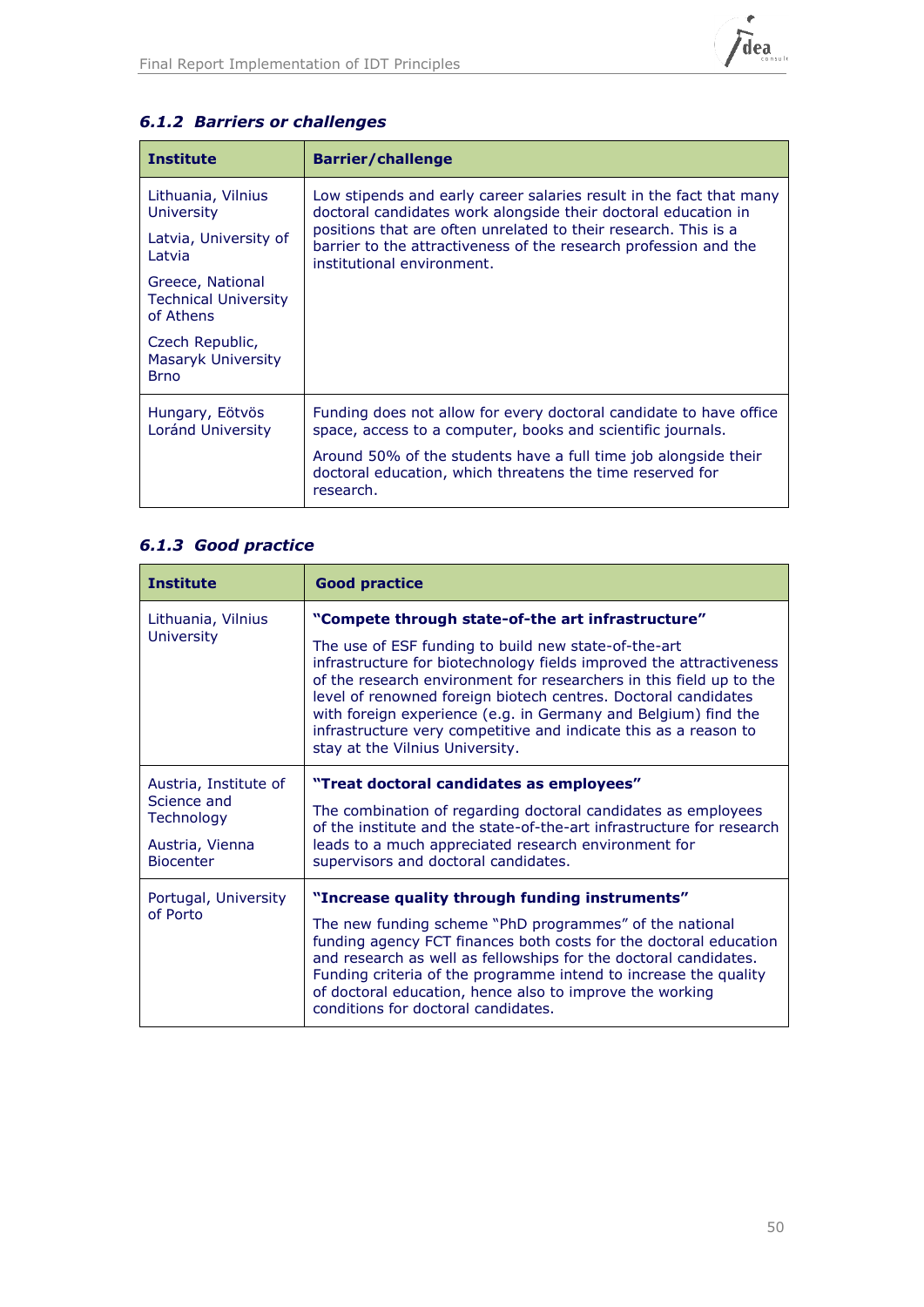

## **6.2 Open recruitment**

### *6.2.1 Cross-case findings*

Many institutions are aware of the importance of open and transparent recruitment. In the sections on the organisation of doctoral training (Section [3\)](#page-27-1), the report already touched upon recruitment processes. It is found that the majority of institutions have procedures in place to increase the transparency of the process and establish objective admission criteria for doctoral study and doctoral positions. In recent years, inter-institutional recruitment has been increasing, but intra-institutional recruitment is predominant.

Only a few institutions mentioned that they publish their vacancies on the EURAXESS portal, but it is common that vacancies appear on the website of the institution (also in English) and are open to all applications. A minority of cases took legislative steps for making sure EURAXESS is used (Austria, Italy).

| <b>6.2.2 Barriers or challenges</b> |  |  |
|-------------------------------------|--|--|
|-------------------------------------|--|--|

| <b>Institute</b>                                                                  | <b>Barrier/challenge</b>                                                                                                                                                                                                                                                                                                                                                                                                        |
|-----------------------------------------------------------------------------------|---------------------------------------------------------------------------------------------------------------------------------------------------------------------------------------------------------------------------------------------------------------------------------------------------------------------------------------------------------------------------------------------------------------------------------|
| Latvia, Estonia,<br>Hungary, Many<br>cases<br>Romania, University<br>of Bucharest | There is an obligation to publish vacancies for doctoral positions<br>in the official newspaper or on the website of the university. The<br>language is often English. The EURAXESS website is known but<br>hardly used (at least for doctoral positions). Moreover, there is no<br>confidence that the research environment is attractive enough for<br>foreign doctoral candidates so EURAXESS is not considered<br>relevant. |

| <b>Institute</b>                                 | <b>Good practice</b>                                                                                                                                                                                                   |
|--------------------------------------------------|------------------------------------------------------------------------------------------------------------------------------------------------------------------------------------------------------------------------|
| Italy, University of<br>Sapienza                 | "Encourage open recruitment through wide advertising of<br>vacancies"                                                                                                                                                  |
|                                                  | The use of portals for the announcement of vacancies (like<br>EURAXESS) is becoming obligatory as a result of the new decree.<br>Wide advertisement of vacancies and funding opportunities is<br>considered important. |
| Austria, IST<br>Austria, University of<br>Vienna | EURAXESS is used as a means of communicating vacancies.<br>Further communication is organised at faculty-level, by post docs<br>and students on conferences and through social media such as<br>Facebook.              |
| Denmark, Aarhus<br>University                    | The university makes use of the EURAXESS portal whenever there<br>are open positions.                                                                                                                                  |

### <span id="page-50-0"></span>*6.2.3 Good practice*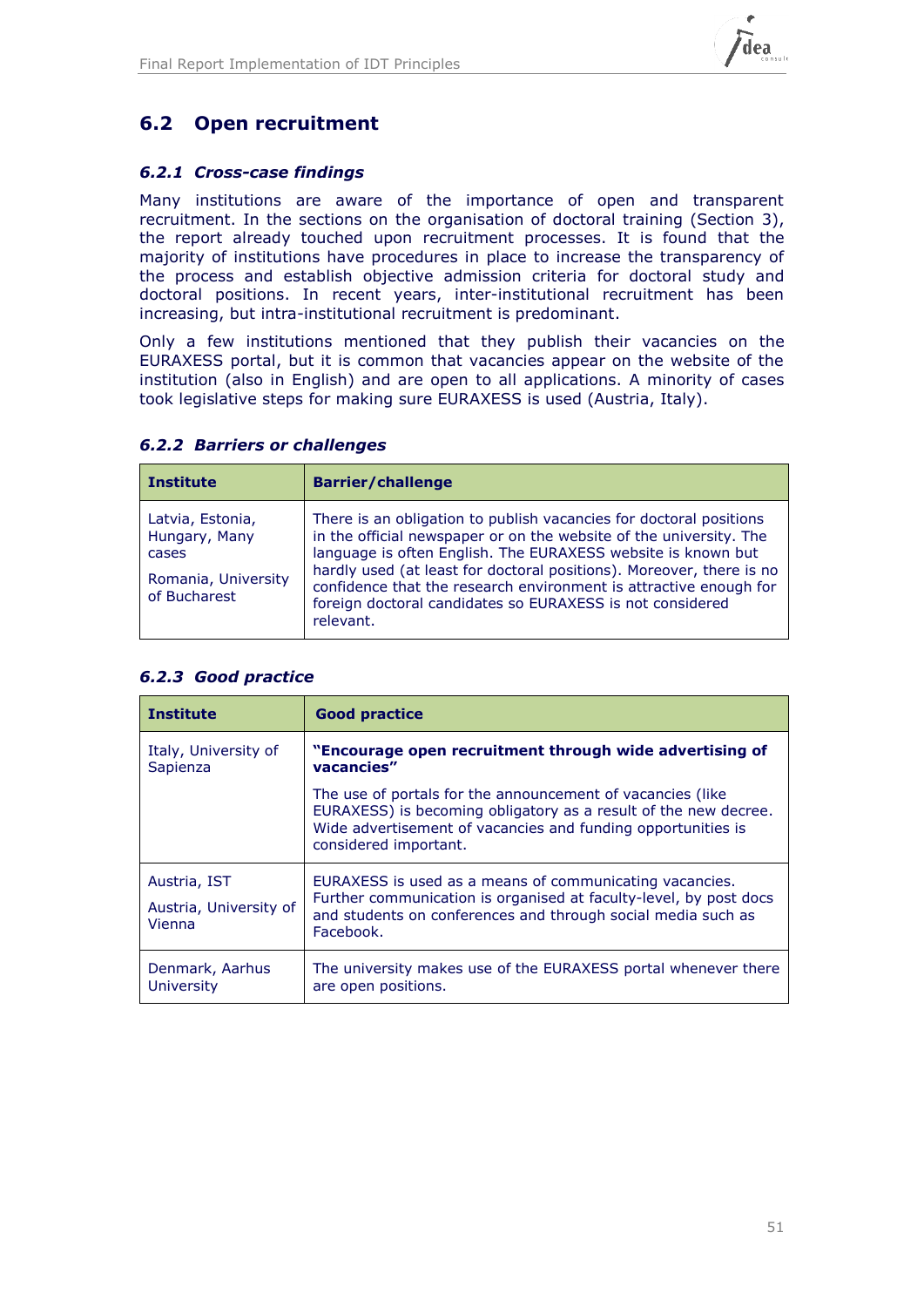

## **6.3 Funding**

### *6.3.1 Cross-case findings*

As noted above, funding is key to implementation of the IDTP. The lack of funding is the most frequently mentioned barrier. However, it would be wrong to overemphasise the funding issue without leaving room for discussion on how the implementation of the IDTP can be further encouraged within the financial constraints that a specific country or institution faces.

In the discussion we broadly distinguish between two types of funding for doctoral education:

- Funding to establish and improve the institutional environment and working conditions for doctoral candidates, for example infrastructure and research equipment; office space; hardware and software; libraries and access to relevant publications; funds for international networking and transferable skills training.
- Funding for the individual doctoral candidates as stipends or salaries.

The establishment of the institutional environment is often funded through government block funding for the institutions – commonly based on criteria such as the number of students and doctoral candidates. As mentioned before, the European Structural Funds, distributed through the national bodies, are appreciated as funding source for infrastructure and establishing reforms in the organisation of doctoral education (e.g. Lithuania, Estonia). Where applicable, it is regarded as a necessary source to fund research because national funding would not suffice to build critical mass and to lift the research infrastructure to a competitive level.

Additional funding from regional or local government and competitive funding from national or European funding agencies also occurs. Additional or competitive funding is generally awarded for a fixed and limited period of time.

Funding for the stipends and wages of doctoral candidates also comes from different sources. The mix is different across countries and institutions but the majority is funded by government block grants, where applicable funded (partially) through the European Structural Funds. Competitive grants from national research funding agencies and European projects also exist. Funding from private industry is uncommon and depends on the type of institution and the field.

Two aspects of funding vary significantly across countries and hinder the establishment of an 'equal status as employees' for all doctoral candidates:

- Equal working conditions: In some countries, equal working conditions are offered to all doctoral candidates, regardless of the source of their funding. In others, doctoral candidates have different statutes related to specific source of their funding. In that case, working conditions can differ substantially in terms of the level of the stipend, time to complete the PhD, contractual stipulations for example on abandoning the doctoral education, etc.
- Self-funded candidates: In some institutions, (nearly) all doctoral candidates are funded by the institution or a third party. In others, a large share of the doctoral candidates is self-funded. In that case, working conditions may again differ when the self-funded are not regarded as employees of the institution and funded doctoral candidates are.

In that respect it is worthwhile to mention that the ESF funding for individual doctoral candidates generally results in higher stipends than the national funding. Even though there is a personal risk and time pressure is very high, doctoral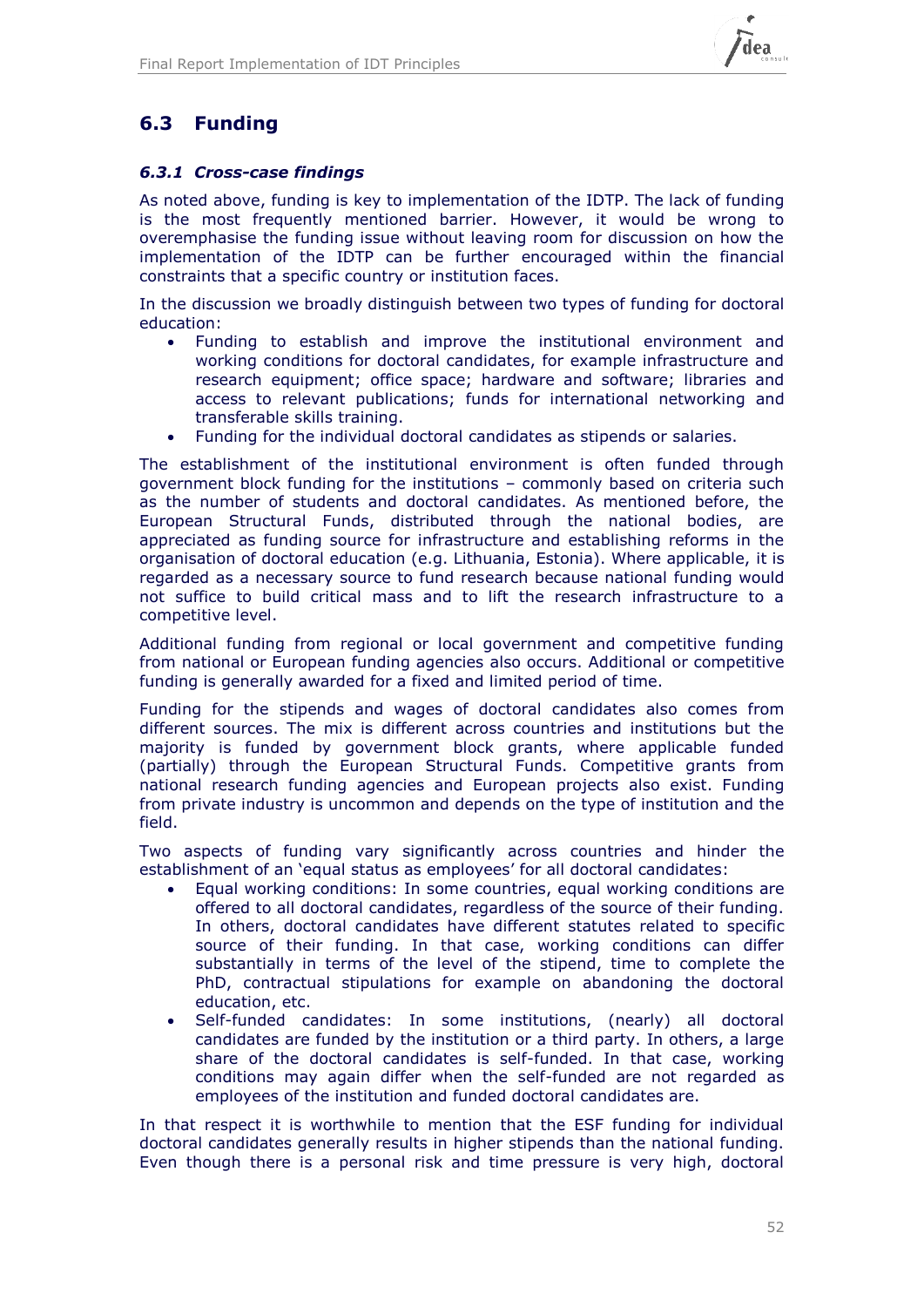

candidates prefer this type of stipend which allows them to dedicate more time to research than when they need to earn a living by taking a job outside academia.

| <b>6.3.2 Barriers or challenges</b> |  |  |
|-------------------------------------|--|--|
|-------------------------------------|--|--|

| <b>Institute</b>                                            | <b>Barrier/challenge</b>                                                                                                                                                                                                                                                                                                                              |
|-------------------------------------------------------------|-------------------------------------------------------------------------------------------------------------------------------------------------------------------------------------------------------------------------------------------------------------------------------------------------------------------------------------------------------|
| Bulgaria, Bulgaria<br>Academy of Science                    | In Bulgaria, funding has decreased due to and even before the<br>financial crisis and BAS experienced a 40% cut in its budget.<br>Such large cuts are difficult to cope with, particularly when there<br>is limited access to EU financial resources and slow dissemination<br>by the national government thereof.                                    |
| Hungary, Eötvös<br>Loránd University                        | The central region of Hungary, where the university is situated, is<br>no longer eligible for structural funds - but the state budget<br>cannot compensate either. There is thus as decrease in the<br>funding which is expected to influence the implementation of the<br>IDTP and, more generally, the organisation of modern doctoral<br>training. |
| Romania, Bucharest<br>University and AIC<br>University Iasi | In a number of cases, problems with the transfer from the<br>national authorities to the institutions have caused delays in the<br>payment of the doctoral candidates as well as serious liquidity<br>problems for the institutions.                                                                                                                  |

### *6.3.3 Good practice*

| <b>Institute</b>                                             | <b>Good practice</b>                                                                                                                                                                                                                                                          |
|--------------------------------------------------------------|-------------------------------------------------------------------------------------------------------------------------------------------------------------------------------------------------------------------------------------------------------------------------------|
| Bulgaria, Bulgaria<br><b>Academy of Science</b>              | "Attract mixed funding"<br>The Academy of Science is able to attract private funding through<br>projects and collaboration outside academia. EU financing is used<br>to ensure mobility and cooperation in international environment<br>and transferable skills and training. |
| Greece, National<br><b>Technical University</b><br>of Athens | In the National Technical University of Athens, it is also good<br>practice to look for other forms of mixed funding. 90% of doctoral<br>candidates are funded by research contracts, only less than 10%<br>by fellowships.                                                   |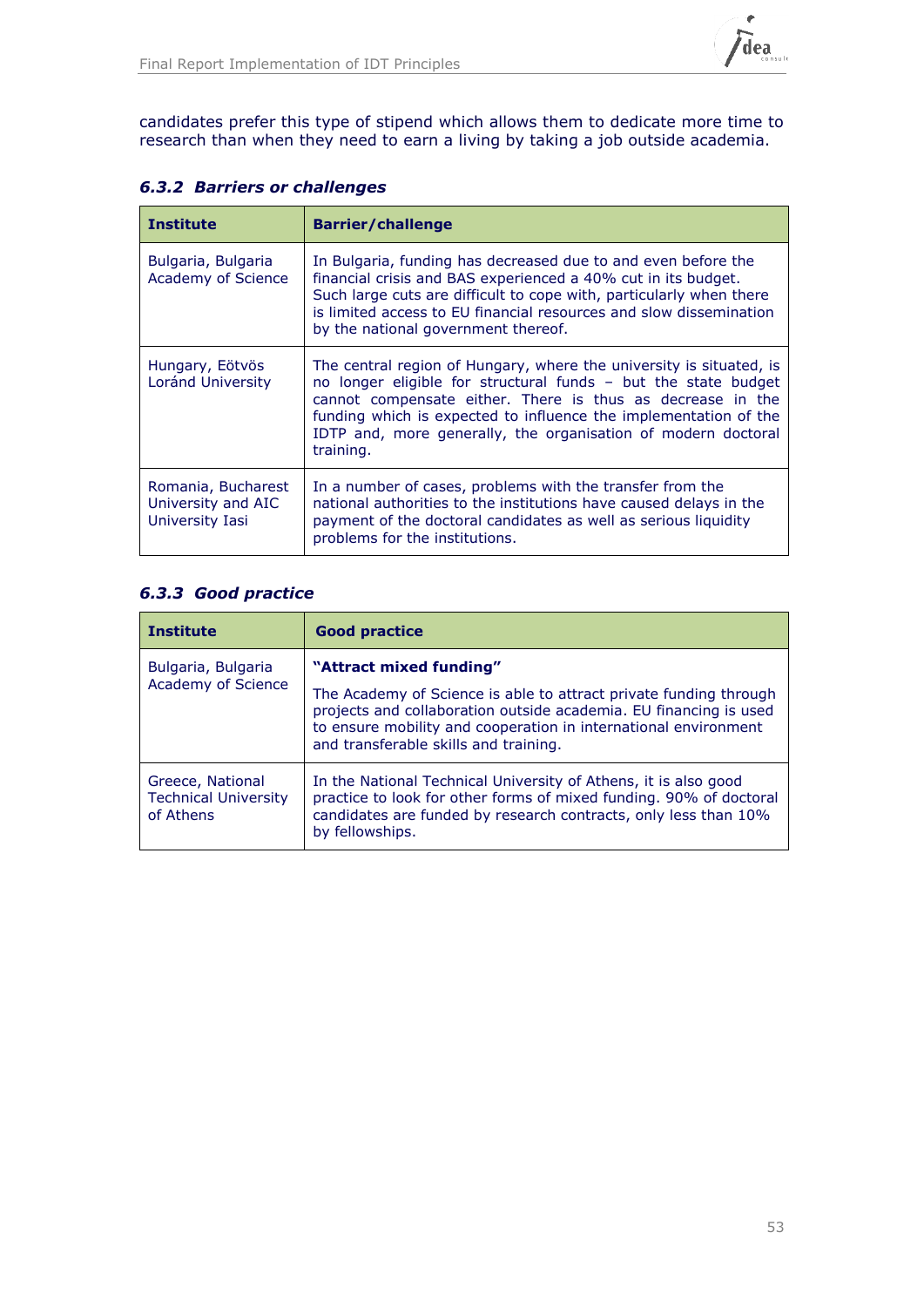

## **7 CONCLUSIONS AND RECOMMENDATIONS**

## **7.1 Key findings**

### *7.1.1 The principles have a strong 'mobilizing' effect*

What struck the research team in the preparation and the implementation of the site and virtual visits is the large mobilization of different actors and stakeholders all being prepared to discuss the implementation of the principles in their countries and institutions. This clearly reflects the importance of doctoral training. Policy makers, university leaders, professors, industry representatives and of course doctoral candidates, have intensively exchanged opinions and ideas about the way doctoral training should be organised. This is perhaps a unintended effect of the underlying study, that it has set in motion a 'co-creation' process in which different stakeholders look for the best way to organise doctoral training in a particular context. The study created a momentum which could and should be maintained and used to move forward.

### *7.1.2 The principles are fully 'embraced'*

From the detailed analysis in the previous sections, it becomes clear that all principles are well-accepted and subscribed to by all target groups at institutional, doctoral, policy and non-academic levels. The principles are not commonly known in the documented form or under the name 'Innovative Doctoral Training Principles', but they come to the institutions naturally. Similar ideas or principles, often worded differently, form the basis of doctoral training across Europe.

The principles are considered as a 'guiding tool', and this is exactly what they should remain, according to the large majority of interviewees. Institutions also emphasise that they autonomously choose to implement the principles and this in line with their own vision (and their degree of acceptance of each specific principle).

### *7.1.3 Research excellence seems to be the 'leading' principle*

Not all principles are regarded equally important or relevant. In general, a relatively higher weight is given to the principle of "research excellence", based on quality assurance and attractiveness of the research/institutional environment. The relative importance of the other four principles (international networking, non-academic and interdisciplinary collaboration or the training of transferable skills) depends more on the specific vision, type and tradition of the academic institution, school or discipline.

### *7.1.4 There is a strong interrelation between the principles*

The interrelation and interdependency between the seven principles are strong. In a number of cases, it was mentioned that the principles need to be balanced and put in the right perspective. A concrete example is the balance between transferable skills training, accommodating the demand of non-academic employers, and the time dedicated to quality and excellence of the doctoral research. Another case demonstrates that quality of research is strongly interrelated with the remuneration conditions in terms of stipends, opportunities of mobility and collaboration with industry+. It is challenging to implement and balance all principles within the time limit of three (or four) years available to complete the doctoral education. This type of dynamics should be taken into account in the recommendations on further implementation.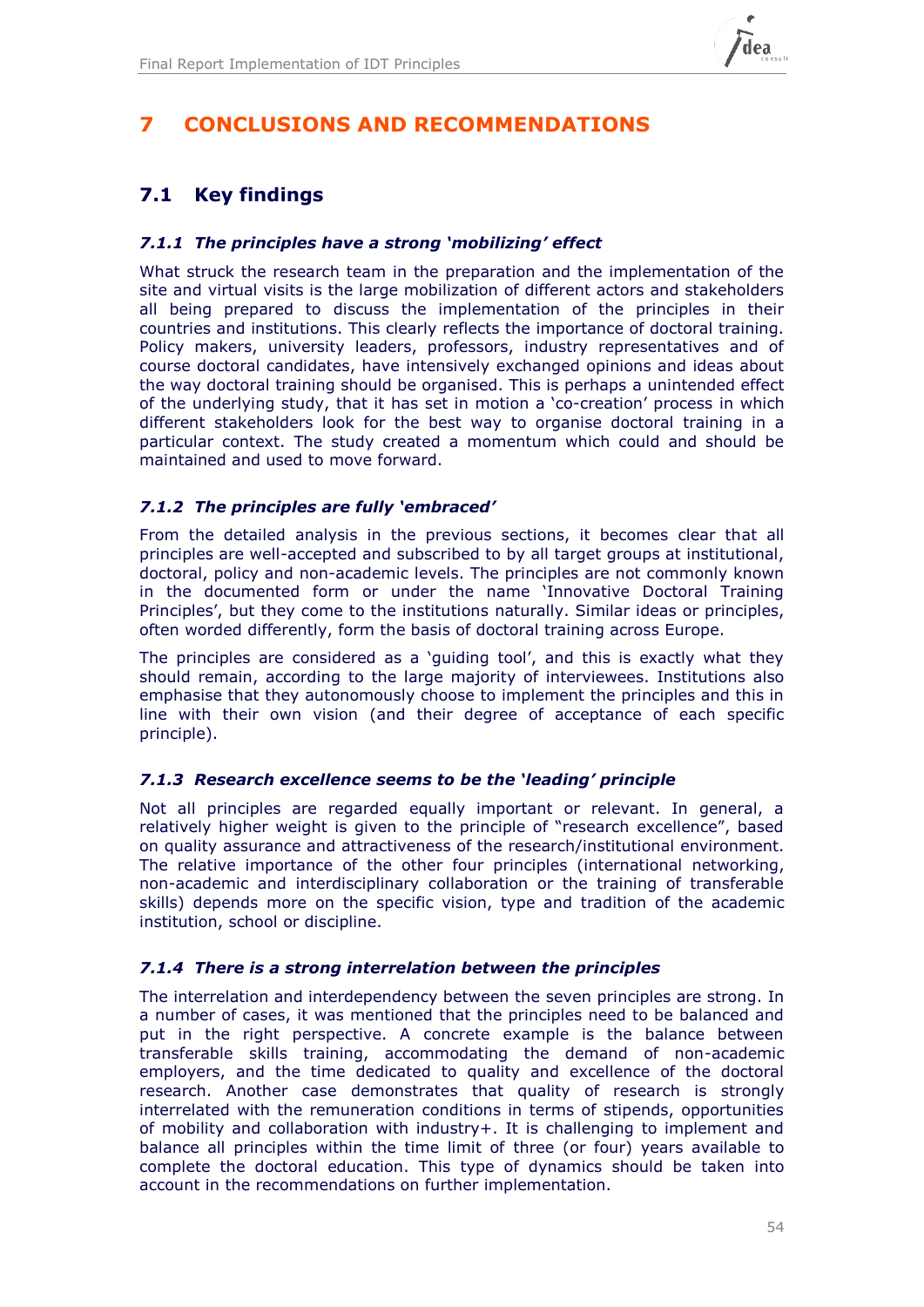

### *7.1.5 Academic 'culture' influences the 'pace of change'*

The role of the academic culture is also important to consider in the implementation of the IDTP. The culture of the master-apprentice model persists across Europe. Traditionally, professors are sometimes critical of proposed changes and do not always agree with reforms inspired by the IDTP. Especially with respect to interaction with industry and transferable skills training, but also in terms of the organisation of doctoral education (such as the establishment of doctoral schools, etc.) there are some critical opinions. A strongly hierarchical relation between the 'apprentice' and 'master' further hinders open discussion. Finally, the diversity among doctoral candidates across Europe in terms of contract and conditions (e.g. systems with high numbers of part-time candidates) requires flexible solutions for the implementation of the principles and allow researchers to benefit from each of them to the maximum.

### *7.1.6 The socio-economic 'context' is also influential*

It is clear from all cases that national and regional policy objectives play a crucial role in the implementation of the IDTP at the institutional level. The policy context determines, among other things, the degree of autonomy and flexibility of the institutions, the vision and emphasis given to doctoral training and the funding available to shape doctoral training and attract doctoral candidates (nationally and internationally). This observation also links to the importance of a number of factors exogenous to the institution that play a crucial role in the organisation of doctoral training and implementation of the principles: funding, regulatory stability, economic structure and culture/awareness.

### *7.1.6.1 Context factor 1: the role of funding*

The funding mechanisms, the level of funding assigned to doctoral training, and the stability of this funding, are all factors that determine the sustainability of the organisation of doctoral training according to the principles, but also the overall attractiveness of doctoral training.

The level and number of stipends and the quality of the infrastructure are important factors for creating an attractive institutional environment. They depend heavily on the level of funding attributed to research by the government and other parties and the priority given by the institution's management. The quality/excellence of research also depends on funding in that respect, for example through state-of-the-art infrastructure, access to international publications and libraries, attraction of excellent researchers as doctoral supervisors and teachers, etc.

Schemes for international mobility and transferable skills training seem most vulnerable to budgets cuts. For international mobility other channels can often be addressed. For transferable skills training, insufficient funding often results in the lack of structured approach, lack of high-level specialist teachers, or postponement of the development of a training programme for transferable skills.

The implications of the economic crisis on the overall government budget (and in particular for research) in Greece, Cyprus and Spain clearly demonstrate that there is a critical level of funding and that stability in funding is crucial. Because the economic crisis did not directly impact on research funding, the level of funding and projects did not change for some time, but as the current schemes will end and not be renewed the researchers feel there are no prospects in their countries.

As elaborated in sections [2.3](#page-24-0) and [6.2.3,](#page-50-0) Structural Funds are much appreciated as source of funding for doctoral research. However, difficulties emerge when the continuity of this funding stream is threatened or when it is not clear how to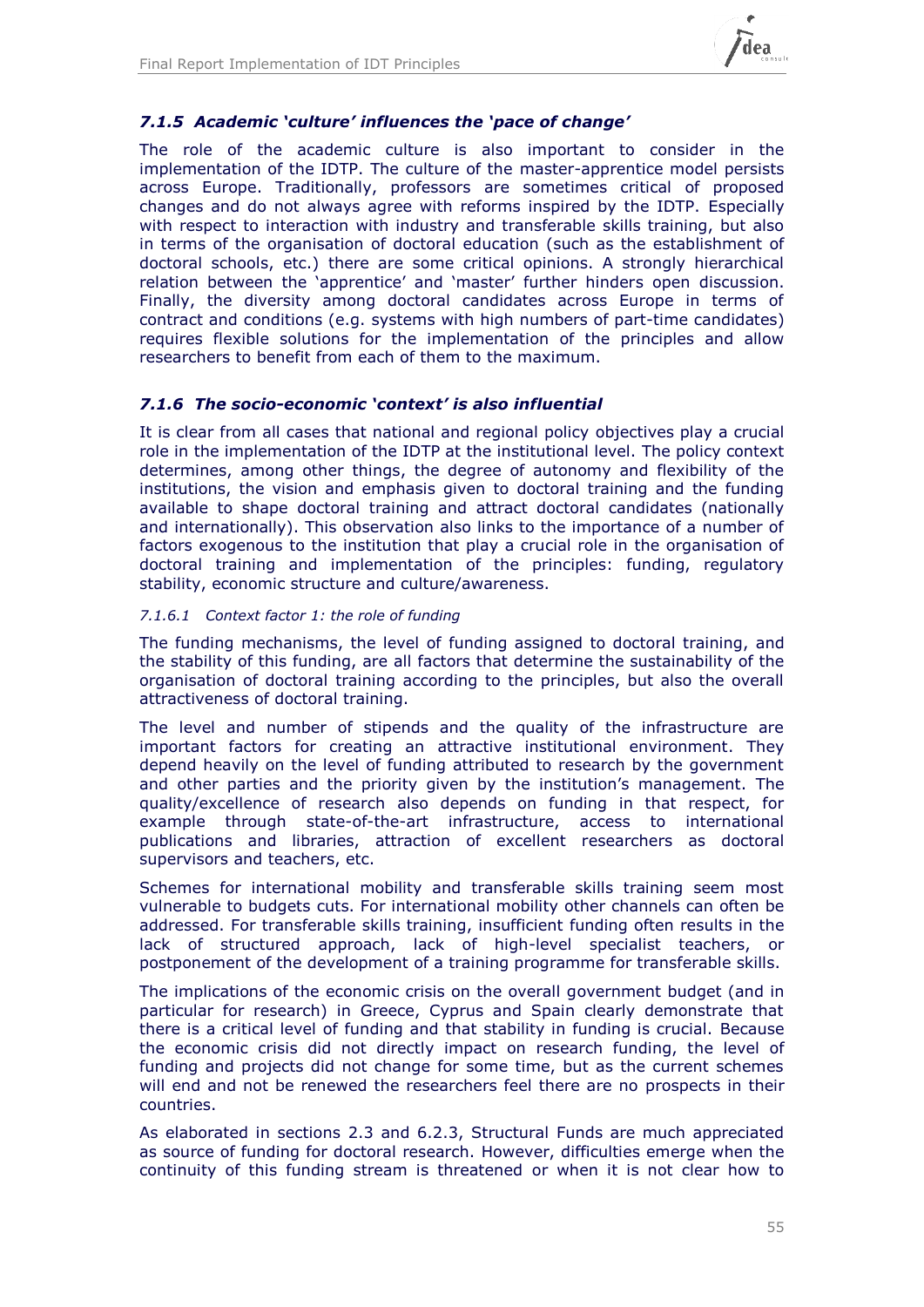

disseminate these funds from the Ministry to the institutions. By the time that the Structural Funds can no longer be applied for, the Member State needs to build the capacity to finance research independent of the ESF. It is therefore important to strive for a balanced funding mix, stemming from different sources.

### *7.1.6.2 Context factor 2: the role of regulatory stability*

Among other issues, in many Eastern European countries who recently went through revolutions and major reforms, the lack of a long-term vision and a stable policy are mentioned as hindrances to the sustainable implementation of the principles. The relevant policy makers are also often distributed over several ministries or government bodies and did not establish a good communication culture. This certainly relates to the security and stability of funding, as elaborated above, but regulatory stability is also important to start mid- or longterm processes and develop a reform strategy. The bureaucracy and administrative burden (also at the institutional level) related to rigid legislative systems are also mentioned as barriers to the implementation of the principles.

### *7.1.6.3 Context factor 3: the role of the economic/industrial structure*

The economic structure is mentioned as influencing doctoral training, and particularly the principle of exposure to industry+. The presence or lack of research intensive sectors and enterprises determines the possibility of collaborating with industry during the doctoral research as well as the career prospects for doctorate holders. Industry+ interaction is commonly accepted as beneficial for both doctorate holders and enterprises/broader society. These interactions cannot be realised when there is no relevant industry in the region.

Non-academic representatives emphasise that research is not focused on 'real' problem-solving. They also request that there should be more mechanisms in place to make research relevant to non-academic sectors. Examples mentioned are stronger involvement of industry representatives in the doctoral education phase, instead of only in the examination committee, monitoring and rewarding of applications of their research, patents, etc.

On the other hand, it is worth mentioning that 'industry+' goes beyond industrial sectors and includes all sectors that are relevant to the doctoral training.

### *7.1.7 A richness of 'good practice'*

During the various visits, it became clear that there are many examples of good practice with respect to the implementation of IDTP that could and should be flagged up. For example, there are cases with overall efficient and effective organisation of their doctoral training and active implementation of all principles. But also in cases where strong challenges are faced or recent reforms have had a substantial impact, examples of good practice can also be found.

It is clear that good practice can generate inspiration on how to deal with particular difficulties, and this across institutions and countries, thereby acknowledging that transferability depends on many different factors. As a result, broad exchange of good practice is essential.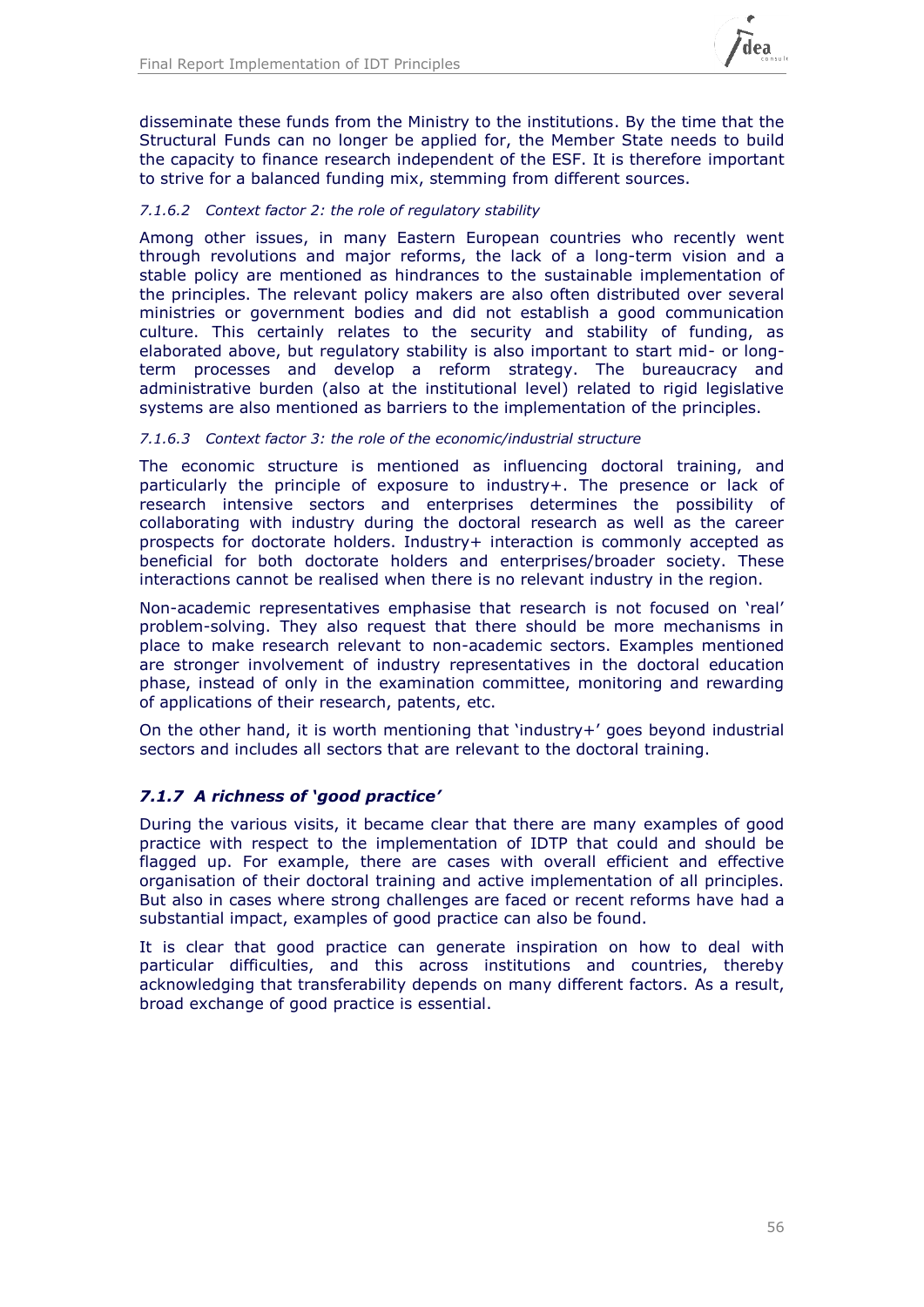

## **7.3 Impact of the economic crisis**

The implications of the economic crisis on the overall government budget (and in particular for research and education) in Greece, Cyprus and Spain clearly demonstrate that a minimum level of and stability in funding are essential to guarantee the infrastructure and human resources needed to ensure the quality of research.

The high unemployment rates in the entire economy encourage people to stay longer in academia to increase their qualifications. The number of doctoral candidates is currently stable in the Spanish case. However, in the Cypriot case, a reduction in applications is observed because many doctoral candidates are not in a position to pay their fees and/or need to find a job outside academia to support themselves and in certain cases their family suffering from the increasing unemployment levels.

Moreover, the positions available for doctoral graduates (post-doc funding and researcher positions) also decrease. In the Spanish case, it is exactly in the career perspectives and the availability of suitable positions, where the crisis is most felt. There are no positions in academia for doctoral holders, but unemployment is also high outside academia.

The lack of career perspectives has already led, and is expected to increasingly lead to researchers moving abroad: a brain drain which exacerbates the situation and threatens quality and critical mass in the home country. In this respect, the ageing of the academic population becomes another threat for the future in those countries. In the Spanish case, it is emphasised that all Member States should share one vision on doctoral training and that all national governments should be equally committed in order to re-establish the balance.

On a positive note, it is mentioned that the crisis is expected to trigger a number of reforms of doctoral education as well (Italian case), mainly focused on rationalisation and efficiency.

In the Greek and Cypriote case, the institutions look forward to the new programming period of the Structural Funds (2014) by which means a new bundle of measures can be planned.

### <span id="page-56-0"></span>**7.4 Reflections on reorganisation of the principles**

The detailed findings from the case studies lead to a number of reflections (soft recommendations) on the way ahead. Here two broad lines of thinking are applied. The first (Section [7.4\)](#page-56-0), relates to the re-organisation of the principles, including (slight) reformulations, whereas the second (Section [7.5\)](#page-59-0) concerns the further promotion of the implementation of the principles in Europe and making use of the 'momentum' that was created.

### *7.4.1 Reorganisation of the principles*

Throughout the majority of the cases, no fundamental changes are suggested to the existing principles, nor are any new principles proposed. At the same time the rather static and linear overview of the principles in their current form could be further analysed from the perspective of structure (level of importance of the principles), the interrelation between the principles, and the context in which the principles are applied.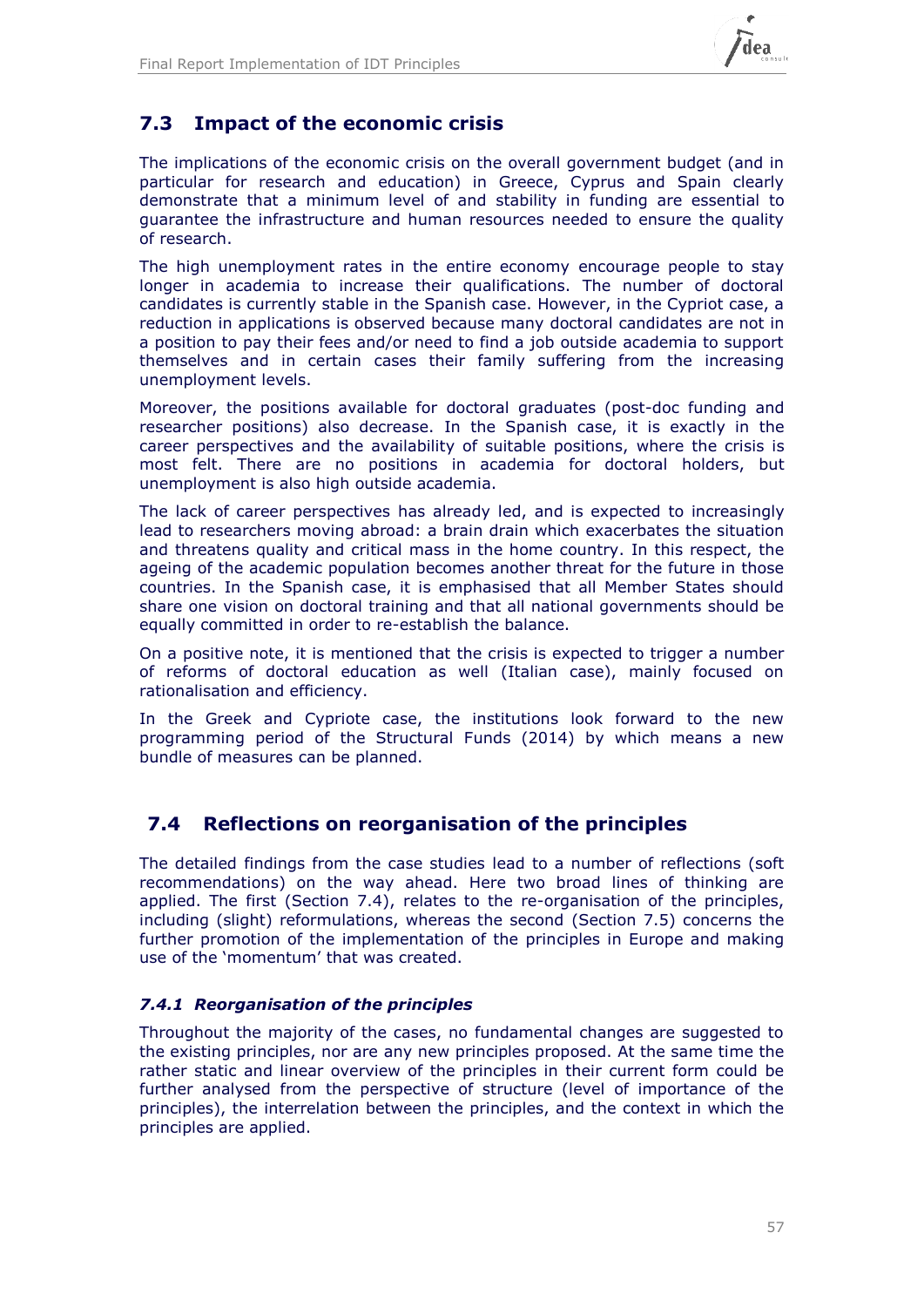

### *7.4.1.1 On the 'structure'*

Not all principles are regarded as equally important by the interviewees. A higher weight is given to the principle of research excellence, based on quality assurance and attractiveness of the research environment. They are referred to as the more 'basic principles', upon which other principles can further build.

The relevant quality assurance procedures need to be in place to guarantee that a number of basic requirements are fulfilled. It is mentioned that this quality assurance system also provides a framework for assessment and comparability of quality, at institutional, and by extension, even at national level. Nevertheless, the system should not result in 'standards' and leave sufficient space for flexibility and diversity across institutions and disciplines.

The attractiveness of the research environment is another basic condition which needs to be fulfilled in order to balance doctoral training as a whole. Availability of positions, level and stability of funding, infrastructure, status of doctoral candidates, organisation of training etc., play an important role in attracting and fostering bright students and excellent researchers, supervisors and teachers.

Both quality assurance and attractiveness of the research environment are thus building blocks to stimulate research excellence. To the institutions, doctoral candidates and supervisors, but also to policy makers and non-academic representatives, these three principles are so crucial that they deserve to be dealt with first.

Even though all four other principles, referred to as 'surrounding principles' (international networking, exposure to industry+, interdisciplinary research options or transferable skills training), are acknowledged to contribute to innovative doctoral training, the degree of consent varies. International networking and transferable skills training are as good as unanimously accepted as principles, while opinions vary more on the exposure to industry+ and interdisciplinary research options. Also, the structural attention they receive at independent institutions depends on the specific vision, typology and context of that institution.

In some cases, international mobility is strongly encouraged, specific funding is foreseen; joint programmes (and even joint degrees) are established. In others, for example polytechnic universities, the link with industry+ is stronger and more attention goes to structural collaboration and interaction with the non-academic sector.

Interdisciplinarity is organised to all degrees, from occasional and bottom-up initiatives, to top-down approaches, through interdisciplinary doctoral schools or a rotation system to oblige and offer students the chance to 'taste' different (sub-) disciplines before deciding on their final research topic and supervisors. The strategy depends on the historical context of the institution (e.g. long tradition of interdisciplinary research, or the setup of a collaboration between different institutions), as well as on their vision on the future (e.g. interdisciplinarity as a response to the increasingly complex issues of society). Moreover, there is some discussion on interdisciplinarity and most institutions do not see this as a means of organising research at the cutting edge, rather than as a goal as such.

Similarly, transferable skills training is also offered to all extents, from being mandatory to being totally absent (learning on the job), depending on the relative importance attached by the institution and the amount of budget that can be allocated to it.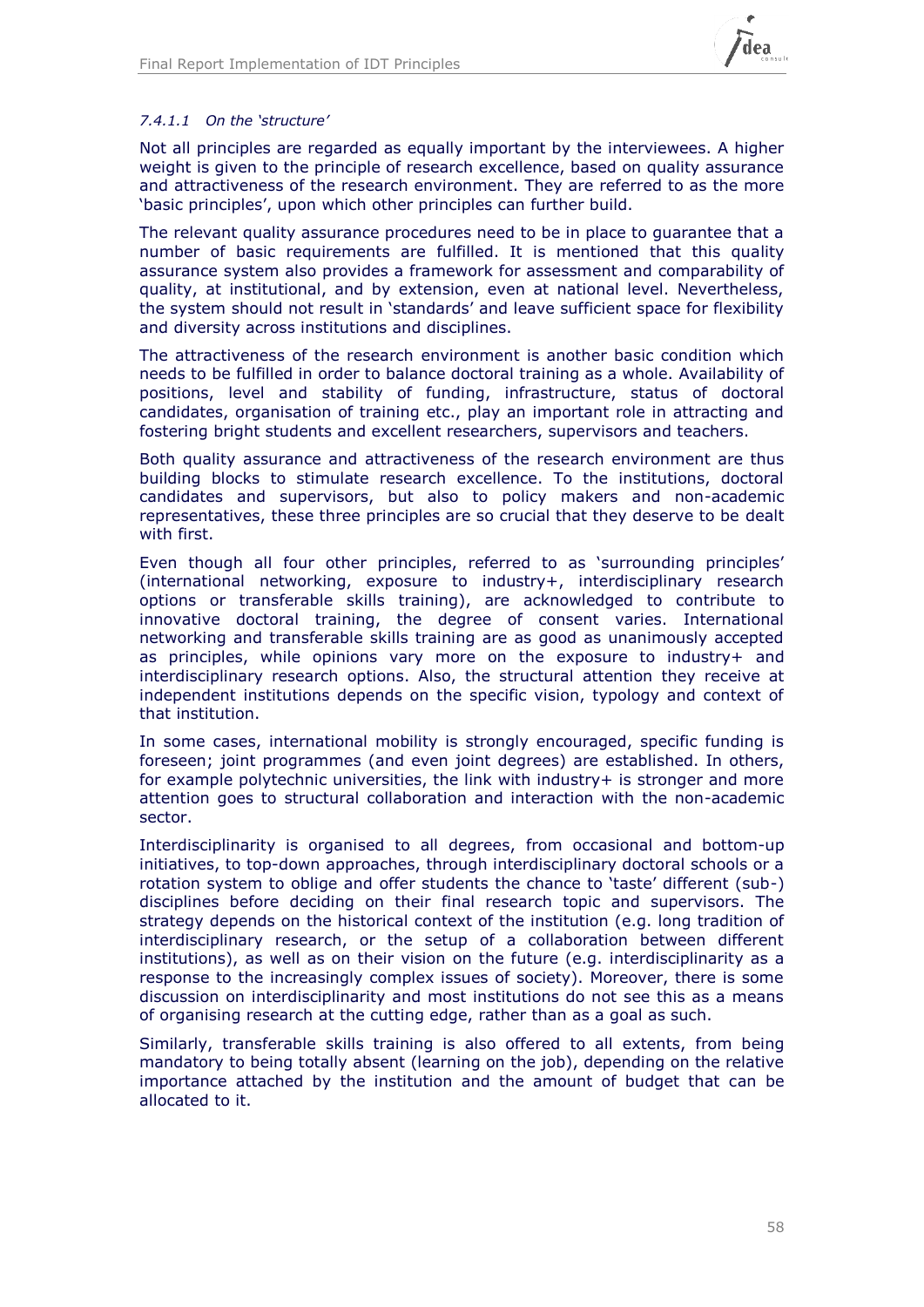

### *7.4.1.2 On the 'interrelation'*

Interrelations between the principles are dynamic and complex: international networking will improve the quality of the research through peer reviews, inspiration and original ideas. But research excellence may also lead to more opportunities to be internationally mobile and network with people around the world. Transferable skills training can allow the excellent researcher to also excel in another environment outside academia and further build the economic tissue needed to strengthen their exposure to industry.

The building blocks of research excellence, quality assurance and attractive institutional environment are reinforced by the principles of international networking, interdisciplinary research options, exposure to industry+ and transferable skills training. New ways to reach excellence are found, innovative dynamics and multiplier effects are created. Making the interrelation visible and understandable, will allow for a better 'management' of their implementation.

### *7.4.1.3 On the 'context'*

Finally, as described in detail in the key findings, the majority of cases emphasized the importance of 'context' for the implementation of the principles. Factors such as funding, regulatory stability, economic structure and culture (openness to change) determine to a significant extent the degree to which, and pace at which, the implementation of the principles can take place.

Based on these findings and reflections with respect to the importance of structure, interaction and context, a more dynamic and powerful overview of the principles and their interaction is presented below [\(Figure 3\)](#page-58-0).



### <span id="page-58-0"></span>*Figure 3: Dynamic picture of the IDT*

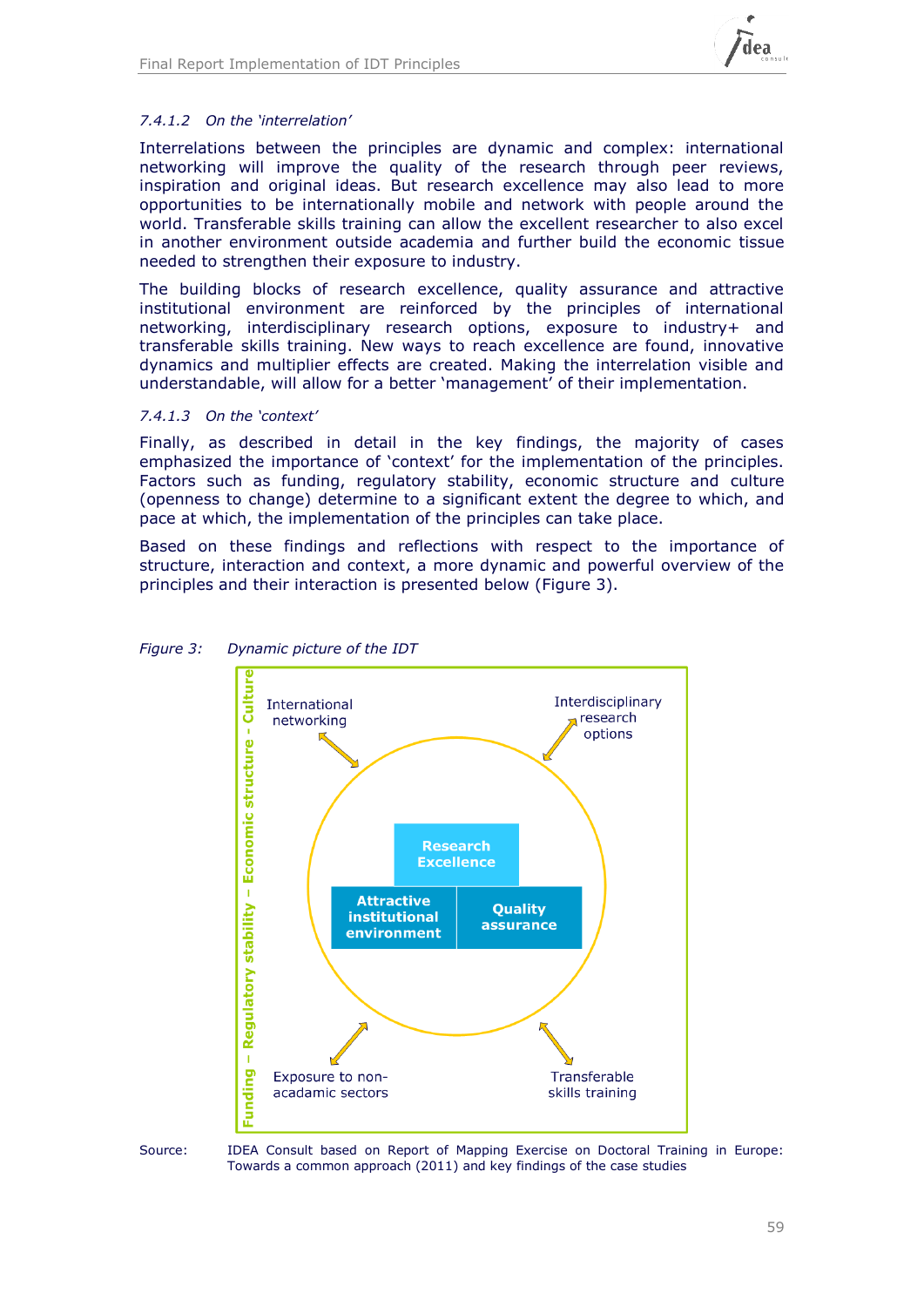

### *7.4.2 Clarification of the role of the principles*

Next to the introduction of structure and dynamism in the overview of the IDT principles, the role of the principles also has to be clarified. In most institutions, the principles are not known in the form of the EC Communication and Council Decision. The visits were an effective way in which to introduce the principles and open up a discussion on their relevance and their implementation in reforming doctoral training. However, the interviewees recommended on several occasions during the visits that the guiding role of principles as a framework to inspire reforms in doctoral training required clarification. They are not, and should not become, a checklist for the institutions. While institutions insisted on their autonomous approach to emphasise those principles that are most relevant to their individual scope and vision for future development, they appreciated the principles as such and the efforts made to provide a consistent framework, examples of good practice across Europe and open up a discussion on this.

### *7.4.3 Reformulation of some of the principles*

As a result of the case studies, a number of suggestions were made to sharpen and reformulate a number of principles.

- Reformulation of "Industry+":
	- o "non-academic sector"
	- o "any sectors to which the research is relevant"
- Reformulation of "Transferable skills training":
	- o "professional development"
- Clarification of "innovative" in the "innovative doctoral training principles":
	- o To many interviewees, the word "innovative" has no meaning here. They make the connection between "innovative" and "principles" and argue that the principles are not at all new and come naturally to them exactly because they have formed the basis of doctoral training for so long.
	- $\circ$  Clarification of the meaning of "innovative" in connection with "doctoral training" is thus recommended, showing that the modern doctoral training needs to look for ways to balance research excellence, knowledge creation for complex societal problem-solving and preparation of doctorate holders for non-academic careers.

<span id="page-59-0"></span>Finally, in this section on reformulating the principles, it is appropriate to mention the issue of terminological consistency more generally. There is hardly consistency in the definitions of 'doctoral schools', 'transferable skills', or 'structured training'. This means that institutions use the terms as they consider appropriate to their own situation. In the current study we refer to the terminology used by the specific institutions without judging the content of the term as such. The result is that comparability is somewhat reduced and the terms are to be interpreted each time in the specific context. A new version of the principles could contain a set of basic definitions of key concepts used.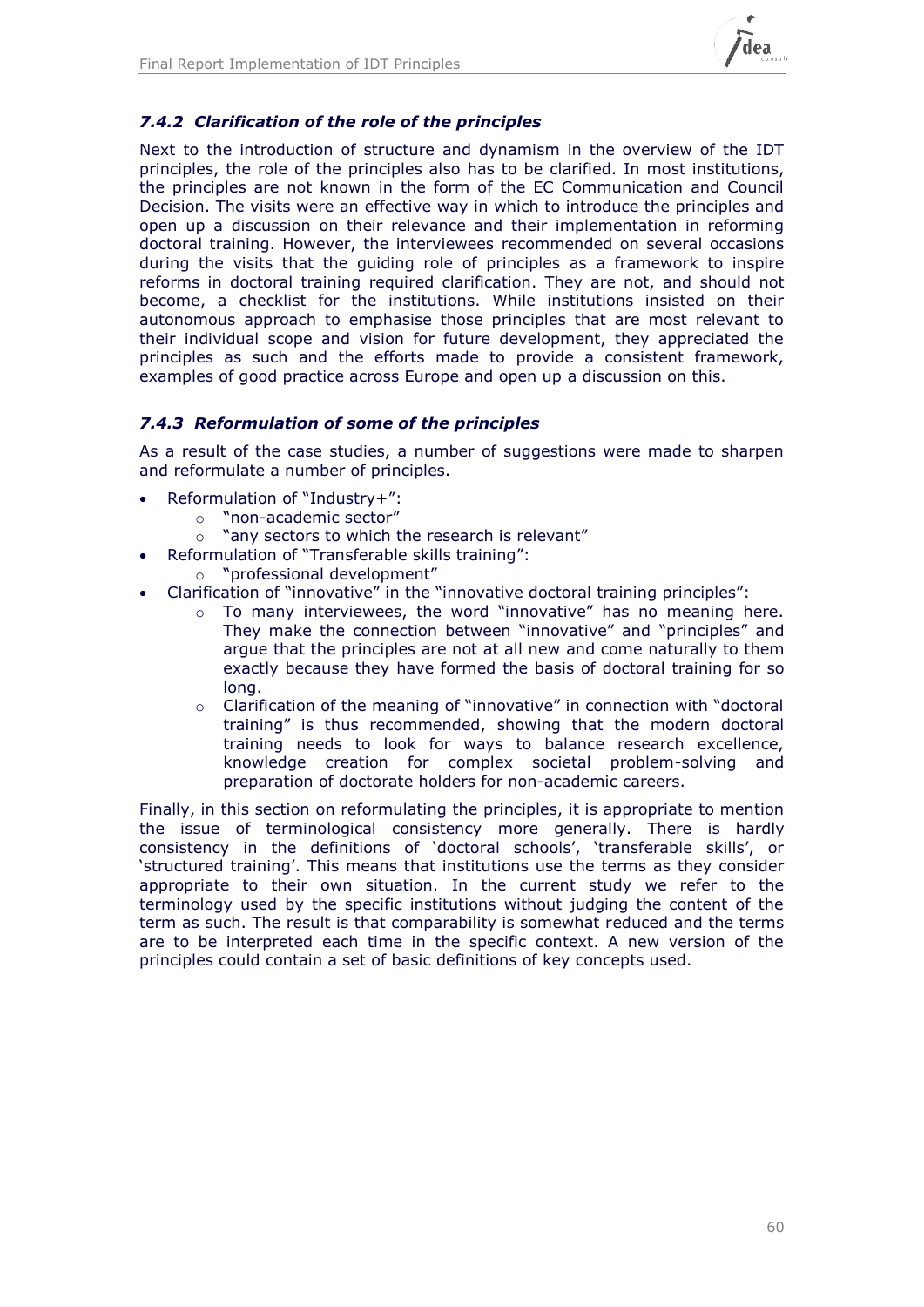

## **7.6 Recommendations on promoting implementation**

A number of recommendations to promote further implementation of the Principles for Innovative Doctoral Training are drawn from the key findings and recommendations on clarification of the principle.

### *7.6.1 Further diffuse the principles*

The majority of the interviewees were not aware of the existence of the European IDT Principles as such but they were known under the Salzburg principles, or European or ERASMUS PhD, ORPHEUS principles, university joint PhD agreements, or others. Nevertheless, they are welcomed and the visits opened up the discussion in many cases on reform and reorientation of doctoral training and procedures.

It was suggested that communication was coordinated between these different forums or EU associations in order to spread the principles more effectively. The coordination with the Bologna process could also be improved.

In addition, many agreements have been concluded between European institutions for doctoral education that could also be better aligned with the IDTP (the EIT is a recent example). They were not in the scope of this study but we came across several examples (Italy, and Bulgaria for example). Their funding is often based on EU funding (Marie Curie Actions, ERASMUS or structural funds) which opens the possibility to have more aligned EU funding requirements.

To further encourage promotion, a dedicated communication strategy is recommended. Instruments for this can be direct communication to institutions through existing fora, direct communication to doctoral candidates through the student groups and to supervisors (an IDTP kit was suggested in Italy), regional meetings for remote institutions to exchange practices, etc. Existing fora, informal or formal EU organisations (ORPHEUS, etc.), information packages and a series of regional stakeholders conferences can be used in this respect.

It was noted earlier that communication should specify the role and value attached to the principles as guiding inspiration, rather than goals or check lists. Finally, dissemination of the principles should also be ensured inside the institutions, to the community of supervisors and doctoral candidates.

### *7.6.2 Stimulate alternative and mixed-funding possibilities*

Given the key findings that funding is a prerequisite to implement the IDTP on the one hand, and that the Structural Funds are well appreciated as tools to guarantee continuity in investments, improve working conditions (e.g. level of the stipends) and allow for infrastructure building, on the other hand, it is recommended that there is further stimulation in the use of European funding possibilities - especially for those institutions most in need of it. Nonetheless, it is also necessary to look for sustainable solutions in countries where dependence on this type of funding is high.

In countries where funding is not necessarily low, the emphasis lies on the flexibility to apply the funding. Each institution has its own historical, economic and political context. A critical level of autonomy at the institutions is needed in order for them to attribute the funds in such a way that they contribute to an optimal implementation of the principles.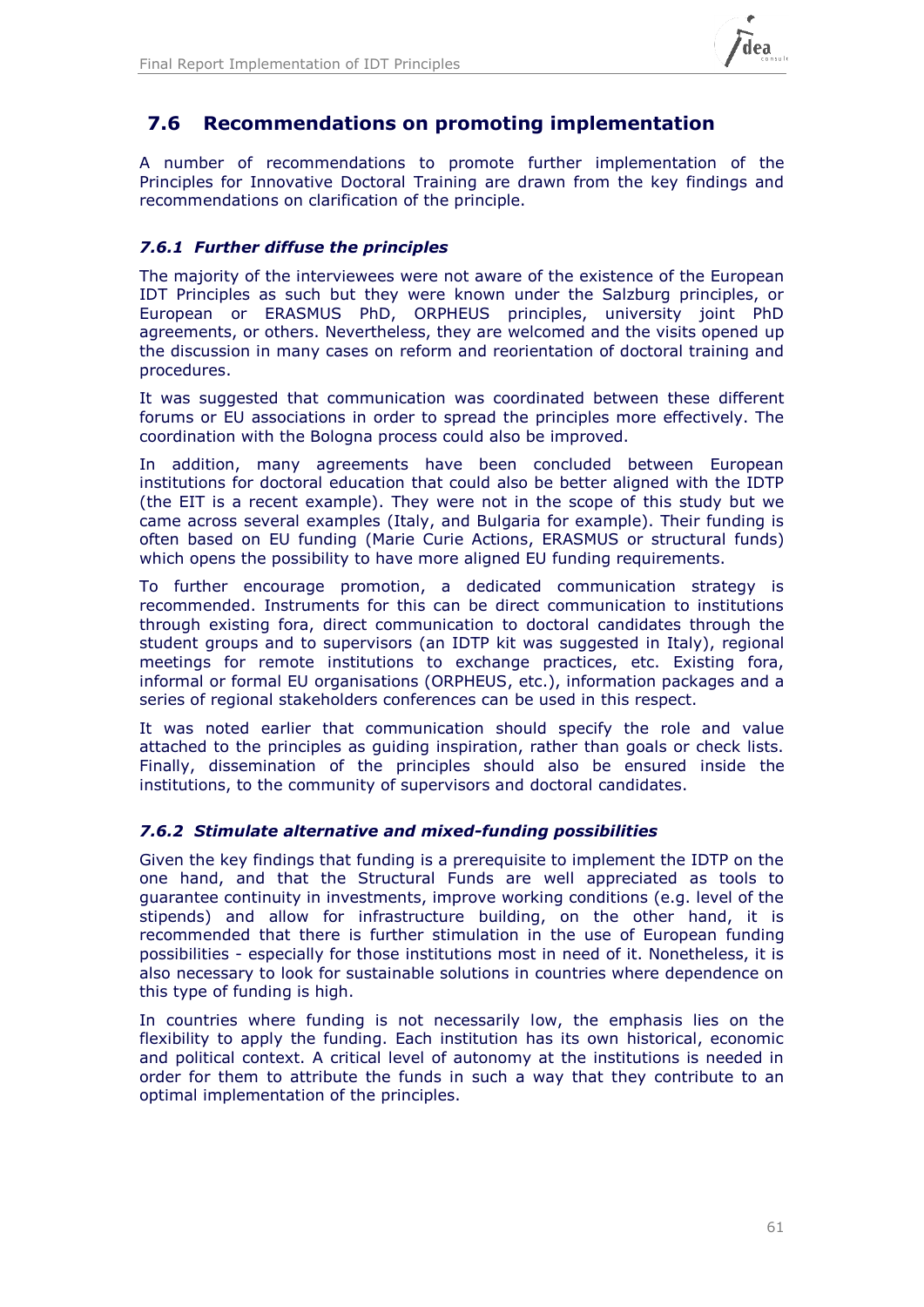

### *7.6.3 Hands-off approach for the 'basic' principles*

The basic principles, identified as research excellence, quality assurance and attractive institutional environment, receive primary attention from institutions. They are implemented by definition, because they form the core of what doctoral research should be in the eyes of the interviewees. For this type of principles, it is recommended that a hands-off approach and offers of support/inspiration are implemented:

- Research excellence: share good practice regarding formal and informal peer review methods and of procedures to optimising excellence and personal development of doctoral candidates
- Quality assurance: share good practice in terms of procedures and management
- Attractive institutional environment: share good practice regarding funding mechanisms, HR, infrastructure investments, exchanges, etc.

### *7.6.4 Hands-on approach for the 'surrounding' principles*

The surrounding principles of international networking, interdisciplinary research options, exposure to industry+ and transferable skills training are implemented less structurally. Each institution introduces its own emphasis based on its mission, vision and type of research.

For this type of principles there is room to develop policies/instruments that actively encourage their implementation in a more 'hands-on' approach that sufficiently takes into account the degrees of freedom an institution needs to adapt the instruments to the national, institutional and disciplinary context.

### *7.6.5 Take a global perspective*

One striking result of this study is the large variation of organisation of doctoral education across countries and within institutions. This makes cooperation in doctoral education, for example, between two countries difficult, as their requirements in term of training (number of courses, credits and type of courses), and process for defending the PhD are not compatible.

Even given the country differences hindering competition, the labour market for a doctoral candidate or doctoral holder is global. A global perspective is needed in order to encourage international competitiveness in European doctoral training and to open the labour market for doctoral graduates internationally. Once European institutions', researchers', policy makers' and non-academic employers' priorities in terms of doctoral training have been determined, it is increasingly necessary to consider the nature of doctoral training and good practice outside of Europe. One example is the duration of a doctoral degree, which is ideally fixed at three or four years of full-time research. In the case studies it is mentioned that restricting the length of the degree will need to be balanced with the requirements on international and industrial interactions or transferable skills training. Research should consider how this is dealt with by other global players, such as the United States, or in agreements between EU institutions and outside Europe, in order to observe, learn and draw conclusions that would benefit the competitive position of European doctoral degrees.

### *7.6.6 Help Member States to create an adequate regulatory framework*

The principles are sometimes prevented from implementation (or not favoured) due to a law or to an accreditation mechanism (based on input such as the number of professors funded by the programme, the training offered, etc.). The evaluation agency (or ministry) also has a powerful effect by looking at all IDTP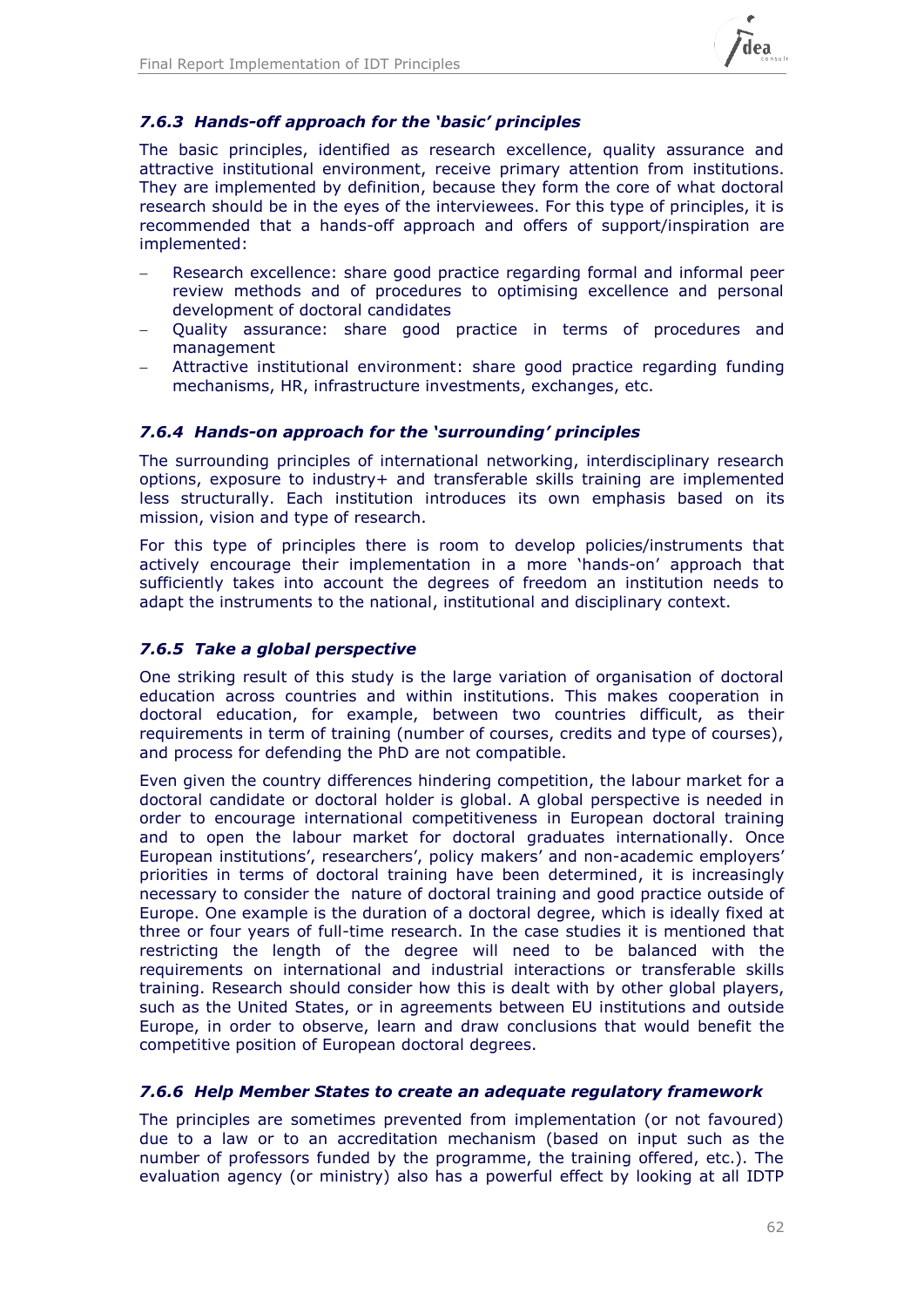

and not a selection of them. Government and national agencies could conduct an IDTP 'compatibility check' (similar to the HRS4R check) and review whether the national legislation and mechanisms sufficiently allow for flexibility and changes so that reforms compatible with the IDTP are possible. Any such process should primarily aim at assessing this type of flexibility rather than the implementation itself – in line with institutional autonomy. A similar exercise could be conducted at institutional level, down to lowest level of decision: faculty or doctoral school. The European Commission could facilitate this process (through e.g. an Open Method of Coordination).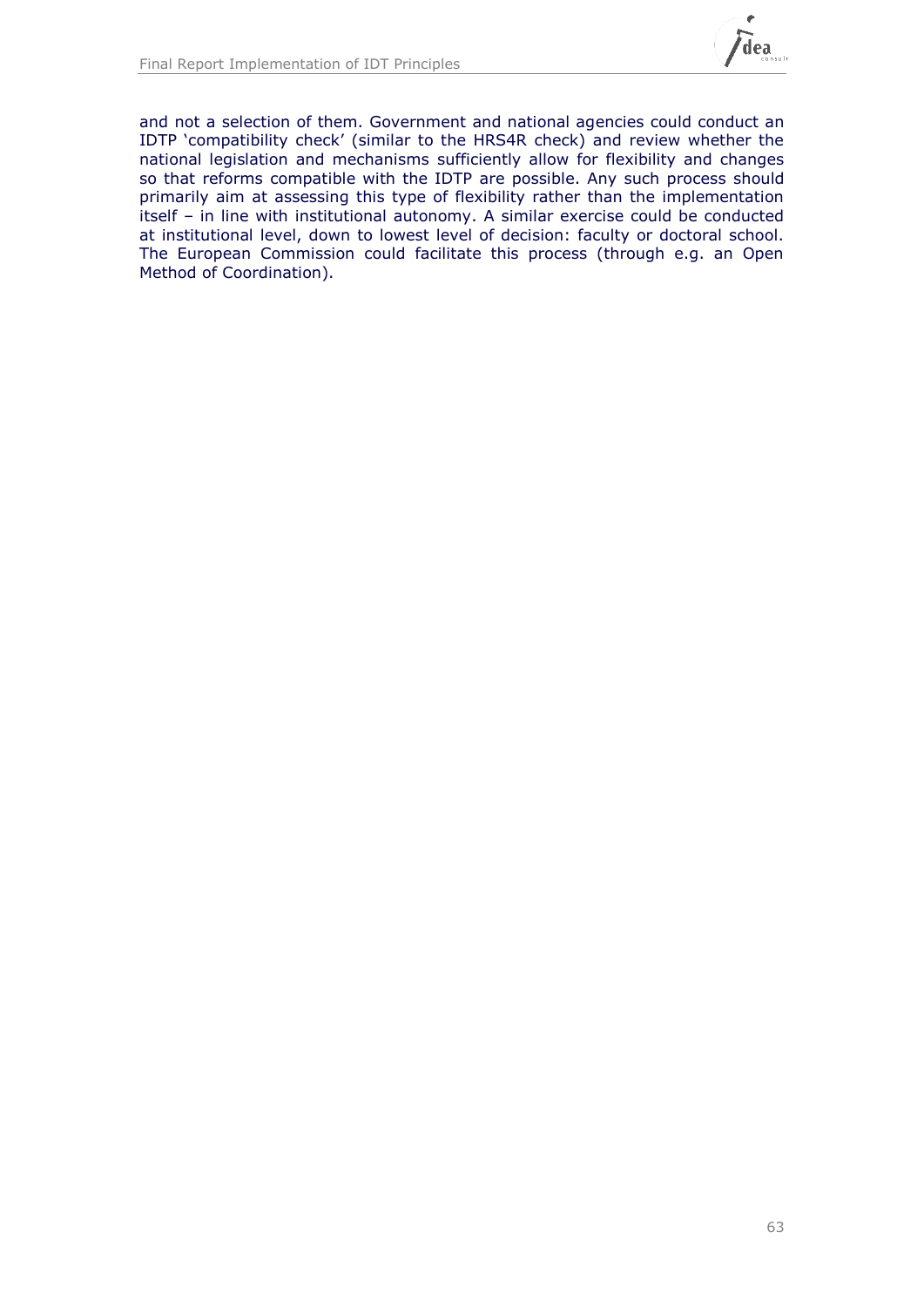

**ANNEXES**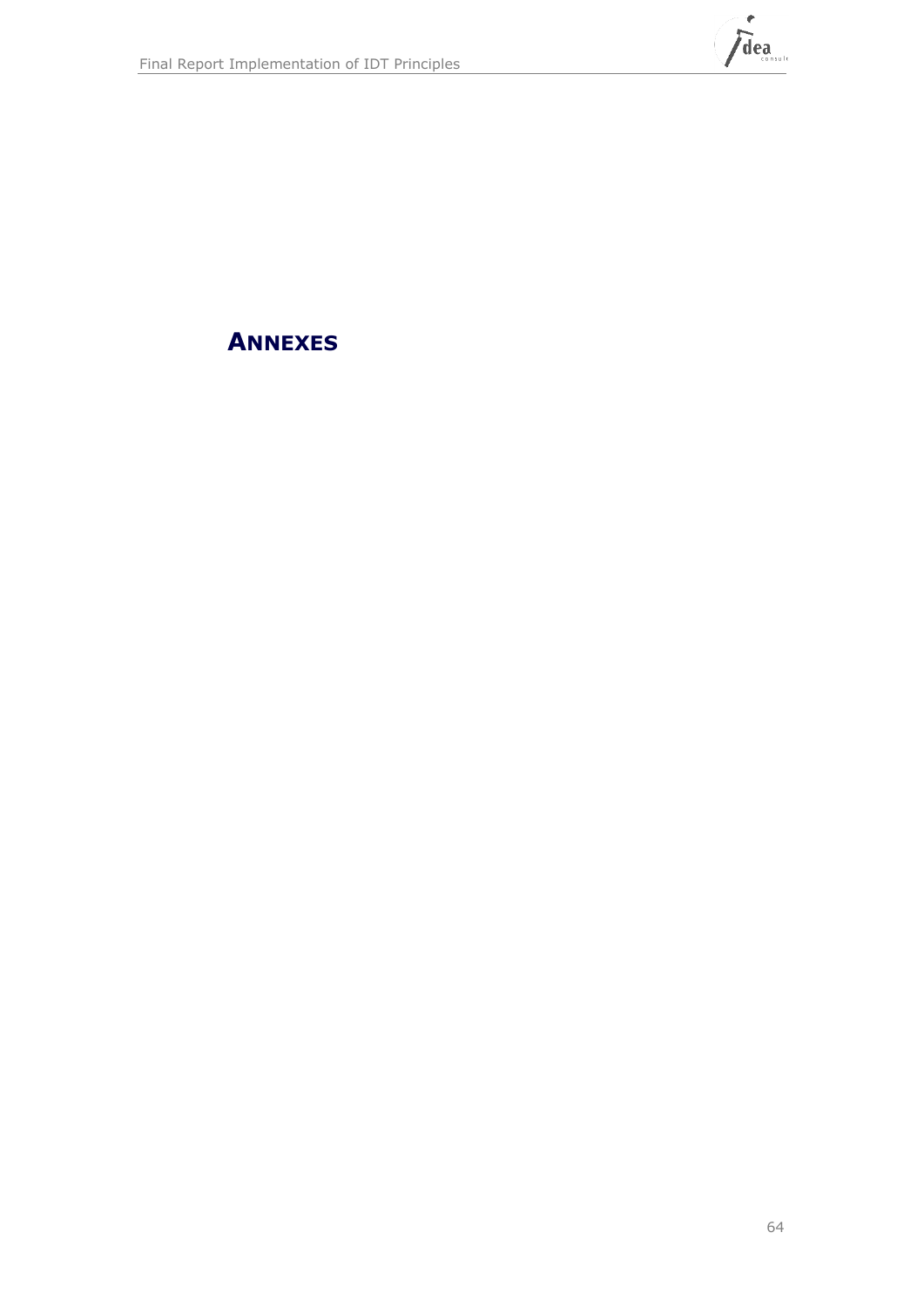

## **ANNEX 1: LIST OF SITE VISITS**

| <b>Country</b>    | <b>University/institution</b>                                 | Date of the<br>visit | <b>Experts</b>                                    |                                                             |  |
|-------------------|---------------------------------------------------------------|----------------------|---------------------------------------------------|-------------------------------------------------------------|--|
| Portugal          | University of Porto                                           | $30/09 - 1/10$       | Andrea Kottmann<br>(CHEPS)                        | Emmanuel<br>Boudard (La<br>Rochelle)                        |  |
| Italy             | La Sapienza university of<br>Rome                             | 17-18/09             | <b>Arnold Verbeek</b><br>(IDEA Consult)           | Emmanuel<br>Boudard (La<br>Rochelle)                        |  |
| Greece            | National Technical university of<br><b>Athens</b>             | $5 - 6/09$           | Lena Tsipouri<br>(University of<br>Athens)        | Emmanuel<br>Boudard (La<br>Rochelle)                        |  |
| Cyprus            | University of Cyprus                                          | 13/09                | Lena Tsipouri<br>(University of<br>Athens)        |                                                             |  |
| Austria           | Research institute of Molecular<br>Pathology/Vienna biocenter | 24-25/06             | Sybille Hinze (iFQ)                               | <b>Annelies Wastyn</b><br>(IDEA Consult)                    |  |
| Austria           | institute of science and<br>technology                        | 26-27/06             |                                                   |                                                             |  |
| <b>Turkey</b>     | Middle East technical university                              | 18-19/06             | Andrea Kottmann<br>(CHEPS)                        | <b>Ecorys Turkey</b>                                        |  |
| Romania           | University of Bucharest                                       | $8 - 9/07$           | Andrea Kottmann                                   | Miriam Van Hoed<br>(IDEA Consult)                           |  |
| Romania           | University of Iasi                                            | $10 - 11/07$         | (CHEPS)                                           |                                                             |  |
| Czech<br>Republic | Masaryk University                                            | $5 - 6/09$           | Alexandra<br>Bitusikova (Matej<br>Bel University) | Ruslan Lukach<br>(IDEA Consult)                             |  |
| Slovakia          | Comenius University in<br><b>Bratislava</b>                   | 11-12/09             | Alexandra<br>Bitusikova (Matej<br>Bel University) | Emmanuel<br>Boudard (La<br>Rochelle)                        |  |
| <b>Hungary</b>    | Eotvos Lorand<br>Tudomanyegytem Budapest                      | $9 - 10/07$          | <b>Emmanuel Boudard</b><br>(La Rochelle)          | <b>Annelies Wastyn</b><br>(IDEA Consult)                    |  |
| <b>Bulgaria</b>   | Sofia University                                              | 24-25/06             | <b>Emmanuel Boudard</b>                           | Ecorys Bulgaria                                             |  |
| <b>Bulgaria</b>   | Bulgarian Academy of science                                  | 27-28/06             | (La Rochelle)                                     |                                                             |  |
| Slovenia          | University of Ljubljana                                       | 10-11/09             | Andrea Kottmann<br>(CHEPS)                        | <b>Elke Weyer</b><br>(CHEPS)                                |  |
| Estonia           | Talinn University of Technology                               | 18-19/09             | <b>Annelies Wastyn</b><br>(IDEA Consult)          | Alexandra<br><b>Bitusikova</b><br>(Matej Bel<br>University) |  |
| Latvia            | University of Latvia in Riga                                  | 26-27/08             | Sybille Hinze (iFQ)                               | An De Coen<br>(IDEA Consult)                                |  |
| Lithuania         | <b>Vilnius University</b>                                     | 20-21/06             | Liudvika Leisyte<br>(CHEPS)                       | Miriam Van Hoed<br>(IDEA Consult)                           |  |